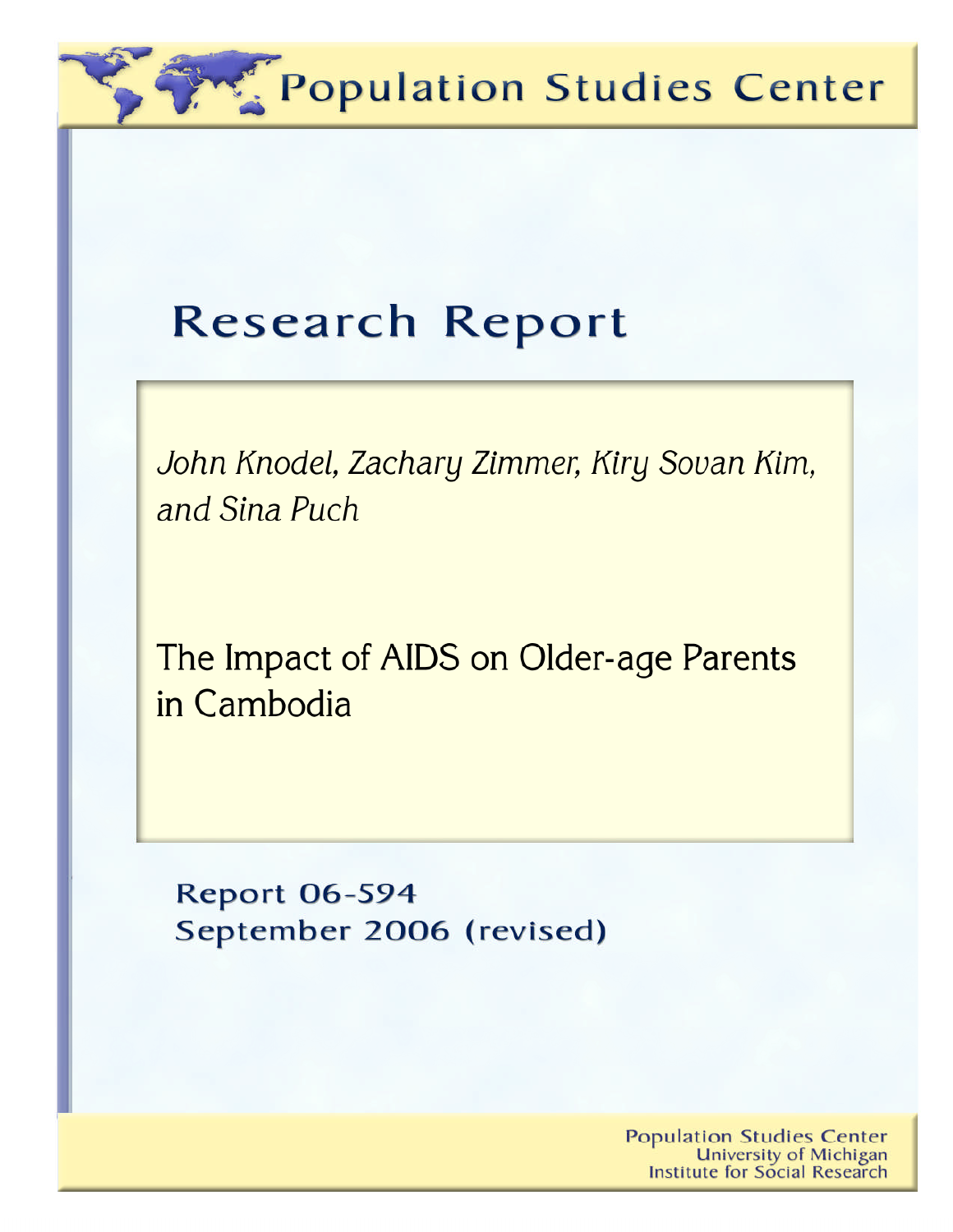# **The Impact of AIDS on Older-age Parents in Cambodia**

John Knodel Population Studies Center University of Michigan

Zachary Zimmer Department of Sociology and Institute of Public and International Affairs University of Utah Salt Lake City, Utah

> Kiry Sovan Kim Department of Sociology Royal University of Phnom Penh

> Sina Puch Department of Sociology Royal University of Phnom Penh

*Population Studies Center Research Report 06-594*

*Revised September 2006*

Acknowledgements: This research was supported by grants from the National Institute on Aging (sub p/g F009700, sub p/g F010799, R01 AG20063-01), and from UNFPA Cambodia.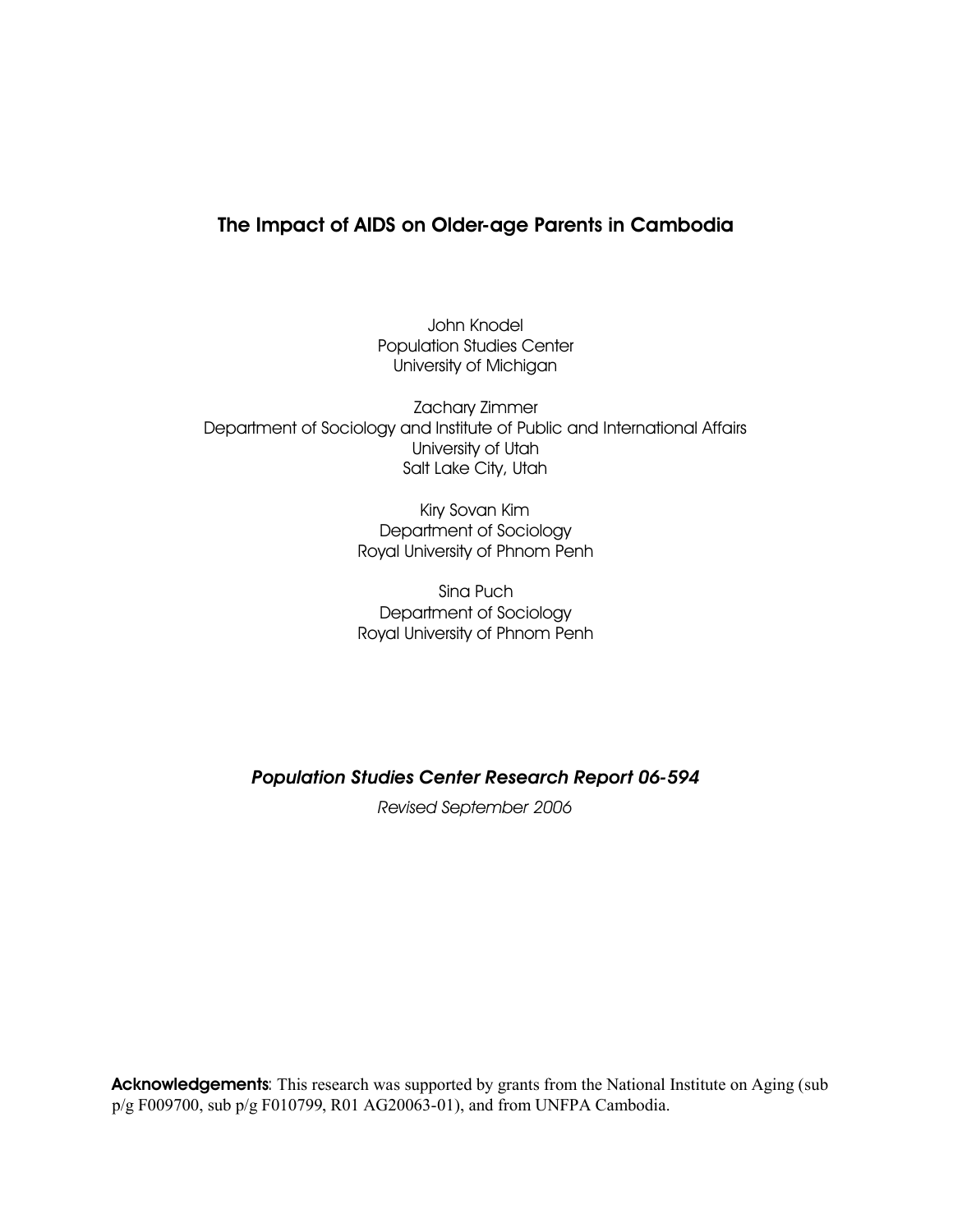### *The Impact of AIDS on Older-age Parents in Cambodia*

#### **Executive Summary of Main Findings**

Most adults who die of AIDS have older-aged parents who survive them. This, the first quantitative study in Cambodia to look at the impact of the death of a child due to AIDS on their older parents, directly contributes to "improving data collection and analysis on the status, trends and socioeconomic impact of the epidemic," a recommendation specifically set out by Cambodian government in their efforts to meet the United Nations Millennium Goals. Findings from this study can inform policy aimed at mitigating the impact of the epidemic on older persons. Some of the significant policy relevant findings from this study are:

1. Older adults who have experienced the death of a child due to AIDS in Cambodia almost universally play a key role during the child's illness. Almost 80% were among the main persons who provided direct personal care. The average length of the care period was over 7 months. Just over 60% lived with the AIDS victim at the terminal stage of illness. A substantial majority provided assistance with expenses.

2. The involvement of parents in their children's illness crosses demographic lines. Parents provide assistance whether they live in rural or urban areas, whether they are married or unmarried, and whether they are poor or not.

3. More than half of the children dying of AIDS left behind orphans who frequently live with and receive support from their old age grandparents.

4. Expenses related to an AIDS illness and death can be a considerable drain on resources amongst older adults already facing harsh economic conditions. Three-quarters of those that supported a child reported the expenses to be a serious burden. Moreover, in most cases the child that died had provided material or physical support to the elderly person. In many instances, the deceased child was the main provider of material support.

5. Despite the burden faced by older Cambodians caring for a child with AIDS, formal assistance is not often available. Only one-quarter received any assistance from formal sources, mostly from NGOs and only very rarely from government sources. It is a particular concern that those among the poorer half of the sample were the least likely to receive formal assistance.

6. Multivariate analyses confirm that the loss of a child due to AIDS results in a reduction in economic well-being. Parents experiencing an AIDS death are more likely to report that their economic condition worsened during the prior three years compared to those who lost a child to other causes or those who did not experience the recent death of a child. Those experiencing an AIDS death also owned fewer liquid assets than others, consistent with reports from a substantial share of respondents that those assets were sold in order to pay for expenses related to the illness and death of their child.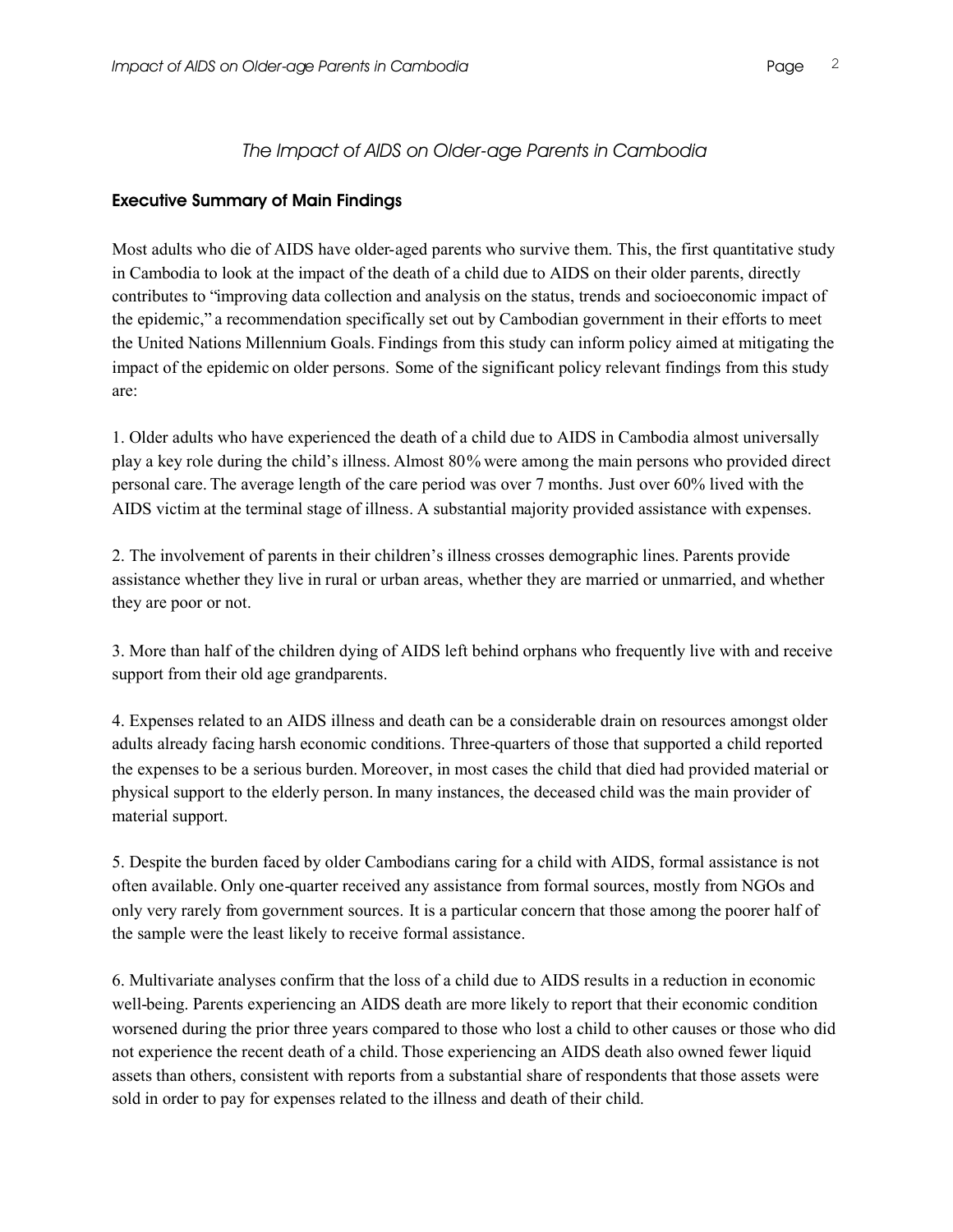#### **Introduction**

The global AIDS epidemic is not only devastating for individuals who become infected but can also adversely affect their families(United Nations Population Division 2003;WHO Regional Office for Europe's Health Evidence Network 2005). Considerable attention has been focused on AIDS orphans, the young children who are left behind (UNAIDS, UNICEF & USAID 2002). At the same time, survivors also include the parents of those dying of AIDS, who are typically individuals approaching or are already in elderly ages. Yet, these AIDS parents, as we refer to parents of people with AIDS, receive far less attention and are infrequently the subject of research. Some mention has been made of their role as foster care providers to orphaned grandchildren, and more recently their critical role as caregivers for their infected adult children (United Nations 2002; UNAIDS 2004). However, compared to other subgroups within society, older adults have been largely ignored with respect both to how they are affected and how they could contribute to combating the epidemic and ameliorating its consequences (HAI 2005b). This is the case even though the numbers of older persons affected is extremely large given that most adults who succumb to AIDS have at least one and often two surviving parents (Knodel & VanLandingham 2002).

The general lack of research on the impact of the AIDS epidemic on older persons and specifically on parents of afflicted adults both reflects and contributes to their lack of saliency in discussions of the epidemic. Several studies using participatory and qualitative research methods in Cambodia, Tanzania and Thailand suggest widespread impacts on older persons who are part of households affected by HIV/AIDS (HAI 2004a, 2004b, 2005a; Saengtienchai & Knodel 2001). With the notable exception of a comprehensive multi-method study conducted in Thailand, however, systematic quantitative assessments are rare. 1

The present study examines the impact of the epidemic on the older-age parents of adults who died of AIDS in Cambodia. As such it directly contributes to "improving data collection and analysis on the status, trends and socioeconomic impact of the epidemic," a recommendation specifically set out by Cambodian government in their efforts to meet the United Nations Millennium Goals (Cambodia, Ministry of Planning 2003). Results are based on survey interviews in 2004 and 2005 that included a series of questions modeled after those used in the Thai research. It represents one of the few quantitative assessments of the impact of AIDS on older persons anywhere and the first for Cambodia. An important strength of the study is that it permits assessing a range of consequences that can occur not only during the period of illness but also following the death of the person with AIDS. This is particularly important for two reasons. First, as research in Thailand has revealed, parental caregiving is often concentrated at the terminal stage of illness. Thus studies of caregiving of persons still living with HIV/AIDS will underestimate parental involvement by missing contributions of parents that are initiated only at the very late stages of illness. Second, many potential impacts occur only after the death of the adult child (Knodel 2005). The data also permit comparisons between the impact of adult child deaths due to AIDS and those from other causes as well as comparisons with older persons who have not experienced the recent loss of an adult child.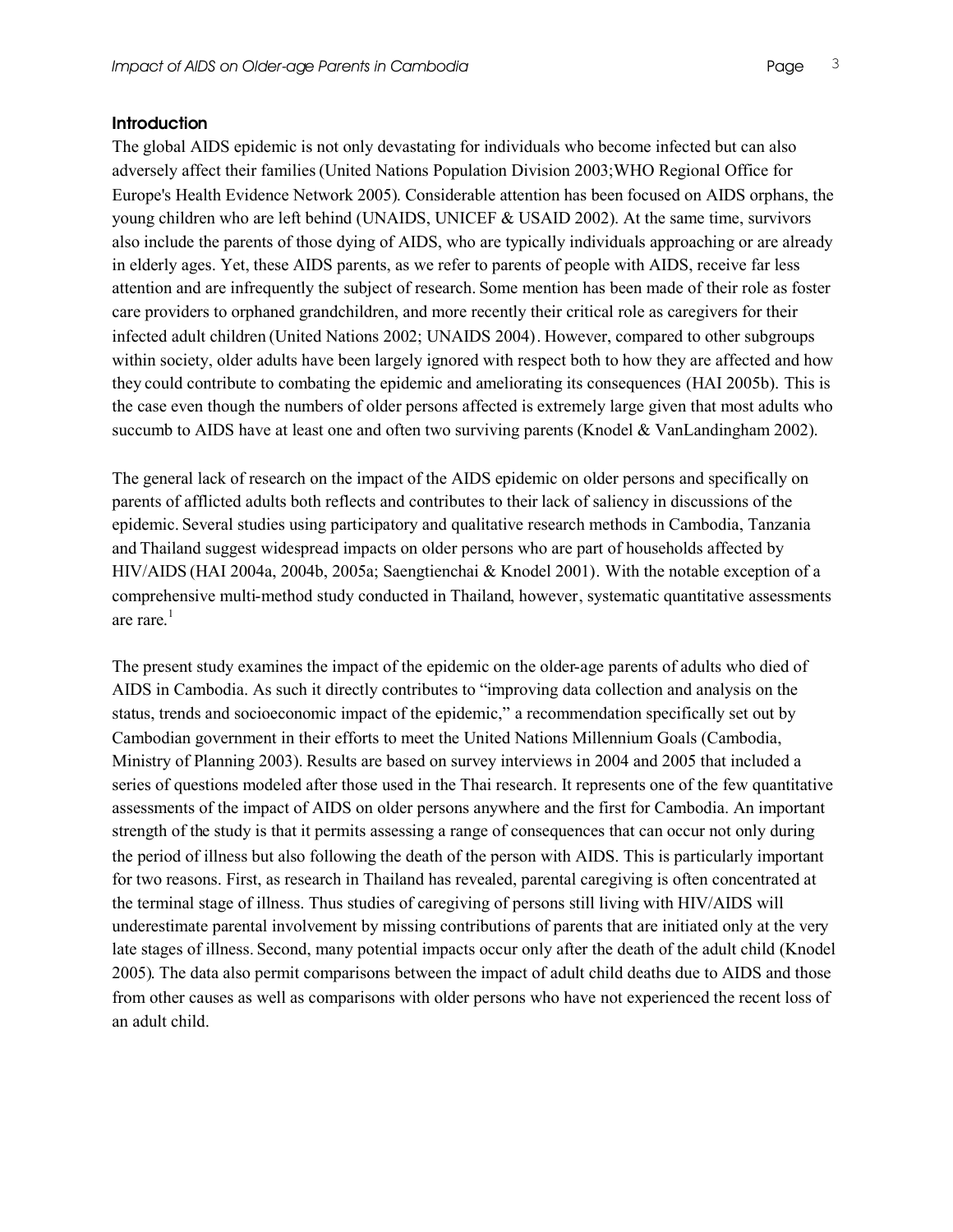Our analyses are divided into two main sections. The first examines outcomes specific to respondents who experienced a recent death of an adult child with a focus on those whose child died of AIDS. An AIDS death is identified either by the parent's self-report or through a set of questions designed to identify likely AIDS cases. Therefore, AIDS deaths are either stated or suspected. Comparisons with those whose child died of other illnesses are also explored. The second section examines outcomes relevant to all respondents and compares those who experienced no recent adult child death with those who lost a child to AIDS and to other causes. Before turning to findings, we describe some relevant aspects of the Cambodian setting, present a conceptual framework that guides our analysis, and discuss issues regarding data and measures.

#### **Setting**

*Socioeconomic and demographic situatio*n. As of 2005, Cambodia's population was 13 million of which 15 percent lived in an urban area (PRB 2005). As signified by the UN classification of Cambodia as one of the world's "least developed countries", the population is extremely poor. In Southeast Asia, only Laos scores lower on standard economic measures. Over three fourths of the population live on less than two dollars a day, a level similar to the average for Sub-Saharan Africa. In part the pervasive poverty is a legacy of the conflict that engulfed Indochina several decades ago. After years of civil strife, the Khmer Rouge took complete control of the country in 1975 and for almost 4 years carried out a radical and brutal revolution during which as much as a fourth of the total population died from violence, starvation and disease (Heuveline 1998; Kiernan 2003). Many who perished were the sons, daughters, and spouses of today's older-aged population (Zimmer, Knodel, Kim, & Puch 2006). In early 1979, Vietnam invaded pushing the Khmer Rouge into remote enclaves and occupied the country for a decade. Only in recent years, following elections supervised by the United Nations in 1993, has relative peace prevailed. Even so, socio-economic development has been slow.

Cambodia ranks low on United Nations Human Development Index. Consistent with high levels of poverty, social protection measures in Cambodia are underdeveloped and under-funded and the public health system is generally characterized as poorly functioning (Buehler et al. 2006; Chan and Ear 2004; Coates 2005). However, the health system's response to the AIDS epidemic, including care and treatment, has been remarkably aggressive and effective, especially since the adoption and implementation of the comprehensive 'Continuum of Care' framework in 2003 (Buehler et al. 2006; UNAIDS 2006; Vun 2006; WHO 2006). Through a partnership between the Ministry of Health and NGOs home- and communitybased care expanded from modest levels a few years ago to much more extensive coverage recently and is continuing to do so. As of June 2006, well over half of persons in need of anti-retroviral treatment are estimated to be receiving it, making Cambodia one of the most successful countries in the developing world in this respect. However the bulk of these achievements occurred after the most of the period covered by our study and thus are not reflected in our results.

Except for the Khmer Rouge period, total fertility in Cambodia remained above 5 births per woman until shortly before 2000. As a result, most older persons have at least several living children despite the common loss of children during the Khmer Rouge period (Zimmer, Knodel, Kim & Puch 2006). Even ignoring the Khmer Rouge period, life expectancy at birth has been slow to improve, increasing over the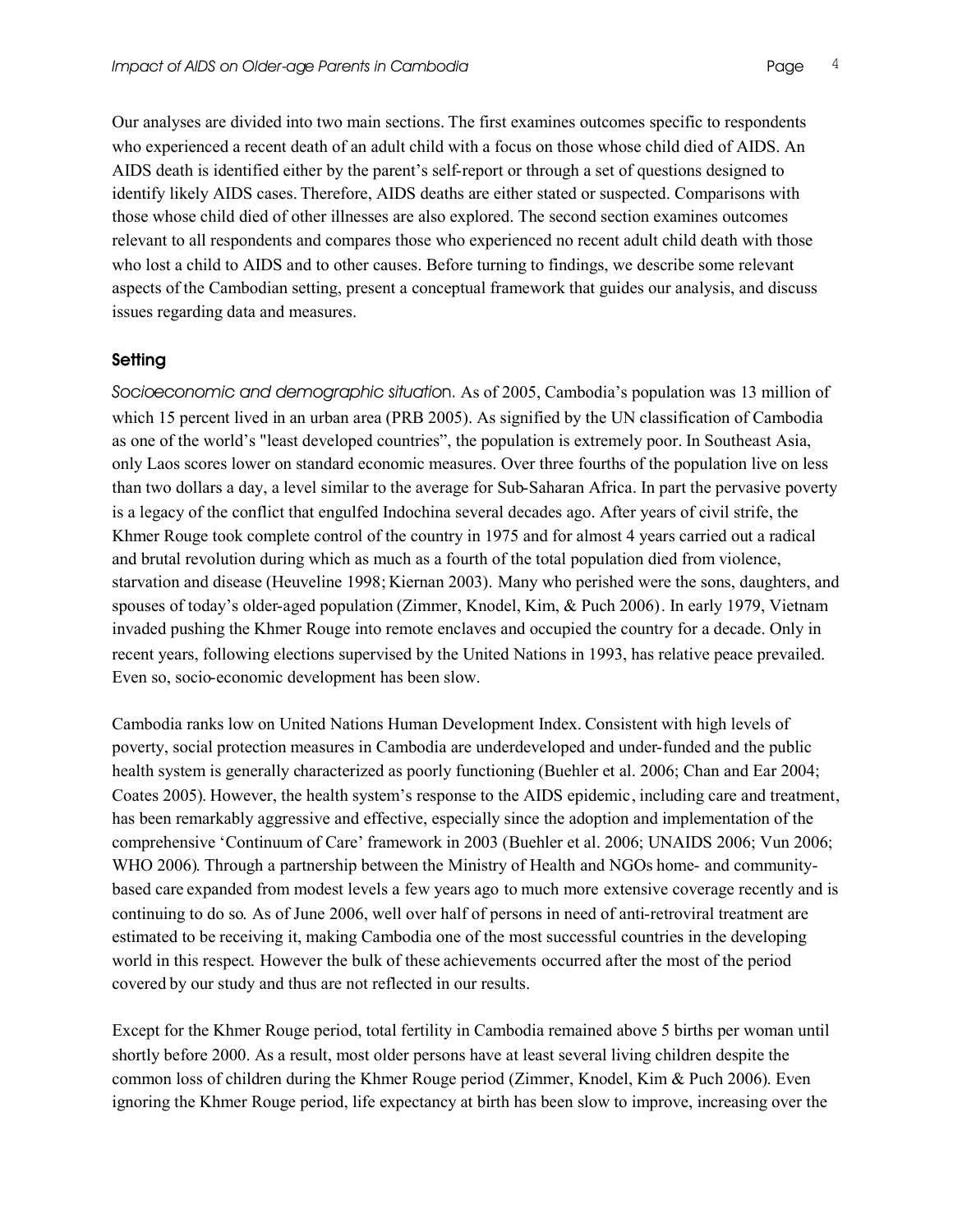past two decades by only 4 years to its present level of 56. As a result of these demographic trends, older persons constitute a relatively small share of the total population. According to the 2004 Cambodia Intercensal Population Survey (CIPS), only 5.9 percent of the Cambodian population is aged 60 and over. One unusual feature of today's Cambodian older population is the large predominance of women (59 percent in 2004), reflecting in part the disproportionate share of men among those killed under the Khmer Rouge. The relatively low share that elders make up of the total population, however, masks the fact that almost one in four households has at least one member who is age 60 or older (original tabulations from the 2004 CIPS).

*Filial support of elderly*. As is common in much of Southeast Asia, older persons in Cambodia tend to live with adult children and depend on them for much of their support (Kato 2000; Zimmer & Kim 2001). Levels of coresidence are extremely high, even on Asian standards, with approximately four out of five elderly Cambodians living with at least one child and almost 60 percent living with at least one married child, who more often is a daughter than a son (Knodel, Kim, Zimmer & Puch 2005). Indeed given the lack of welfare measures, elderly Cambodians have little choice but to depend on material and physical support from their families and particularly from their children. Almost two-thirds of Cambodians aged 60 and older, and four-fifths of those aged 70 and above, report that their children are the main contributor to the support of their households. The vast majority of older Cambodians also receive money or other material support from children living outside the household although the monetary value of the support is typically modest, reflecting the pervasive poverty characterizing both generations. Cambodian elders also provide some support to their adult children although in lower proportions than the flow in the opposite direction.

*AIDS epidemic*. Most global attention to the AIDS epidemic focuses on Sub-Saharan Africa where almost two-thirds of persons living with HIV worldwide are found (UNAIDS 2006). Still almost a fifth of HIV positive persons in 2005 are estimated to live in South and Southeast Asia making the region second in numerical importance worldwide. Within the region, Cambodia has the highest adult prevalence level, currently estimated at 1.6% by UNAIDS (2006), down from a peak of 3% (Buehler 2006). Although well below levels in most Sub-Saharan African countries, the absolute numbers of persons dying of AIDS in Cambodia is substantial and thus so are the number of older persons who lose an adult son or daughter to the epidemic. According to the baseline scenario, recent projections indicate over 90,000 adult deaths due to AIDS between 2000 and 2005, with the vast majority between ages 20 and 49 (Cambodia Working Group on HIV/AIDS Projections 2002). Original tabulations from the Cambodia Inter-censal Population Survey 2004 indicate that 78% of this age group has a living mother. If we also consider that many have a surviving father, it becomes clear that large numbers of older age Cambodians have suffered the loss of an adult son or daughter in the course of the epidemic.

#### **Analytical Framework**

The AIDS epidemic can have adverse consequences for parents of those who become ill and die. Perhaps most universal is the emotional devastation and lasting grief that the loss of an adult child brings parents. Our analysis is guided by a general conceptual framework that identifies seven pathways and their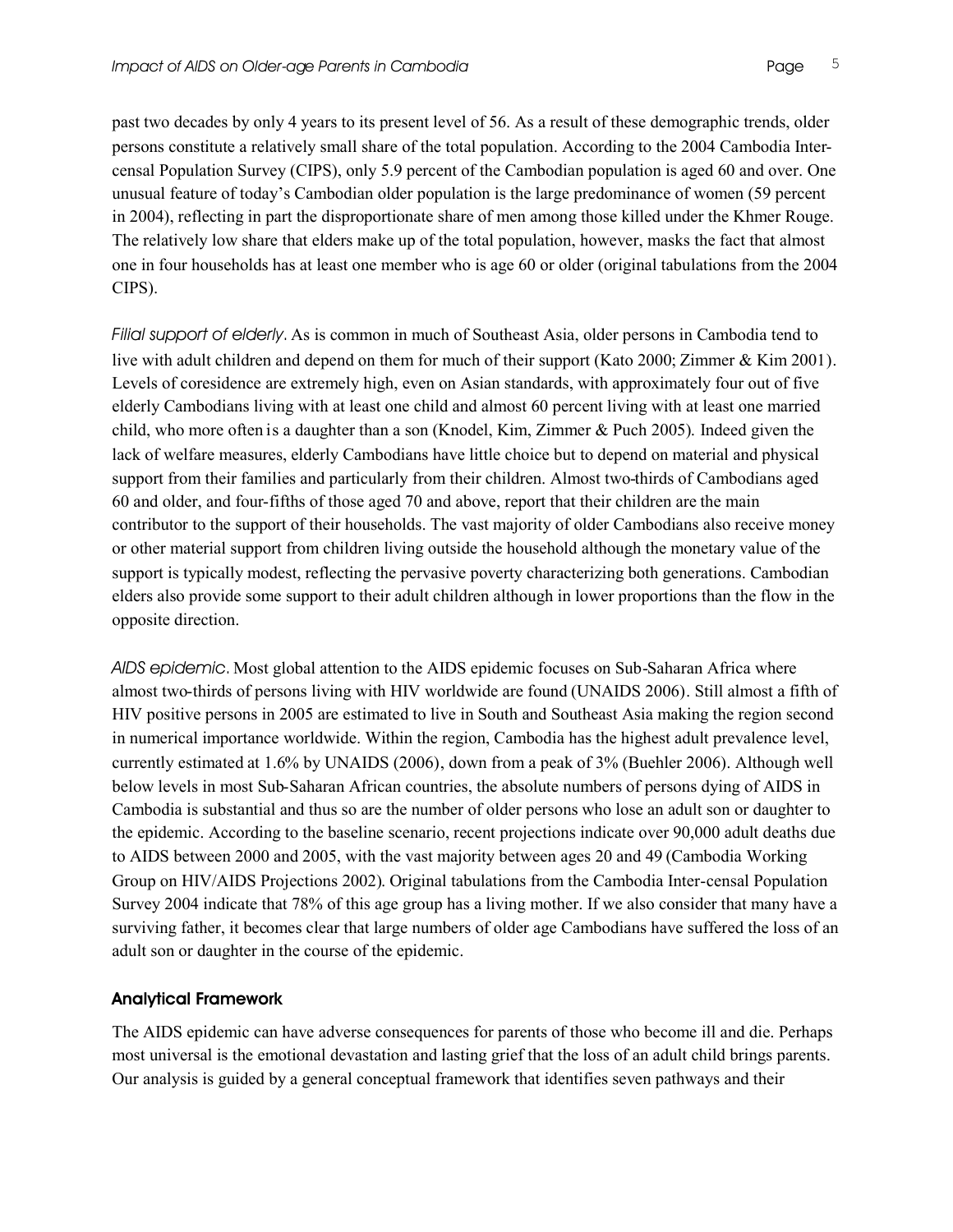potential consequences for economic, physical, emotional, and social well-being.<sup>2</sup> The framework is described in more detail elsewhere (Knodel, Watkins & VanLandingham 2003).

*Living arrangements*. Adult children who die of AIDS may live with or near their parents during the time of illness. Witnessing the suffering and decline of their child is virtually certain to result in considerable psychological pain. Coresidence is also often associated with caregiving and financial support, can also put a parent at risk of exposure to opportunistic infections associated with AIDS (especially TB), and can curtail normal social life if neighbors avoid contact.

*Caregiving*. Providing care to an ill adult son or daughter demands enormous time and effort, especially at the terminal stage of AIDS, and may compete with time needed to earn a livelihood as well as divert time from social activities. Some caregiving tasks, such as lifting the ill adult child, may lead to physical strains. Social shunning could result if community members have misgivings about being near a caregiver. Intra-familial relations can become strained if caregivers perceive inequities in the contribution of other family members.

*Providing material support*. Parents may help with medical and living expenses associated with the illness or with the upkeep of the ill child's dependents. As a result, parents may go into debt, deplete savings, or sell assets to cover these unanticipated expenses. A parent may need to take on extra work to cover the costs, which if physically taxing could affect health.

*Arranging the funeral*. Funerals often involve significant costs for surviving parents and affect their economic well-being in the same ways as expenses prior to the death. If community members avoid attending the funeral or act in offensive ways at the funeral (e.g. refusing food or avoiding the corpse), parents can suffer socially and emotionally.

*Fostering grandchildren*. AIDS Parents may inherit responsibility for orphaned grandchildren with obvious financial implications. Emotional strains may result if there is negative community reaction towards AIDS orphans. Physical strain and exhaustion can result from additional work required to cover these costs and care of the orphans. Caring for a grandchild, however, may also be emotionally fulfilling for the bereaved AIDS parent (Saengtienchai & Knodel 2001).

*Lost support*. Current economic well-being may decline if the child who died contributed financially to parental support or assisted in household economic activities. Parents also lose future support that the deceased child might have provided in their old age.

*Community reaction*. Negative reactions of community members towards the parents, either during the time of the child's illness or following the death, could cause social isolation. Fear of contagion may lead customers to stop patronizing businesses run by the parents, especially if the ill child lives with or is cared for by the parents.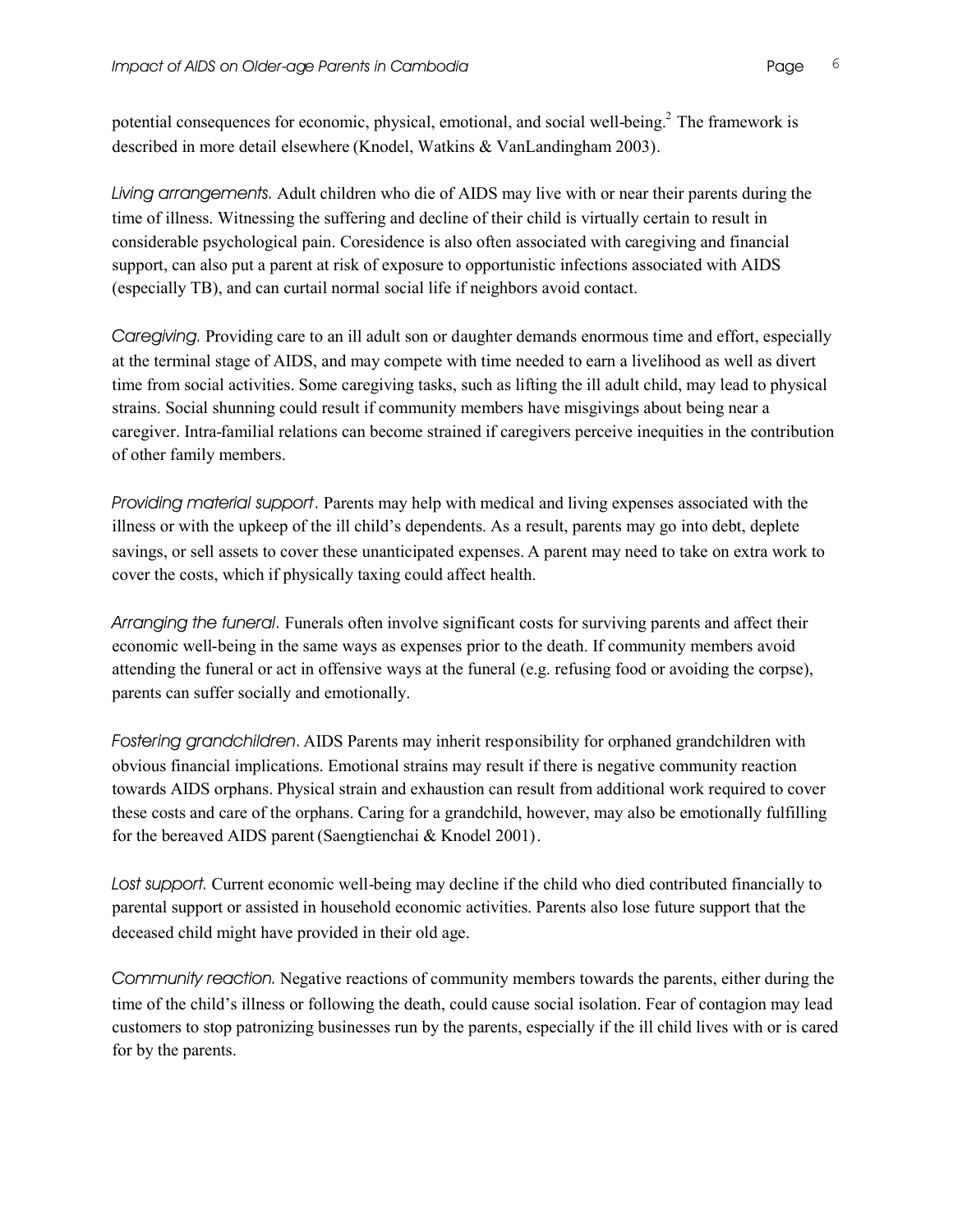The extent to which these potential impacts actually occur is a matter to be determined by systematic empirical research. Impacts are likely to be context sensitive and vary across different settings. In addition, the death of an adult child due to any cause can have many of the same effects. However the impact of an AIDS death may be particularly severe given the prolonged periods of illness and disability and possible negative community reactions that may be less associated with other causes. Whether this is the case is also a matter for empirical investigation and is addressed in the present study.

#### **Data and Measures**

*Sources*. Data for the present study come from the 2004 Survey of Elderly in Cambodia (SEC) and a supplemental survey in 2005. The original survey consisted of 1273 interviews with a probability sample of persons aged 60 and over living in Phnom Penh province, which contains both the city and its rural environs, and five other provinces. These six provinces are Cambodia's most populous and together contain over 50 percent of the population. A detailed description of the sampling procedures and response rates is available elsewhere (Knodel, Kim, Zimmer, & Puch 2005). The supplemental survey involved 103 interviews with purposively targeted people age 50 and older who lost an adult child within the last five years to an illness (although not necessarily AIDS) in Phnom Penh and in all but one of the five other provinces included in the original survey.<sup>3</sup>

Similar questionnaires were administered in both the original and supplemental surveys.<sup>4</sup> The questionnaires covered standard issues about elderly economic, social and physical well-being that are the focus of recent surveys of older age populations in the region as well as questions on the impact of illness and death of adult children, and awareness and knowledge of older persons regarding AIDS. Respondents who experienced the loss of an adult child (age 16 or over) during the prior five years were asked questions about the role of the parents in caregiving, the opportunity costs involved, payment of health care, medicines, treatment, and funeral expenses, and fostering orphaned grandchildren. These respondents were also asked if the illness and death of the child created economic difficulties for them and if it led to the sale of assets, debt, or extra employment. If more than one adult child died during the prior five years, the questions focused on the most recent. In total, information regarding the impact of an adult child death was collected for 216 respondents (113 in the 2004 SEC and all 103 in the 2005 supplemental sample which targeted such cases). In addition, all respondents were asked about their current economic and psychological well-being and recent changes in their economic situation.

*Identifying AIDS deaths*. To identify the cause of an adult child's death as AIDS, we rely on a combination of direct replies by parents that the cause of death was AIDS and responses to several "verbal autopsy" questions, an approach used successfully in a number of other settings (Doctor  $\&$ Weinreb 2003). As table 1 indicates, of the total 216 cases in the combined original and supplemental surveys who experienced the death of an adult child within the previous 5 years, 90 respondents stated the cause of death as AIDS and an additional 28 were classified as suspected AIDS cases.<sup>5</sup> We suspect almost all deaths parents attributed to AIDS are actually due to AIDS. Although suspected cases based on symptoms are less certain, they constitute only a minority of the total cases classified as AIDS deaths.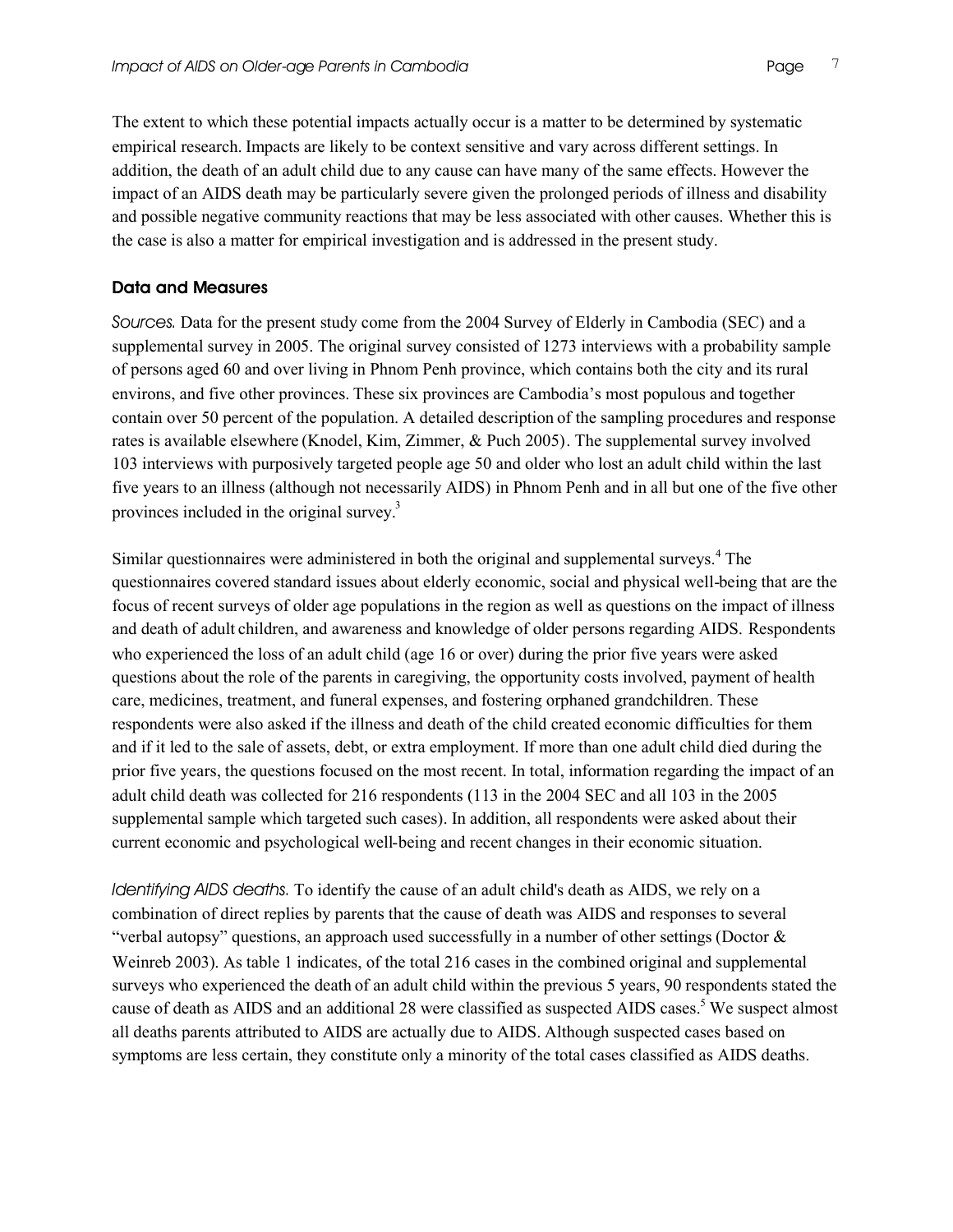| Death of children status     | Original   | Supplementary   | Total |
|------------------------------|------------|-----------------|-------|
|                              | SEC (2004) | sample $(2005)$ |       |
| Total                        | 1273       | 103             | 1376  |
| No death                     | 1160       | 0               | 1160  |
| Recent adult child death     | 113        | 103             | 216   |
| <b>Stated AIDS death</b>     | 20         | 70              | 90    |
| Suspected AIDS death         | 19         | 9               | 28    |
| Death from other illness     | 57         | 24              | 81    |
| Death from non-illness       | 17         | $\theta$        | 17    |
| Sub-total of stated and      | 39         | 79              | 118   |
| suspected AIDS deaths        |            |                 |       |
| Sub-total of non-AIDS deaths | 74         | 24              | 98    |

**Table 1: Number of cases by death of children status and source of data**

As noted above, we are interested in comparing respondents whose adult child died of AIDS with those whose child died of another cause as well as with respondents who did not experience either event. Deaths due to causes other than an illness include fatal accidents or violence and thus may be sudden and not require significant care-giving or medical expenses. As table 1 indicates, among the original SEC sample, 1160 respondents reported no death of an adult child in the past five years and of the 113 who reported a death, 20 were stated as AIDS and another 19 are suspected AIDS cases. Among the 74 non-AIDS deaths, 57 were due to an illness. By design, all 103 respondents in the supplemental survey had experienced a recent adult child death either due to AIDS or some other illness. In contrast to the SEC, stated AIDS cases in the supplemental survey far out number suspected AIDS cases and together far exceed non-AIDS deaths.

*Sampling bias*. The original 2004 SEC covered a general probability sample of households that should yield unbiased estimates of the proportions of parents who experienced the recent loss of an adult child. Interviewing a general sample of older persons, however, is inefficient for obtaining sizeable samples of parents who recently lost an adult child to AIDS or other causes, particularly in populations such as Cambodia where HIV prevalence is modest. It is for this reason that we added a supplemental nonprobability sample targeting only such persons. Local informants often helped identify qualified respondents, which in turn likely biased the supplemental sample towards parents whose child died locally as well as those whose child had died of AIDS and were willing to admit it.

Earlier research in Thailand indicated that many local informants can relatively easily identify parents in the community whose adult children died locally including those whose child died of AIDS but, because they are less aware of non-local deaths, have difficulty identifying local parents whose adult child died elsewhere (Knodel, VanLandingham, Saengtienchai, Im-em Wassana, & Kespichayawattana 2003). This also appears to be the case for the Cambodian supplemental sample. For obvious reasons, parents whose child died locally (either because the child already lived locally before becoming ill or had returned home due to illness) are more likely to be involved in caregiving and in paying associated expenses than parents whose child remained elsewhere as well as to experience other related outcomes of interest.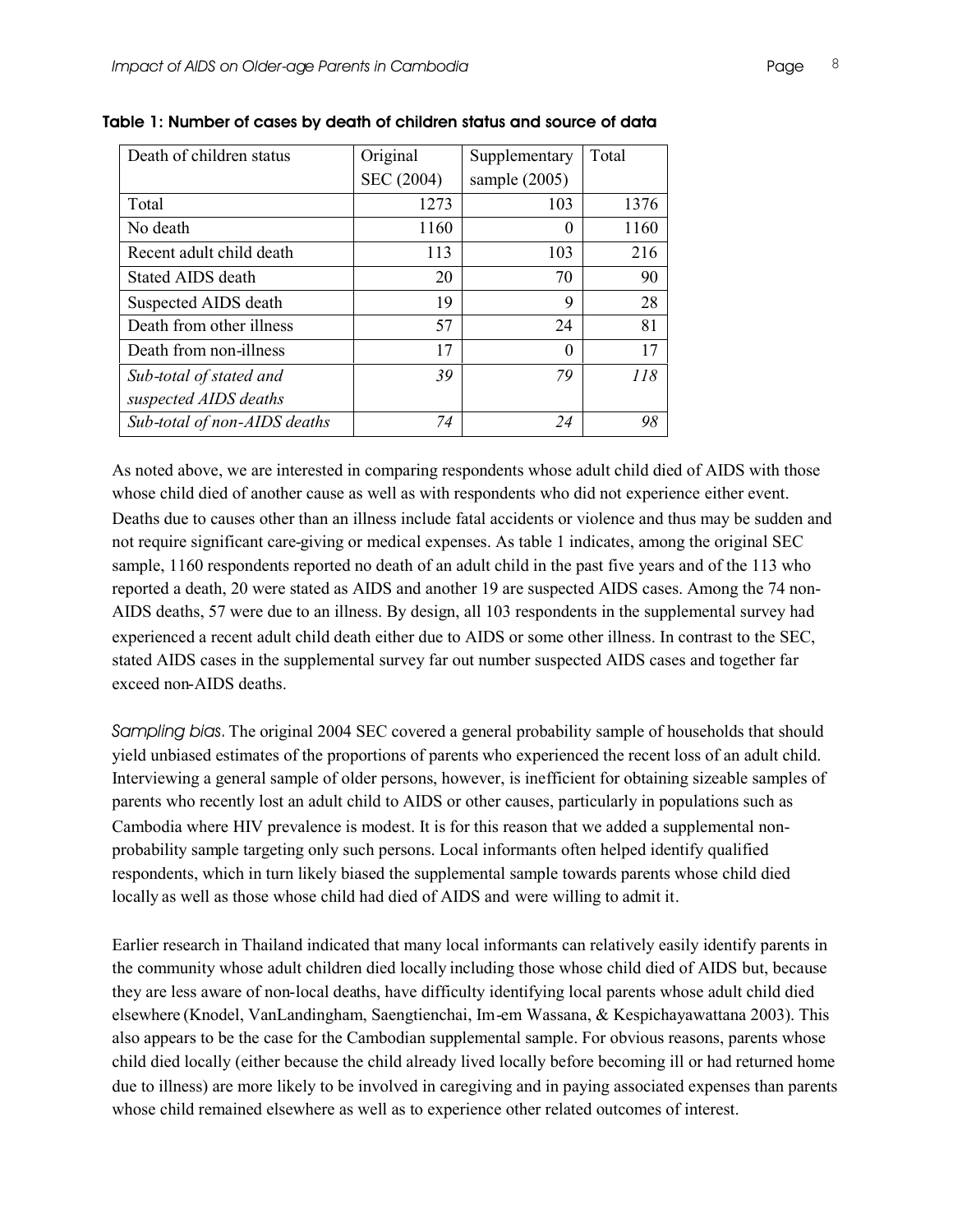It also appears that the cases identified for interview in the supplemental sample are skewed towards those in which AIDS is the cause of death and in which the respondent was open about this. Local persons who helped identify cases for interview likely became aware of our interest in the impact of AIDS deaths when initially briefed about the study's purpose and thus tended to direct interviews to such cases. Additionally the fact that an adult child died of AIDS is more likely to be known in a community if the parents are open about it. If such cases differ with respect to outcome variables from cases where parents are not open about AIDS as the cause of death, additional bias could arise, although probably less severe than from the under-representation of parents whose children died outside the locality.

The sampling bias created by using informants to identify older age respondents who recently suffered the death of an adult child is clearly apparent from a comparison of results from the original SEC and the supplemental survey that targeted such cases. Table 1 already makes clear that openly stated AIDS deaths are far more common in the supplemental than SEC sample among respondents who recently suffered the loss of an adult child. As table 2 shows, in the original survey, 32 percent of respondents who reported the death of an adult child during the prior 5 years indicated the child was living outside the parents' locality at the time of death compared to only 7 percent for the supplemental sample. In contrast far higher percentages of cases in the supplemental sample involved coresidence of the deceased adult child with the parents at the time of death than was found in the original SEC sample. Moreover, parental caregiving is far more common among those in the supplemental sample than the original sample. The contrasts are somewhat modified but are still clear when only those cases in the original sample are considered in which the adult child death was due to illness.

|                                                                           | Source of data         |                                        |                                                   |  |  |  |  |
|---------------------------------------------------------------------------|------------------------|----------------------------------------|---------------------------------------------------|--|--|--|--|
| % of cases in which:                                                      | Supplemental<br>sample | Original SEC<br>sample - all<br>deaths | Original SEC<br>sample - deaths<br>due to illness |  |  |  |  |
| The deceased child lived outside the                                      |                        |                                        |                                                   |  |  |  |  |
| locality at time of death                                                 | 6.8                    | 31.9                                   | 28.9                                              |  |  |  |  |
| The deceased child coresided with parent                                  |                        |                                        |                                                   |  |  |  |  |
| at time of death                                                          | 84.5                   | 46.9                                   | 50.0                                              |  |  |  |  |
| A parent provided some personal or<br>instrumental care to deceased child | 94.2                   | 61.9                                   | 72.2                                              |  |  |  |  |
| A parent was a main personal caregiver to<br>deceased child               | 92.2                   | 50.4                                   | 58.9                                              |  |  |  |  |
| A parent was a main instrumental<br>caregiver to deceased child           | 86.4                   | 48.7                                   | 56.7                                              |  |  |  |  |
| A parent paid some medical expenses                                       | 76.7                   | 53.1                                   | 58.9                                              |  |  |  |  |
| A parent was primary source of medical                                    |                        |                                        |                                                   |  |  |  |  |
| expense payments                                                          | 68.9                   | 29.2                                   | 32.2                                              |  |  |  |  |
| Base N of cases                                                           | 103                    | 113                                    | 90                                                |  |  |  |  |

| Table 2. Residence of adult child at death and caregiver status of parents by source of data |  |  |  |  |
|----------------------------------------------------------------------------------------------|--|--|--|--|
|                                                                                              |  |  |  |  |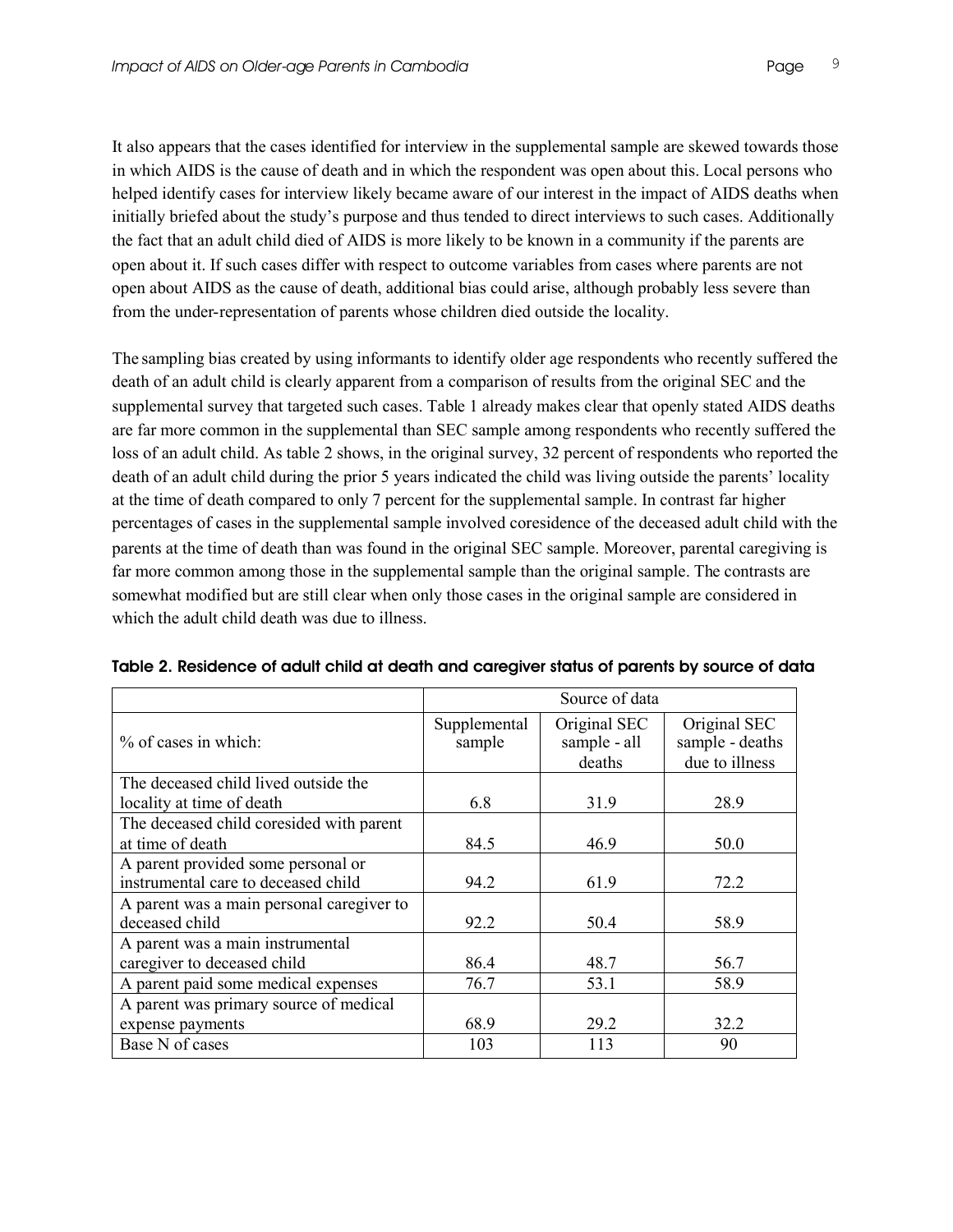Even the original SEC results make clear that there is extensive involvement of parents in coresidence, caregiving and contributing to the expenses of adult children who become fatally ill in Cambodia. While much of our subsequent analysis of impacts is based on combined SEC and supplemental sample data, and thus is skewed towards those involved in caregiving, the subsets that provide care or co-reside with children clearly represents a very substantial share of AIDS parents. Presumably, results that are conditioned on caregiving or other types of involvement should at least provide reasonable estimates for these important subsets of parents.<sup>6</sup>

*Interviewer effects*. An additional concern for our analysis stems from potential interviewer effects. While the original SEC involved a team of over 20 interviewers only two conducted the supplemental sample interviews, one of whom was part of the original team. Some evidence suggests that the responses solicited by the two supplemental sample interviewers may differ in their distribution, particularly for some attitudinal questions, compared to the average distribution for other interviewers.<sup>7</sup> If these distributional differences are due to an interviewer effect, it could potentially bias comparisons between respondents who experienced the death of an adult child due to AIDS and those who experienced one due to other causes since, as noted above, the former are disproportionately represented in the supplemental sample relative to the latter. For this reason, results are statistically adjusted for the source of data when comparing these two groups.<sup>8</sup>

*Measures of economic well-being*. A key component of the framework we employ is the notion that illness and death of an adult child with AIDS may adversely impact the economic situation of the parents and, in addition, that the parents' economic status prior to the illness may influence other outcomes of interest. Therefore, in our analysis, economic status is treated at times as an independent variable and at times as a dependent variable. A concern that we need to address is that most measures of current economic status will reflect not only the economic situation that existed prior to their child's illness but also any impact the illness or death subsequently had on the parents' economic situation. To isolate the impact of an illness and death it is necessary to adjust for economic situation earlier in time, and therefore measures are needed of parents' economic situation prior to when any impact would have occurred. In addition, measures of past economic situation are required in order to examine whether economic status has an impact on the response to an illness and death.

One way to address this concern is by distinguishing between liquid and non-liquid assets (Linnemayr 2005). The survey solicited objective information that relates to both relatively liquid possessions such as vehicles, household appliances and jewelry (e.g. gold) that could be sold by themselves to raise money to cover expenses at a time of crisis as well as information about fixed aspects of the housing unit that are not marketable by themselves. The latter can be considered relatively non-liquid, as it is reasonable to assume that parent's are unlikely to sell their entire residence to cover the types of costs considered in the present study. Evidence from Africa confirms that these types of fixed assets are not affected by AIDSrelated deaths (Linnemayr 2005). Thus these non-liquid items are used to construct an economic status measure that is largely free of effects from the illness and death of an adult child and are suitable to form a measure for use as an independent variable. We illustrate this issue in Appendix A.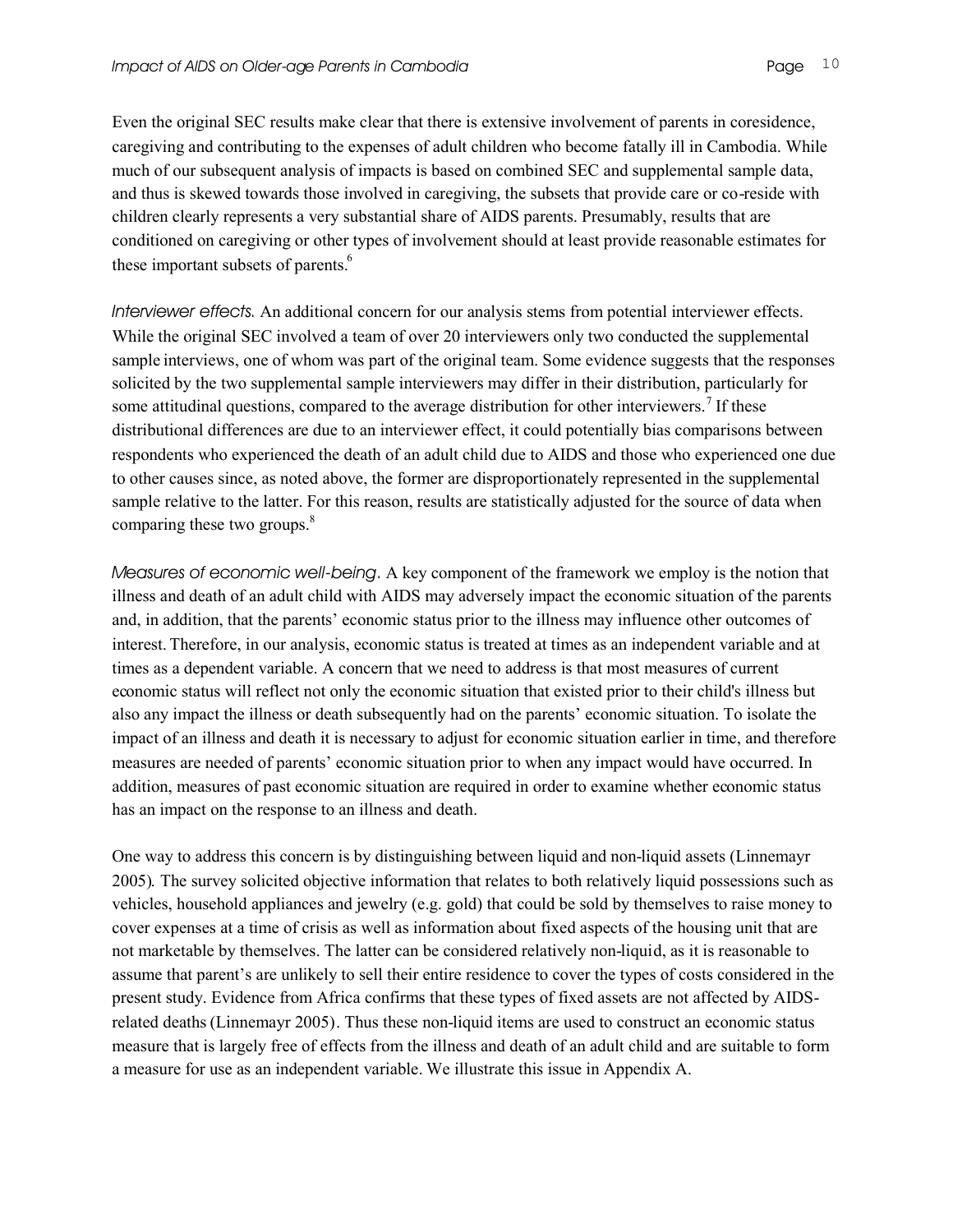We consider three non-liquid items associated with the respondent's dwelling: the type of toilet facility, the type of flooring, and the type of roof. For each item, the response categories reflect a reasonably clear hierarchy from poorer to better quality and are scored accordingly.<sup>9</sup> Principal component analysis is employed to create a summary economic status scale based on non-liquid assets (see Filmer & Pritchett 2001). Factor scores were used to create a non-liquid asset score, which was re-calculated according to percentile rank so that the scale runs from 0 to 100, with the mean being 50. The higher is the score, the higher is the economic status. A dichotomous measure of poverty status is also formed by regrouping the scores according to whether they fell in the lower or upper half.<sup>10</sup>

A liquid asset score was calculated following a similar procedure. We based the measure on five items that did not depend heavily on the community having access to electricity since this is more a function of place of residence than individual household economic status. The items included are possession of jewelry and four household possessions: radio, television (which can be powered by a car battery), motorcycle and automobile. This measure presumably is not independent of the impact of the illness and death of an adult child since any of its constituent items could be sold to cover associated expenses. As such it is suitable as a dependent variable.

Several subjective measures are also included in the questionnaire. Two of these that are likely influenced by changes due to the illness and death of an adult child are also treated as dependent variables in the subsequent analysis.<sup>11</sup> The first measures economic well-being based on the question "how satisfied are you with your present economic condition?" Five possible answers ran from very unsatisfied (score of 0) to very satisfied (score of 4). The second measure indicates recent change in the respondent's economic situation based on the question "over the last 3 years would you say your economic situation has become better or worse?" Answers run from much worse (score of 0) to much better (score of 4).

#### **Results**

Our presentation of results begins by comparing respondents who lost a child to AIDS and those whose child died from another cause. We then concentrate on situations involving an AIDS death, first comparing some basic results for Thailand and Cambodia and then examining differences among Cambodians with respect to a wider range of outcomes according to place of residence, marital status and poverty status. Potential differences along these dimensions are of interest for several different reasons. Previous analysis of the SEC data reveals substantial differences in numerous social, economic and demographic characteristics between urban and rural elderly Cambodians (Knodel, Kim, Zimmer, & Puch 2005).<sup>12</sup> Marital status is potentially important since a married elderly couple may be better situated to cope with the care an ill adult child than would a widowed parent. In addition, there is considerable interest in the extent to which the impact of the AIDS epidemic on individuals and households is conditioned by poverty (United Nations Population Division 2005). Our presentation of results ends by comparing respondents who lost a child to AIDS, those who lost a child to other causes, and those who experienced no recent adult child death in order to assess the impact of child loss on economic well-being.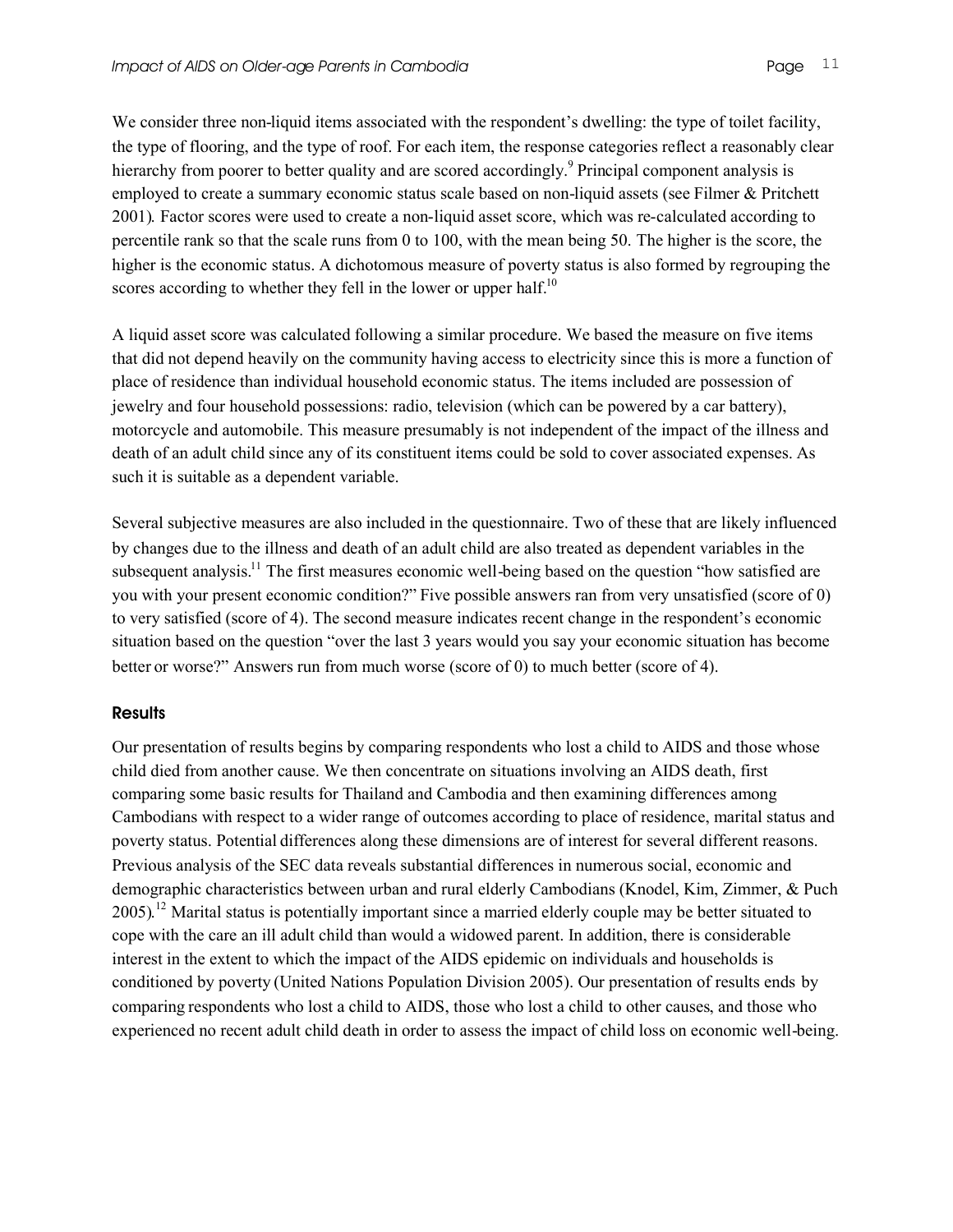|                                             |             | Original SEC sample | Combined SEC and            |           |  |  |
|---------------------------------------------|-------------|---------------------|-----------------------------|-----------|--|--|
|                                             |             | only                | supplemental sample         |           |  |  |
|                                             |             |                     | (statistically adjusted for |           |  |  |
|                                             |             |                     |                             | source)   |  |  |
|                                             | <b>AIDS</b> | Non-AIDS            | <b>AIDS</b>                 | Non-AIDS  |  |  |
|                                             | death       | death               | death                       | death     |  |  |
| Base N of cases                             | 39          | 74                  | 118                         | 98        |  |  |
| The deceased child lived outside the        |             |                     |                             |           |  |  |
| locality at time of death $(\%)$            | 28.2        | 33.8                | 16.6                        | 22.5      |  |  |
| The deceased child coresided with parent    |             |                     |                             |           |  |  |
| at time of death $(\% )$                    | 61.5        | $39.2*$             | 72.6                        | $57.2*$   |  |  |
| A parent provided some personal or          |             |                     |                             |           |  |  |
| instrumental care to deceased child (%)     | 92.3        | 45.9***             | 94.4                        | 63.2***   |  |  |
| A parent was a main personal caregiver to   |             |                     |                             |           |  |  |
| deceased child (%)                          | 79.5        | 35.1***             | 87.4                        | 56.0***   |  |  |
| A parent was a main instrumental            |             |                     |                             |           |  |  |
| caregiver to deceased child (%)             | 64.1        | $40.5*$             | 77.7                        | 56.2***   |  |  |
| A parent paid some medical expenses $(\% )$ | 69.2        | $44.6*$             | 76.8                        | $50.4***$ |  |  |
| A parent was primary source of medical      |             |                     |                             |           |  |  |
| expense payments $(\% )$                    | 38.5        | 24.3                | 55.5                        | 39.1      |  |  |
| A parent had net funeral expenses $(\% )$   | 66.7        | 63.5                | 77.8                        | $66.2+$   |  |  |
| A parent paid medical and/or funeral        |             |                     |                             |           |  |  |
| expenses $(\% )$                            | 76.9        | 71.6                | 85.2                        | $73.8+$   |  |  |
| The deceased child received assistance      |             |                     |                             |           |  |  |
| during time of illness or injury $(\%)$     |             |                     |                             |           |  |  |
| From any formal source                      | 38.5        | 24.3                | 29.9                        | $16.0*$   |  |  |
| From an NGO                                 | 17.0        | $4.1**$             | 19.1                        | $3.5**$   |  |  |
| Deceased child provided support for         |             |                     |                             |           |  |  |
| parental household (%)                      | 51.3        | 73.0*               | 53.2                        | 69.7*     |  |  |
| Deceased child was main supporter of        |             |                     |                             |           |  |  |
| parental household (%)                      | 30.8        | $48.7+$             | 41.9                        | 44.4      |  |  |
| Deceased child helped in chores in          |             |                     |                             |           |  |  |
| parental household (%)                      | 51.3        | 51.4                | 54.6                        | 57.7      |  |  |

**Table 3. Living arrangements, parental caregiving, parental payment of expenses, and former support from deceased child, by cause of child's death**

Statistically adjusted results represent mean predicted probabilities based on logistic regression controlling for source of data (SEC or supplemental sample).

Significance levels (two-tailed tests):  $+=10$ ;  $*=0.5$ ;  $**=0.01$ ;  $***=0.01$ ; n.s.=not significant at .10 level; n.a.=not applicable.

*Comparison of AIDS and non-AIDS deaths*. Table 3 compares living arrangements just prior to the death, caregiving, payment of expenses and loss of support among respondents who lost an adult child to AIDS and those whose child died of some other cause.<sup>13</sup> Results are shown based on the original SEC sample only as well as on the combined SEC and supplemental sample. As discussed above, results based on the SEC alone are of particular interest given that they are unbiased. The combined results, however, have the advantage of being based on larger numbers. Moreover, even though they are skewed towards greater parental involvement, this should be true regardless of cause of death. Hence they may still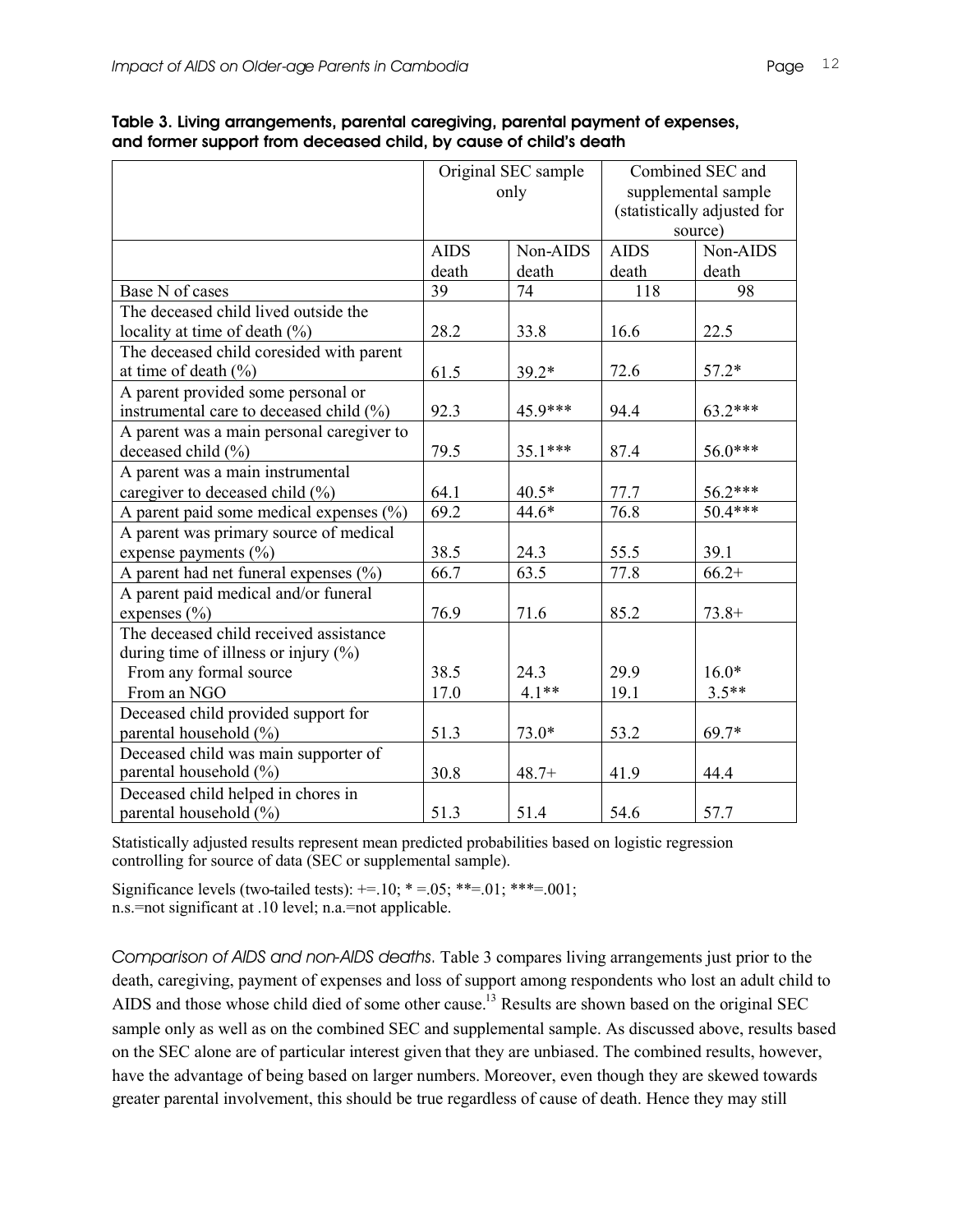provide a reasonable assessment of differences in the implications AIDS and non-AIDS deaths. To control for possible interviewer effects referred to above, the combined results are statistically adjusted for source.<sup>14</sup>

As already noted, the original SEC results make clear that parents are extensively involved with adult children who become fatally ill or injured in Cambodia. Table 3 shows that according to the SEC sample there is little difference by cause of death in the percent whose child lived outside the locality at the time of death. At the same time, those whose children died of AIDS are substantially more likely to have the child coresident in their parental household just before the child died. AIDS parents are also generally more likely to provide care and pay expenses. These differences are apparent both when based on SEC alone and when based on the combined samples.

According to the original SEC results, just over three-fifths of respondents whose adult child died of AIDS were living with the child when the child died compared to only two-fifths of cases involving non-AIDS deaths. This in part appears to be due to a greater share of children who died of AIDS having moved back from elsewhere to be with the parents than in cases of those dying of other causes. Presumably many of the children who returned did so to receive parental care. Based on the combined SEC and supplemental sample results, 30% of children who died of AIDS in the locality compared to only 14% of those who died from other causes had returned from elsewhere prior to becoming ill or injured (results not shown). The share who returned from elsewhere among adult children who died of AIDS in their parents' locality is similar to that found in Thailand (Knodel & VanLandingham 2003).

Both personal and instrumental caregiving are more common among parents whose child died from AIDS than among those who lost a child to other causes. Personal care refers to assistance with items such as eating, bathing, dressing, cleaning wounds, and going to the toilet while instrumental care involves activities outside the home such as providing transportation, visiting health care facilities, and buying medicines. The non-AIDS cases include deaths due to accidents or violence, some of whom likely did not need care because death was immediate but even when such deaths are excluded, the differences in parental caregiving levels are still substantial (results not shown).

Parents also more commonly take responsibility for medical expenses in cases where the child died of AIDS versus other causes. However differences in the proportion of parents who had net funeral expenses are less evident, particularly for the original SEC sample. In any event, involvement of parents in paying either medical or funeral expenses for their deceased adult children in Cambodia appears to be very high regardless of the cause of death. There is some suggestion that formal sources of assistance (e.g. from the government, community, or NGOs) are more common among AIDS parents than parents whose child died from another cause, although the overall difference is fairly modest. A much stronger difference is evident, however, when only assistance form NGOs is considered possibly reflecting the expanded NGO program to provide home care funded by major donor organizations described above. Loss of financial support from the child appears to be more common in cases where the child died of other causes than AIDS while no difference by cause of death is apparent in terms of loss of assistance with household chores.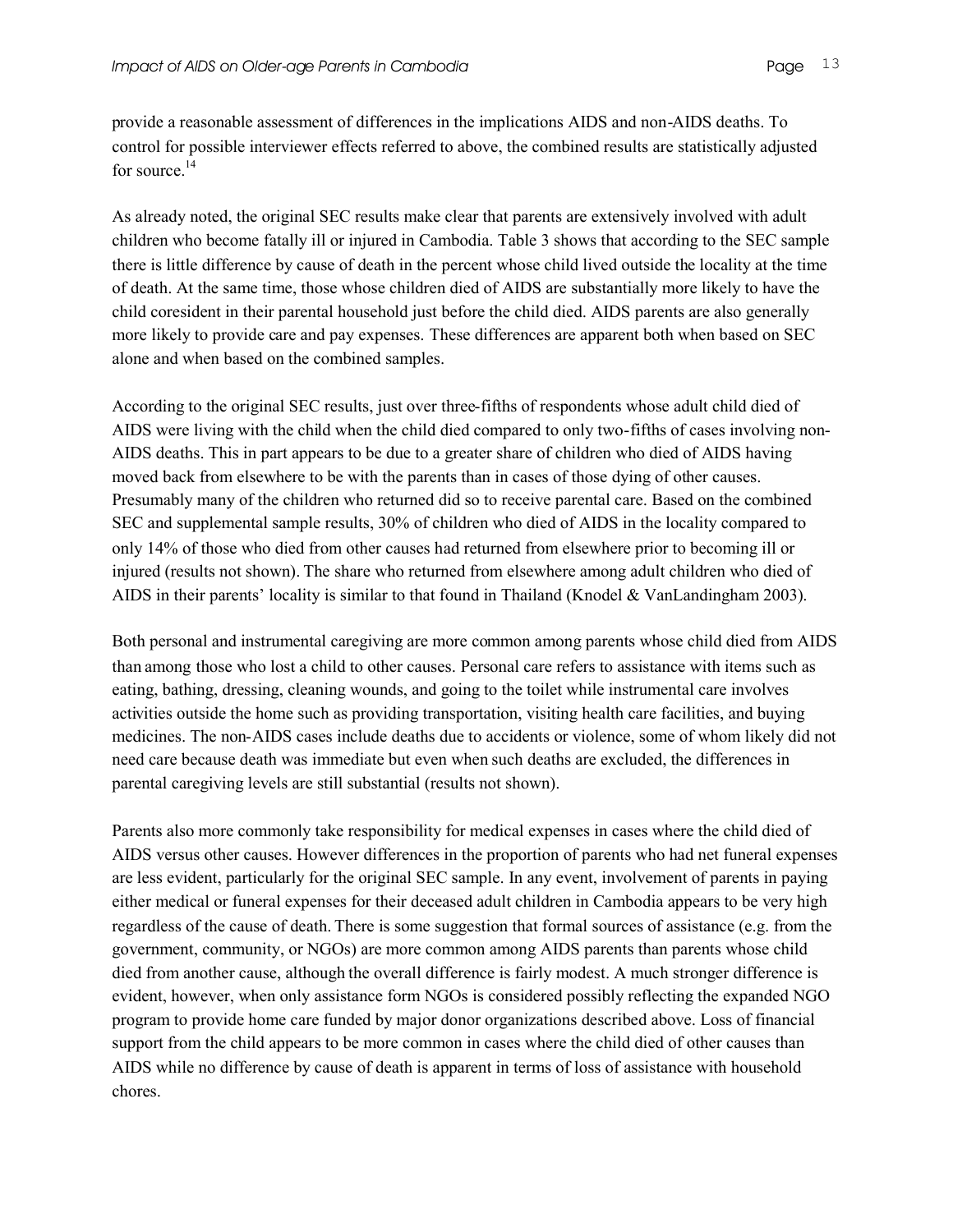In sum, Table 3 shows several ways in which older aged parents play an important role in the care and treatment of all children who die, but it also highlights the fact that parents are more likely to be involved when the cause of illness is AIDS rather than some other cause. Nearly all older adults that had a child die of AIDS provided some personal or instrumental care prior to the death, a large majority reported they were the 'main' caregiver, about two-thirds were actually living with their ill child prior to the death, and most report paying for medical and funeral expenses.

| Table 4. Orphaned minor children and their foster care arrangements, by cause of child's |  |
|------------------------------------------------------------------------------------------|--|
| death                                                                                    |  |

|                                          |             | Original SEC sample<br>only | Combined SEC and<br>supplemental sample<br>(statistically adjusted for |          |  |
|------------------------------------------|-------------|-----------------------------|------------------------------------------------------------------------|----------|--|
|                                          |             |                             |                                                                        | source)  |  |
|                                          | <b>AIDS</b> | Non-AIDS                    | <b>AIDS</b>                                                            | Non-AIDS |  |
|                                          | death       | death                       | death                                                                  | death    |  |
| Base N of cases                          | 39          | 74                          | 118                                                                    | 98       |  |
| The deceased child left behind one or    |             |                             |                                                                        |          |  |
| more children under age 16 $(%$          | 56.4        | 59.5                        | 61.6                                                                   | 54.3     |  |
| Among cases in which a minor grandchild  |             |                             |                                                                        |          |  |
| was orphaned, the orphan ever lived with |             |                             |                                                                        |          |  |
| the respondent $(\% )$                   | 63.6        | 45.5                        | 78.5                                                                   | 53.3**   |  |
| Among cases in which a minor grandchild  |             |                             |                                                                        |          |  |
| was orphaned, the orphan was ever        |             |                             |                                                                        |          |  |
| supported by the respondent $(\% )$      | 68.2        | 56.8                        | 78.8                                                                   | $59.0*$  |  |
| Among cases in which an orphaned         |             |                             |                                                                        |          |  |
| grandchild was supported by the          |             |                             |                                                                        |          |  |
| respondent, the support was a serious    |             |                             |                                                                        |          |  |
| burden to the respondent $(\% )$         | 53.3        | 28.0                        | 69.5                                                                   | $51.0+$  |  |

Statistically adjusted results represent mean predicted probabilities based on logistic regression controlling for source of data (SEC or supplemental sample).

Significance levels (two-tailed tests):  $+= 10; * = 05; ** = 01; ** = 001;$ n.s.=not significant at .10 level; n.a.=not applicable.

Taking on the responsibility for raising grandchildren left behind because of the death of an adult son or daughter can potentially have substantial long-term implications for the grandparents regardless of the cause of death that leads to orphanhood. Table 4 provides some indications of the extent that parents of adult children who die take responsibility for orphaned grandchildren. Note that we use the term orphan to refer to the loss of either parent. Orphans with a remaining surviving parent will have less need to be fostered by grandparents than those who do not (Knodel & Saengtienchai 2004). We cannot distinguish, however, between double orphans (i.e. those whose both parents are dead) from those who still have one surviving parent since information is not available in our survey about whether or not the spouse of the person who died is alive. Related to this limitation of our data is that some orphans who are not being fostered by their grandparents at one point in time may live with them later. This is especially likely in cases of AIDS orphans since some currently surviving parents who are caring for them may be HIV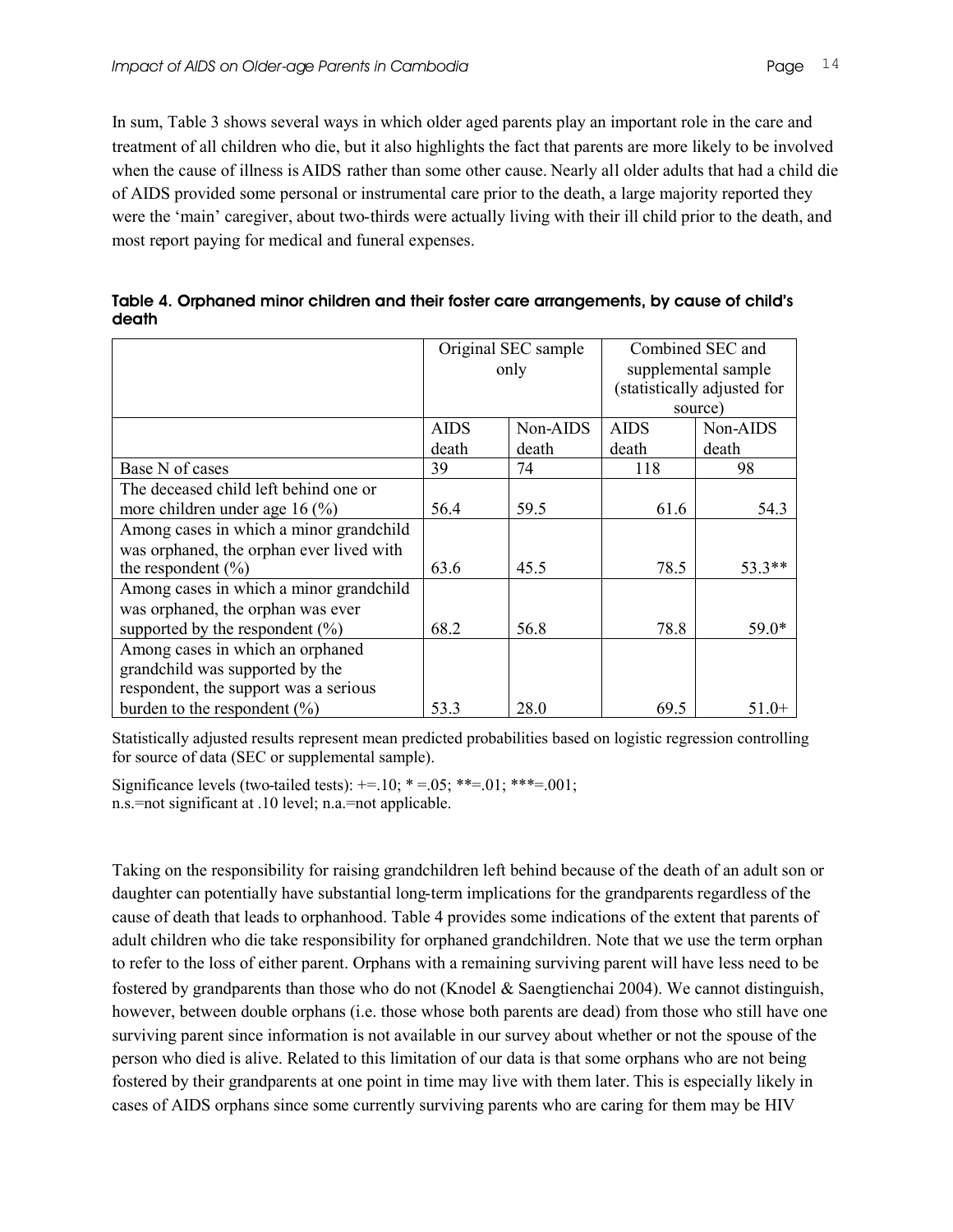positive and die before the child grows up. Note also that some of the measures shown in table 4 are conditioned on the existence of an orphaned grandchild or on supporting one. This reduces the number of cases available for analysis, which becomes particularly small when results are restricted to the SEC sample.

In considering the potential impact of orphans on older age grandparents in general, it is important to recognize that not all deceased adult sons or daughters had surviving dependent children of their own. As the results indicate, although more than half of the adult children who died left behind one or more minor children (under age 16), at least two-fifths did not have any. There is little difference in this respect between cases involving an AIDS and a non-AIDS death. Among cases in which a minor grandchild was orphaned, a substantial share had spent at least some time living with the bereaved grandparents. Such situations, however, appear to be more common when the cause of death was AIDS than some other cause. Similarly, a substantial share of bereaved grandparents provided some support in cases where a grandchild was orphaned. This also appears to be more common when the cause of death was AIDS. Given that HIV can be passed from one spouse to the other, a possible reason for the greater likelihood of grandparent fostering in cases of AIDS deaths may be that AIDS orphans are more likely to have both parents die than are children orphaned due to death from another cause. Given the lack of information about their survival of the other parent, however, we cannot verify that this.

In the surveys we asked respondents who had supported an orphaned grandchild following the death of the parent to what extent the support presented a burden for them. Respondents whose child died of AIDS were more likely to indicate that the grandchild support imposed a serious burden than those whose child had died from another cause. This does not appear to be a result of prior differences in the extent of poverty between these two groups since they are quite similar with respect to their non-liquid assets scores. While no direct evidence is available from the survey to indicate why this should be so, it is possible that raising an AIDS orphan entails additional difficulties including the possibility that the child may be HIV positive and have more than usual health problems.

*Comparison with Thailand*. Figure 1 compares Cambodia and Thailand with respect to parental involvement in living arrangements, caregiving and expenses associated with the death of an adult child to AIDS. The Thai data were collected using a different methodology although one that should yield relatively unbiased estimates(Knodel, VanLandingham, Saengtienchai, & Im-Em 2001). For Cambodia, only estimates based on the original SEC are shown to avoid biases associated with the supplemental sample. Given the small number of cases on which the Cambodian information is based and the different data collection methodologies and sampling strategies involved, comparisons between Cambodia and Thailand are only suggestive.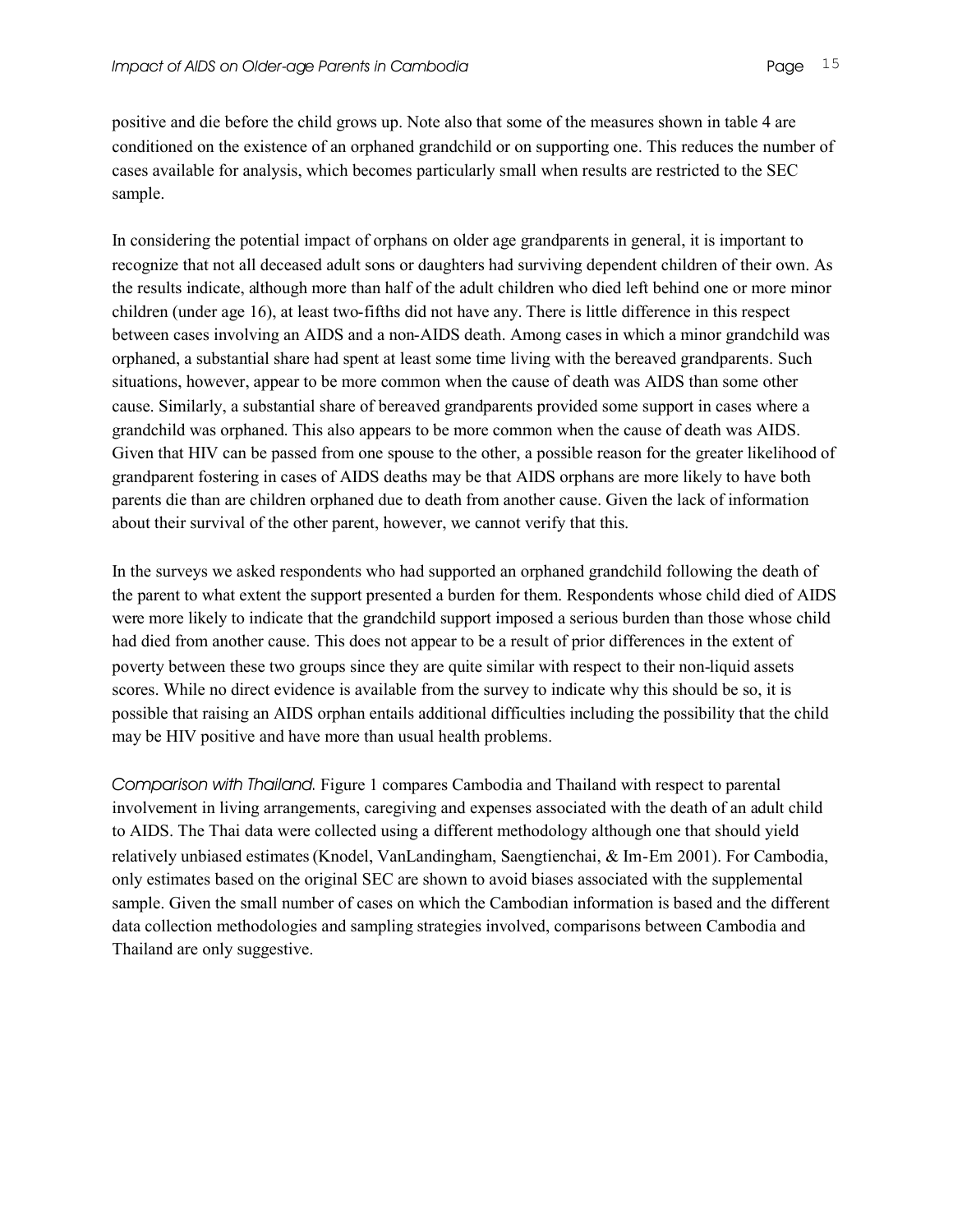

Figure 1. Parental coresidence, caregiving and expenses for an adult child who died of AIDS, Cambodia 2004 and Thailand 1998-99

As figure 1 indicates, Thai parents are commonly involved in the living and caregiving arrangements for their fatally ill children with AIDS as are their Cambodian counterparts. Coresidence at the terminal stage of illness is modestly higher in Thailand than in Cambodia while parental caregiving is somewhat more common in Cambodia. Over 90 percent of Cambodian parents who lost a child to AIDS compared to under 80 percent of Thai parents reported that a parent provided some personal care. More striking is the contrast between Cambodian and Thai parents with respect to main personal caregiving, with almost fourfifths of Cambodian parents saying they did so compared to three fifths of Thai parents. Cambodian parents were also more likely than Thai parents to indicate they paid some medical expenses. This could reflect the almost total absence in Cambodia of government health insurance in contrast to its widespread availability in Thailand (Knodel & Saengtienchai 2005).

*AIDS Caregiving*. Table 5 provides a number of indicators of living arrangements prior to the death of the person with AIDS and parental caregiving for AIDS parents in Cambodia based on the combined SEC and supplemental samples. For most of the measures shown, only modest differences are evident between urban and rural, married and unmarried, and poor and non-poor parents. For each category shown it was very common for the deceased child to be reported as living with parents. Likewise providing care, both personal and instrumental, was extremely common for all parental groupings being considered.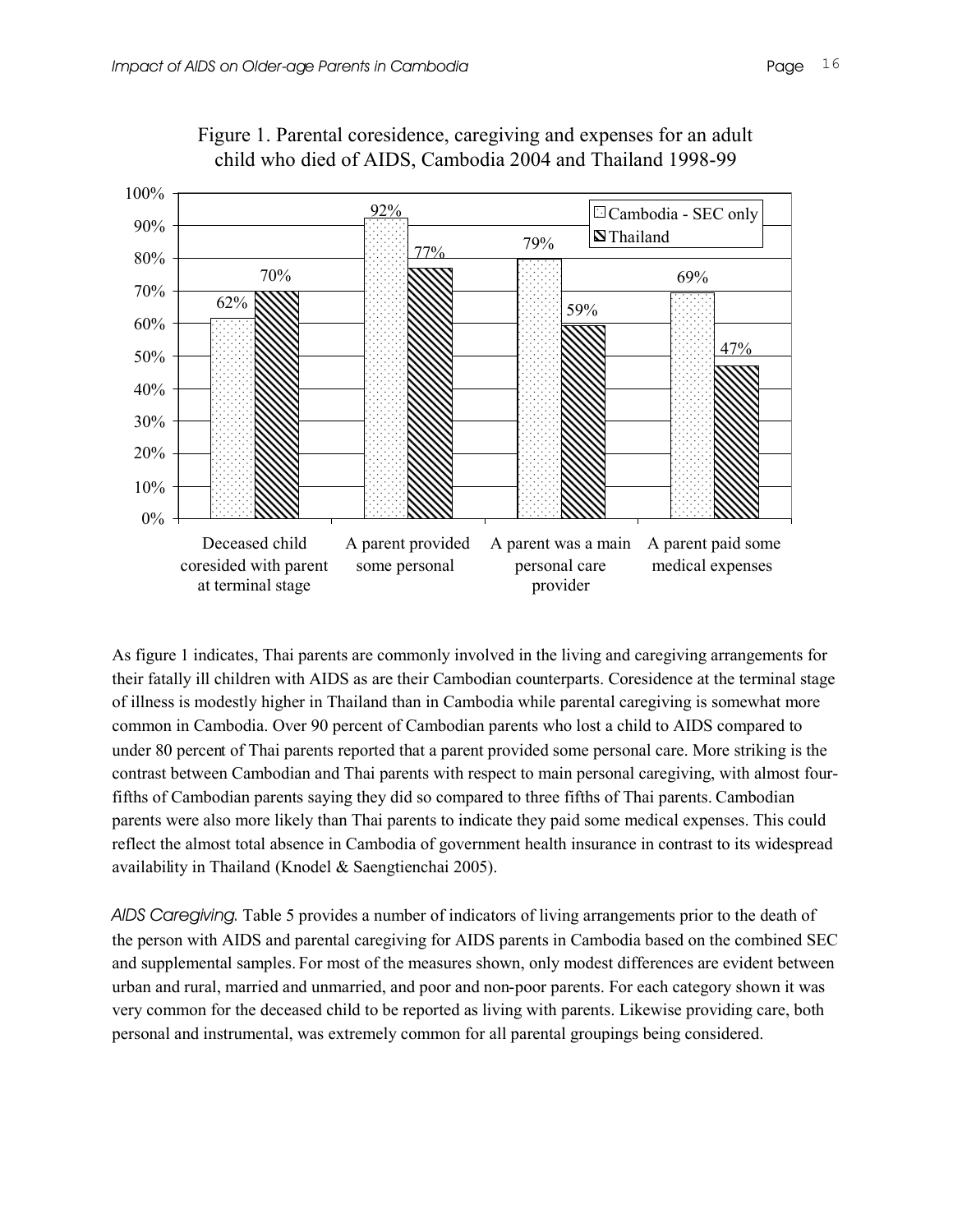|                                           | All         |       | Location | Marital status |         | Poverty status |      |
|-------------------------------------------|-------------|-------|----------|----------------|---------|----------------|------|
|                                           | <b>AIDS</b> | Urban | Rural    | Married        | Non-    | Non-           | Poor |
|                                           | deaths      |       |          |                | married | poor           |      |
| Base N of cases                           | 118         | 46    | 72       | 53             | 65      | 58             | 60   |
| The deceased child coresided with parent  |             |       |          |                |         |                |      |
| at time of death $(\% )$                  | 78.0        | 80.4  | 76.4     | 75.5           | 80.0    | 75.9           | 80.0 |
| A parent provided some personal or        |             |       |          |                |         |                |      |
| instrumental care to deceased child (%)   | 95.8        | 100.0 | $93.1+$  | 100.0          | $92.3*$ | 98.3           | 93.3 |
| A parent was a main personal caregiver to |             |       |          |                |         |                |      |
| deceased child $(\% )$                    | 90.7        | 95.7  | 87.5     | 98.1           | $84.6*$ | 94.8           | 86.7 |
| A parent was a main instrumental          |             |       |          |                |         |                |      |
| caregiver to deceased child (%)           | 82.2        | 82.6  | 81.9     | 88.7           | $76.9+$ | 82.8           | 81.7 |
| Among caregiving cases, months of care    |             |       |          |                |         |                |      |
| provided (mean)                           | 7.4         | 7.0   | 7.7      | 5.8            | $8.9+$  | 6.2            | 8.6  |
| Among caregiving cases, caregiving        |             |       |          |                |         |                |      |
| interfered with economic activity $(\% )$ | 58.4        | 54.3  | 61.2     | 54.7           | 61.7    | 57.9           | 58.9 |
| Among caregiving cases, caregiving        |             |       |          |                |         |                |      |
| interfered with social activity $(\% )$   | 55.8        | 50.0  | 59.7     | 58.5           | 53.3    | 50.9           | 60.7 |

**Table 5. Living arrangements and parental caregiving, combined 2004 SEC sample and 2005 supplemental sample, cases involving an AIDS death**

Significance levels (two-tailed tests):  $+=.10$ ;  $* = .05$ ;  $** = .01$ ;  $*** = .001$ ; n.s. =not significant at .10 level

Some difference is evident with respect to the mean number of months of caregiving among parents who provided at least some care. Overall, if parental caregiving occurred, it lasted on average between seven and eight months, ranging from just under six months for married parents up to almost nine months for non-married parents. This is longer than the mean of almost five months reported by Thai parents who provided care to their adult children who died of AIDS.<sup>15</sup> Caregiving can divert time away from income generating activities, thus impacting financial well-being. For more than half of the cases in which parental care was given, it interfered with economic activity thus entailing opportunity costs. How much of a hardship this imposed on parents is unknown but presumably it varied with the duration of caregiving. Approximately similar proportions of respondents reported that caregiving interfered with social activities. Interference with economic and social activity does not appear to vary much by the characteristics of the parent shown in the table.

*Direct expenses*. Table 6 examines payment of expenses by the parents for their adult children who died of AIDS based on the combined SEC and supplemental survey. The large majority of parents contributed to both medical and funeral expenses regardless of whether they lived in rural or urban areas and regardless of their marital or poverty status. Rural parents and those who were not currently married were somewhat less likely to be the primary source of medical expenses than their urban or married counterparts. Respondents who paid for medical or funeral expenses were asked to what extent the expenses were a burden. Substantial majorities indicated that each of the two types of expense was a serious burden on them. This differs little by location and poverty status, but married individuals were more prone than unmarried to report expenses as a serious burden.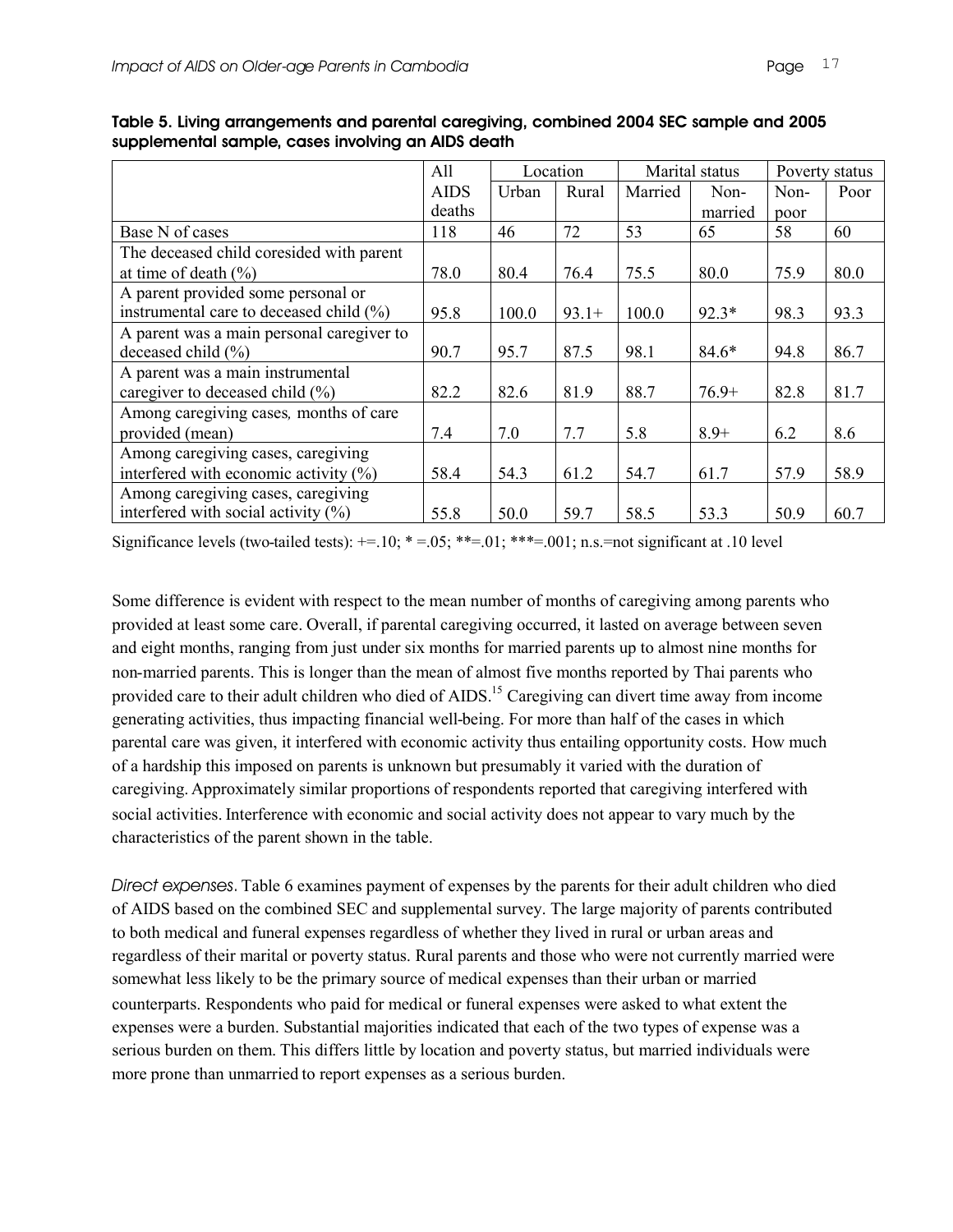|                                                | All         |       | Location |         | Marital status |      | Poverty status |
|------------------------------------------------|-------------|-------|----------|---------|----------------|------|----------------|
|                                                | <b>AIDS</b> | Urban | Rural    | Married | Non-           | Non- | Poor           |
|                                                | deaths      |       |          |         | married        | poor |                |
| Parent paid some medical expenses $(\% )$      | 78.8        | 82.6  | 76.4     | 88.7    | $70.8*$        | 79.3 | 78.3           |
| Parent was primary source of medical           | 61.9        | 71.7  | $55.6+$  | 75.5    | $50.8**$       | 58.6 | 65.0           |
| expenses payments $(\% )$                      |             |       |          |         |                |      |                |
| Parent had net funeral expenses $(\% )$        | 79.7        | 84.8  | 76.4     | 90.6    | $70.8**$       | 75.9 | 83.3           |
| Parent paid medical and/or funeral             | 86.4        | 89.1  | 84.7     | 94.3    | $80.0*$        | 86.2 | 86.7           |
| expenses $(\% )$                               |             |       |          |         |                |      |                |
| Among cases who paid, medical expenses         | 65.6        | 71.1  | 61.8     | 74.5    | $56.5+$        | 63.0 | 68.1           |
| were a serious burden $(\% )$                  |             |       |          |         |                |      |                |
| Among cases who paid, funeral expenses         | 74.5        | 79.5  | 70.9     | 77.1    | 71.7           | 79.6 | 70.0           |
| were a serious burden $(\% )$                  |             |       |          |         |                |      |                |
| Among cases who paid, medical and/or           | 74.5        | 78.1  | 72.1     | 80.0    | 69.2           | 76.0 | 73.1           |
| funeral expenses were a serious burden $(\% )$ |             |       |          |         |                |      |                |

**Table 6. Payment of expenses for deceased adult child, combined 2004 SEC sample and 2005 supplemental sample, cases involving an AIDS death**

Notes: for base number of cases before selections, see table 5

Significance levels (two-tailed tests):  $+=.10$ ;  $* = .05$ ;  $** = .01$ ;  $*** = .001$ ; n.s. =not significant at .10 level

As noted earlier, Cambodia is a poor country and poverty is widespread. The extensive level of poverty may mean that most individuals, even if not categorized as poor in Table 6, have few economic resources, and thus paying expenses associated with an AIDS illness was felt as a burden by both those categorized as poor and non-poor. In addition, the percentage of AIDS parents in Cambodia who reported that expenses for their child with AIDS was a serious burden is substantially higher than reported by Thai AIDS parents (Knodel, Im-em, Saengtienchai, VanLandingham, & Kespichayawattana 2002). This too may reflect the more widespread poverty prevailing in Cambodia and consequently the greater hardships that older adults there encounter when faced with the expenses of caring for a child inflicted with AIDS.

Given the unanticipated costs of care, treatment and funerals, AIDS parents may be unable to cover these expenses from cash in hand or savings. As table 7 shows, about a fourth of respondents reported that their ill adult child or family received some assistance from formal sources such as welfare payments by the government, NGO assistance, or help from the community. NGOs were by far the most common source of assistance regardless of location, marital status or poverty status. As noted above, this likely reflects the partnership role of NGOs in Home Based Care with the Government with funding from international aid agencies (Buehler 2006; UNDP 2006; USAID 2003). Government assistance is more commonly reported in urban than rural areas while the opposite is true for community sources. The overall percentage receiving any formal support does not vary much by location or marital status. However, those who were in poor economic situations were less likely than others to receive assistance regardless of which source is considered. This may reflect a more limited knowledge on the part of the impoverished compared to those who are better off about available sources of assistance. The poor may also have less access to formal sources because they lack social capital in terms of connections with influential persons who determine the distribution of such assistance. We note that the current situation may well differ given the rapid expansion of services since the time when the grown children of the respondents died.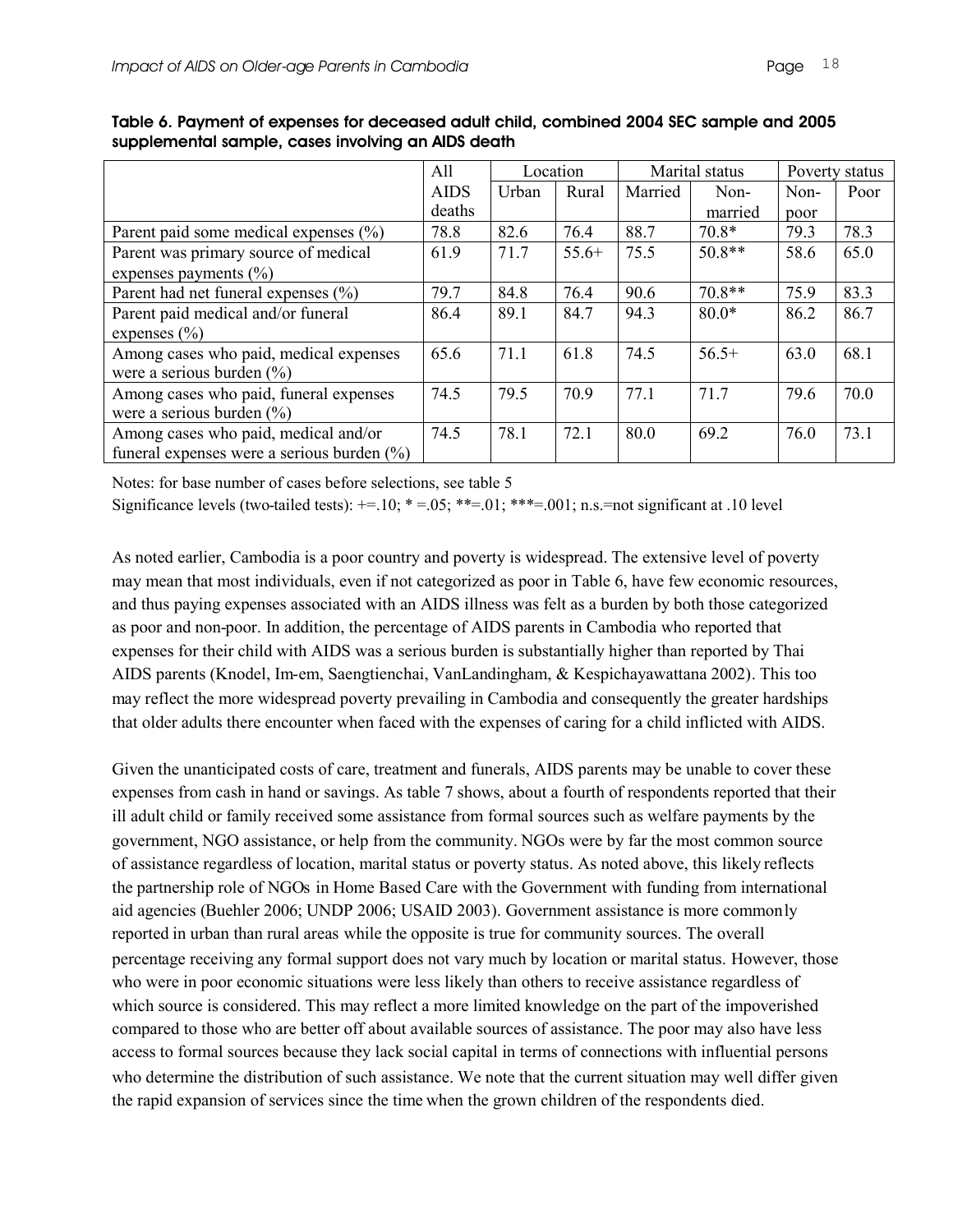|                                            | All         |       | Location  | Marital status |         |      | Poverty status |
|--------------------------------------------|-------------|-------|-----------|----------------|---------|------|----------------|
|                                            | <b>AIDS</b> | Urban | Rural     | Married        | Non-    | Non- | Poor           |
|                                            | deaths      |       |           |                | married | poor |                |
| Adult child or family received             |             |       |           |                |         |      |                |
| assistance from a formal source during     |             |       |           |                |         |      |                |
| illness or injury $(\%)$                   | 25.4        | 21.7  | 27.8      | 28.3           | 23.1    | 32.8 | $18.3+$        |
| Any source (a)                             | 6.8         | 10.9  | 4.2       | 7.5            | 6.2     | 8.6  | 5.0            |
| Government                                 | 16.9        | 15.2  | 18.1      | 15.1           | 18.5    | 22.4 | 11.7           |
| NGO                                        | 5.9         | 2.1   | 8.3       | 5.7            | 6.2     | 6.9  | 5.0            |
| Community                                  |             |       |           |                |         |      |                |
| Among cases who helped pay medical         |             |       |           |                |         |      |                |
| and/or funeral expenses                    |             |       |           |                |         |      |                |
| N of cases                                 | 102         | 41    | 61        | 50             | 52      | 50   | 52             |
| A parent borrowed money $(\% )$            | 65.7        | 63.4  | 67.2      | 74.0           | $57.7+$ | 60.0 | 71.2           |
| A parent is still in debt (i.e. still owes | 40.2        | 41.5  | 39.3      | 36.0           | 44.2    | 36.0 | 44.2           |
| most of what was borrowed) $(\% )$         |             |       |           |                |         |      |                |
| A parent sold land, livestock or           | 51.0        | 26.8  | $67.2***$ | 56.0           | 46.2    | 40.0 | $61.5*$        |
| household possessions $(\% )$              |             |       |           |                |         |      |                |
| A parent sold gold or jewelry $(\% )$      | 24.5        | 31.7  | 19.7      | 20.0           | 28.8.7  | 36.0 | $13.5***$      |

**Table 7. Means of meeting expenses associated with the illness and death of an adult child, combined 2004 SEC sample and 2005 supplemental sample, cases involving an AIDS death**

Notes: for base number of cases before selection, see table 5.

(a) Includes from government, NGO, community and a small number who received insurance payments Significance levels (two-tailed tests):  $+=.10$ ;  $* = .05$ ;  $** = .01$ ;  $*** = .001$ ; n.s. =not significant at .10 level

Table 7 also indicates several potential means of meeting expenses among those who paid either medical or funeral costs. The most common was to borrow money regardless of location, marital status or poverty status. Among all groups, the majority had gone into debt. Moreover, many of those who borrowed money were still in debt for most of the amount borrowed. Thus overall, two thirds of those who had expenses had borrowed money to cover expenses and two fifths still had most of the debts still outstanding. The second most common strategy to meet expenses was to sell land, livestock, or household possessions. Just over half of the parents who had incurred expenses did so. This was far more common among persons in rural areas than those in Phnom Penh and also far more common among the poor than non-poor. About a fourth of parents who incurred expenses sold some gold or jewelry to raise money. One likely reason why this is less common than other means is that the sample is generally poor and thus many likely had no jewelry or gold to sell.

*Loss of filial support*. As noted earlier, receiving assistance from children is an essential way in which the physical and material needs of elderly Cambodians are met. Thus the death of a child may threaten the well-being of an older adult. Table 8 examines the extent to which the death of a child to AIDS resulted in the loss of some form of assistance. In over half of the cases, respondents reported that the deceased child had been providing material support for the parental household. An even higher percentage reported that the deceased child had been assisting with chores within the household. Perhaps most seriously, in over two fifths of the cases, the respondent reported that the deceased child was a main source of material support. Differences with respect to the location and marital status of the respondent are not striking in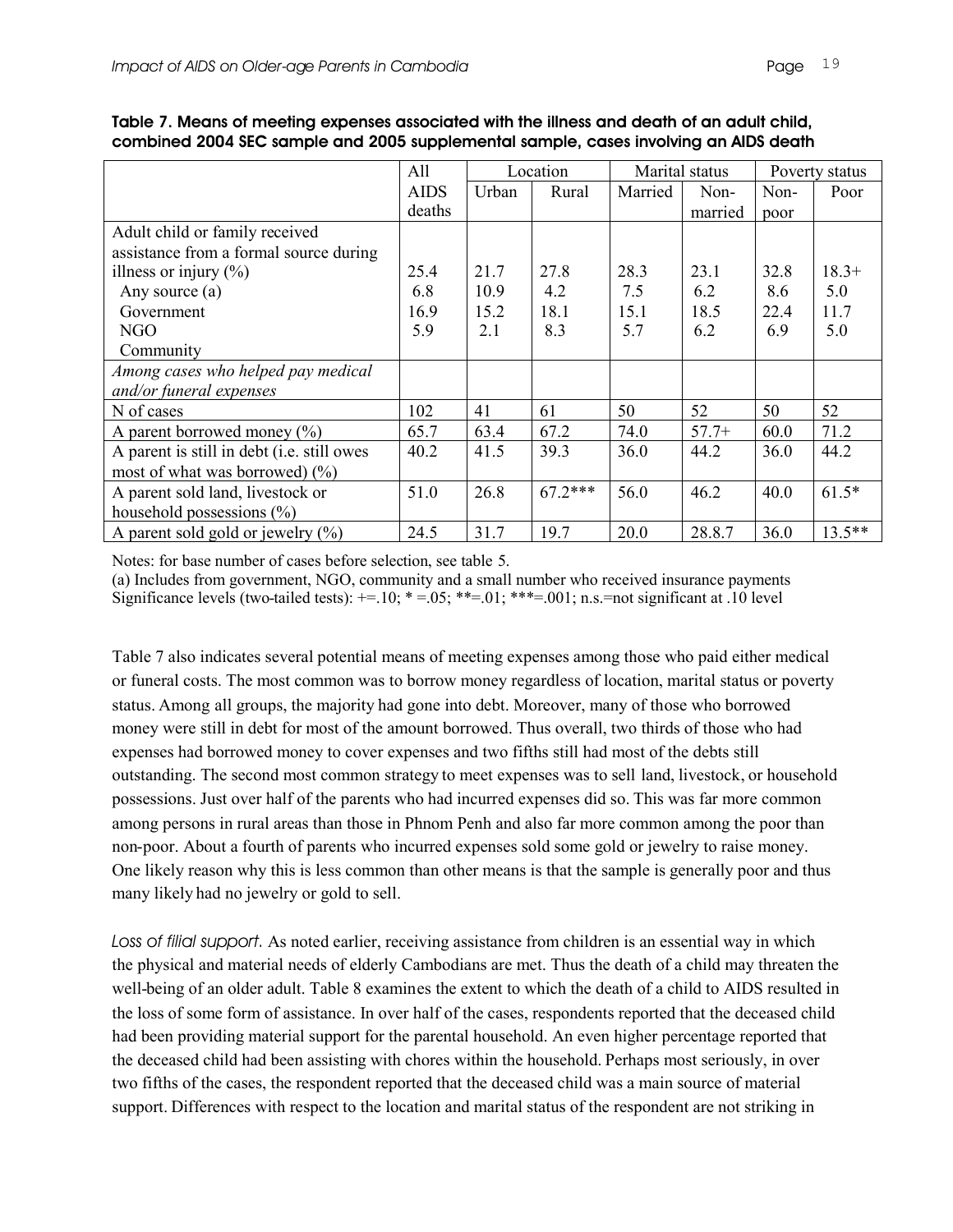these respects but poorer parents were particularly likely to have been receiving material support from the deceased child and fully half of them had also indicated that the child was a main source of their material support. A similar association between the loss of main support and poverty was found among AIDS parents in Thailand (Knodel & Im-Em 2004).

|                                             | All         | Location |       | Marital status |         | Poverty status |         |
|---------------------------------------------|-------------|----------|-------|----------------|---------|----------------|---------|
|                                             | <b>AIDS</b> | Urban    | Rural | Married        | Non-    | Non-           | Poor    |
|                                             | deaths      |          |       |                | married | poor           |         |
| Deceased child provided support for         | 52.5        | 52.2     | 52.8  | 50.9           | 53.9    | 43.1           | $61.7*$ |
| parental household $(\% )$                  |             |          |       |                |         |                |         |
| Deceased child was main supporter of        | 42.4        | 43.5     | 41.7  | 39.6           | 44.6    | 31.0           | $53.3*$ |
| parental household $(\%)$                   |             |          |       |                |         |                |         |
| Deceased child helped in chores in parental | 56.8        | 63.0     | 52.8  | 58.5           | 55.4    | 58.6           | 55.0    |
| household $(\frac{9}{6})$                   |             |          |       |                |         |                |         |
| Among those whose deceased child            | 64.5        | 75.0     | 57.9  | 66.7           | 62.9    | 60.0           | 67.6    |
| provided support, loss of support created   |             |          |       |                |         |                |         |
| much difficulty $(\% )$                     |             |          |       |                |         |                |         |
| Among those whose deceased child helped     | 59.7        | 55.2     | 63.2  | 51.6           | 66.7    | 50.0           | 69.7    |
| in household chores, loss of help created   |             |          |       |                |         |                |         |
| much difficulty $(\% )$                     |             |          |       |                |         |                |         |

**Table 8. Loss of support associated with the death of an adult child, combined 2004 SEC sample and 2005 supplemental sample, cases involving an AIDS death**

Note: for base number of cases before selections, see table 5.

Significance levels (two-tailed tests):  $+=.10$ ;  $* = .05$ ;  $** = .01$ ;  $*** = .001$ ; n.s. =not significant at .10 level

Respondents who reported that their child who died had either provided material support or had helped with household chores, were asked to what extent these losses created difficulty for them. Results are also included in table 8. Among AIDS parents, almost two thirds indicated that the loss of the material support created much difficulty and three fifths reported that the loss of assistance with household chores likewise created considerable difficulty. Some differences with respect to place of residence and marital and poverty status are evident although none achieve statistical significance. Similar to findings from Thailand, the poor were more likely to report that the loss of material support created severe difficulty (Knodel & Im-Em 2004).

*Community reaction*. AIDS is commonly portrayed as a stigmatized disease throughout much of the world although the nature, degree, and consequences of stigma are likely to vary considerably across settings and over time. Stigma may extend beyond the person who is infected to family members including parents, especially if they are co-resident or involved in caregiving. Research in Thailand found that community reaction is considerably more positive than typically portrayed in the general discourse about the AIDS epidemic (VanLandingham, Im-em, & Saengtienchai 2005). In order to judge the community reaction that AIDS parents experienced, we included questions about both potential positive and negative reactions. With respect to positive reactions, we asked whether or not neighbors visited, helped look after the sick child, brought food or medicine, or helped with hospital visits. With respect to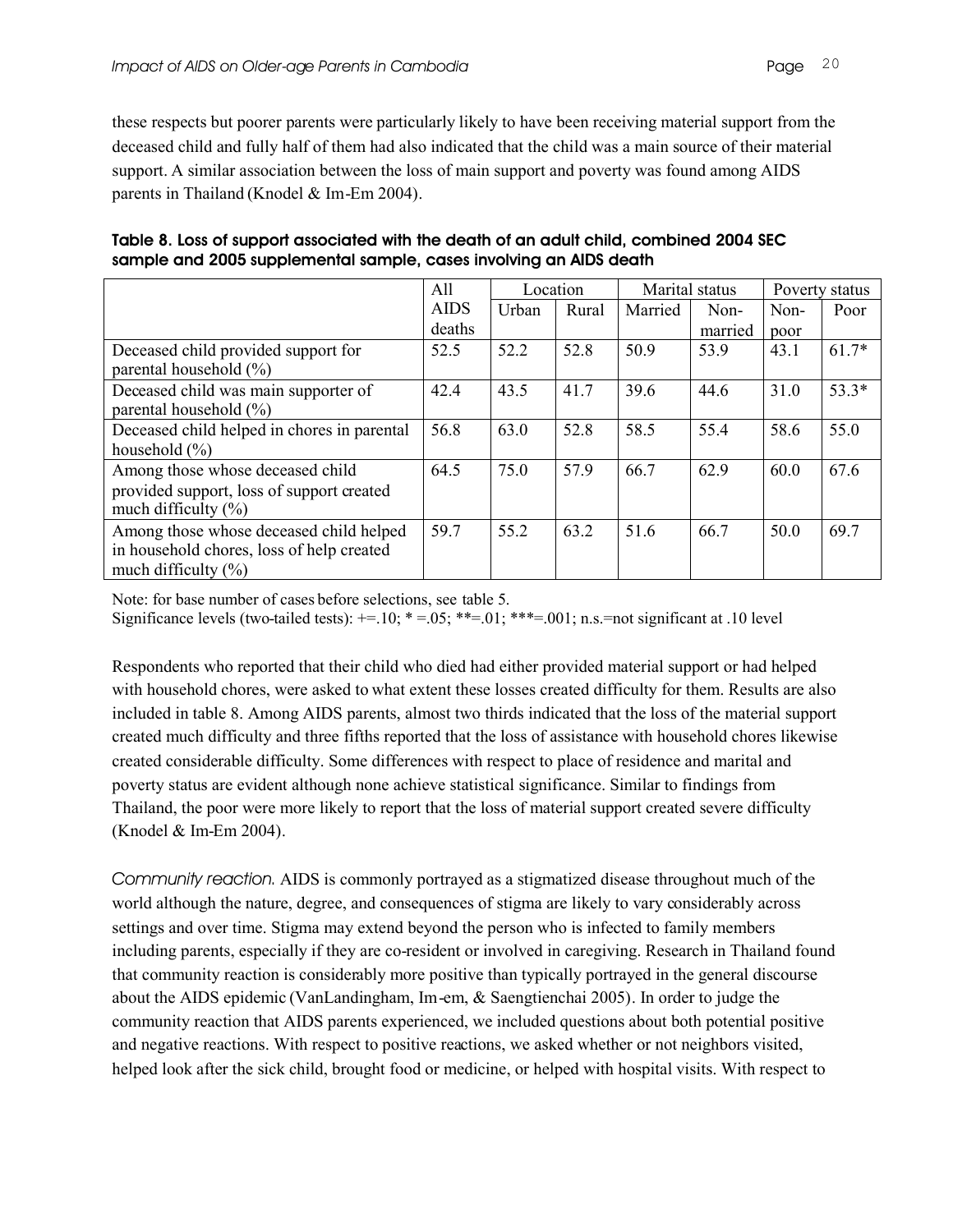negative reactions, we asked if neighbors avoided talking to the respondent or other household members, gossiped, or avoided visiting. Results are presented in table 9.

|                                              | All         | Location |         | Marital status |          | Poverty status |      |
|----------------------------------------------|-------------|----------|---------|----------------|----------|----------------|------|
|                                              | <b>AIDS</b> | Urban    | Rural   | Married        | Non-     | Non-           | Poor |
|                                              | deaths      |          |         |                | married  | poor           |      |
| <b>Positive reactions</b>                    |             |          |         |                |          |                |      |
| Neighbors visited $(\% )$                    | 96.6        | 95.7     | 97.2    | 98.1           | 95.4     | 94.8           | 98.3 |
| Neighbors looked after sick child $(\% )$    | 33.1        | 43.5     | $26.4+$ | 45.3           | $23.1**$ | 31.0           | 35.0 |
| Neighbors brought food or medicine $(\% )$   | 48.3        | 43.5     | 51.4    | 54.7           | 43.1     | 46.6           | 50.0 |
| Neighbors helped with hospital visits $(\%)$ | 27.1        | 39.1     | 19.4*   | 28.3           | 26.2     | 31.0           | 23.3 |
| Any positive reaction $(\% )$                | 96.6        | 95.7     | 97.2    | 98.1           | 95.4     | 94.8           | 98.3 |
| Number of positive reactions (mean)          | 2.1         | 2.2      | 1.9     | 2.3            | $1.9+$   | 2.0            | 2.1  |
| <b>Negative reactions</b>                    |             |          |         |                |          |                |      |
| Neighbors avoided talking to parents or      |             |          |         |                |          |                |      |
| other household members $(\% )$              | 16.1        | 15.2     | 16.7    | 15.1           | 16.9     | 15.5           | 16.7 |
| Neighbors gossiped $(\% )$                   | 21.2        | 17.4     | 23.6    | 18.9           | 23.1     | 22.4           | 20.0 |
| Neighbors avoided visiting $(\% )$           | 16.9        | 17.4     | 16.7    | 17.0           | 16.9     | 17.2           | 16.7 |
| Any negative reaction $(\%)$                 | 22.0        | 17.4     | 25.0    | 20.8           | 23.1     | 24.1           | 20.0 |
| Number of negative reactions (mean)          | 0.5         | 0.5      | 0.6     | 0.5            | 0.6      | 0.6            | 0.5  |

| Table 9. Community reaction to the illness and death of an adult child, combined 2004 SEC |  |
|-------------------------------------------------------------------------------------------|--|
| sample and 2005 supplemental sample, cases involving an AIDS death                        |  |

Note: for base number of cases, see table 5.

Significance levels (two-tailed tests):  $+=.10$ ;  $*=0.5$ ;  $**=0.01$ ;  $***=0.01$ ; n.s. =not significant at .10 level

As was found in Thailand, parents of those who die of AIDS are considerably more likely to report positive than negative reactions from their neighbors. Overall almost all respondents who lost a child to AIDS reported that neighbors visited and quite a few reported other positive responses with almost half saying that neighbors brought food or medicine. In contrast, far fewer reported any negative reactions. Just under one fourth reported gossip, the most common negative reaction. Less than one in six cases reported that neighbors avoided talking with them or avoided visiting. In general, this pattern of positive and negative reactions differs little by location or marital or poverty status.

*Impact on economic well-being*. To assess if the death of an adult child due to AIDS as well as due to other causes impacts the parents' economic well-being, we rely on three of the measures discussed earlier as dependent variables: liquid asset score, subjective assessment of economic satisfaction, and subjective assessment of economic well-being compared to three years ago. We hypothesize that there are negative economic consequences to experiencing the death of a child, and that they are stronger in the case of AIDS deaths than non-AIDS deaths. In this respect, the third measure is the most straightforward to interpret since it directly refers to change in the respondent's economic situation over time. Figure 2 shows the percent who indicated that their current economic situation was worse than three years earlier according to experience with a recent death of an adult child. Results based on a similar question asked in a survey conducted in Thailand in 2000 that included parents who lost an adult child to AIDS and those who experienced no recent death of an adult are provided for comparison.<sup>16</sup>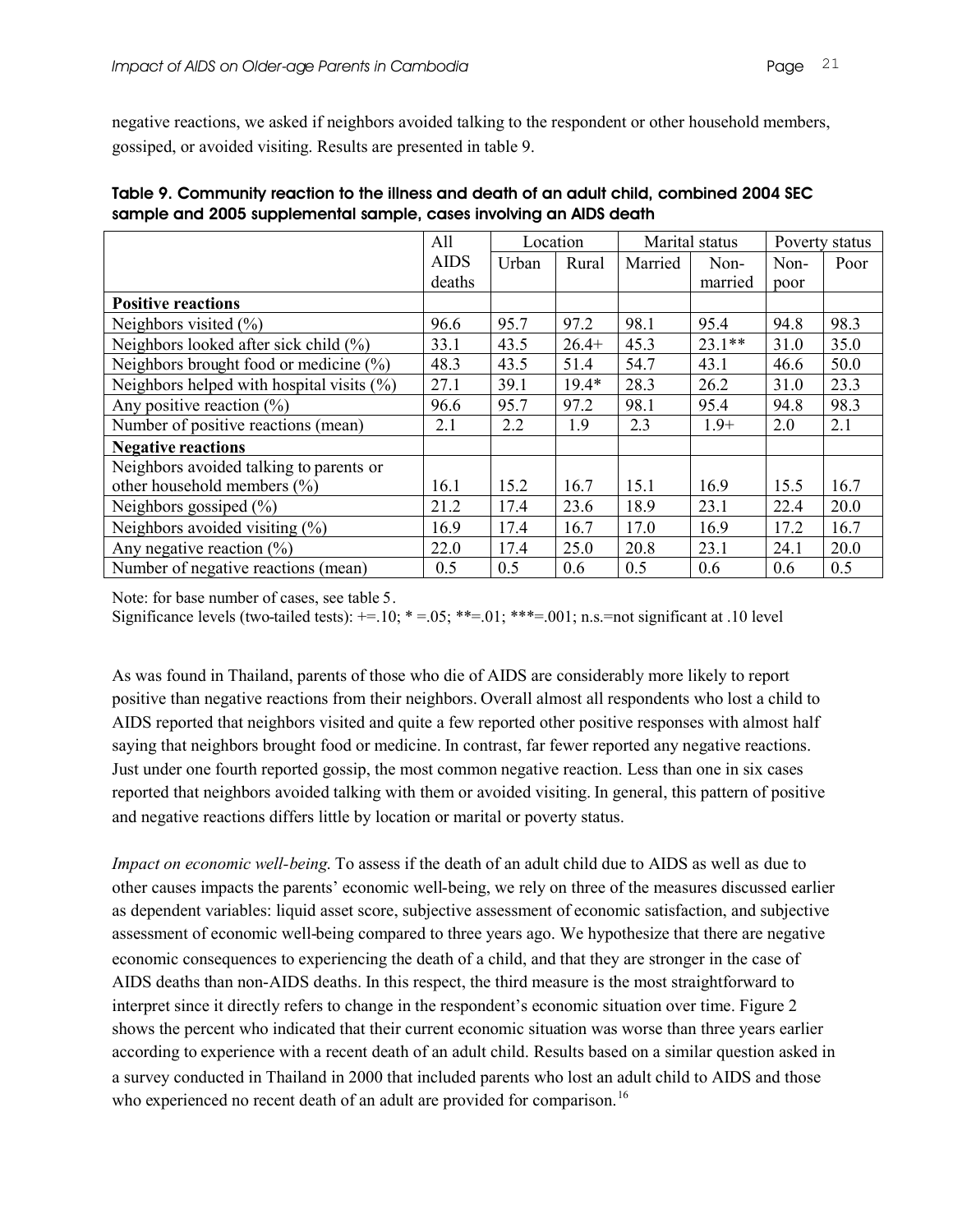

Figure 2. Percent whose economic situation is worse than 3 years ago, by recent death of adult child, Cambodia 2004 and Thailand 2000

Both the Cambodian and the Thai results suggest that experiencing the recent death of an adult child worsens the parents' economic situation. Cambodian parents experiencing a recent child death were considerably more likely than others to indicate that their economic situation had become worse, but only a modest difference is evident between those whose child died from AIDS and those whose child died from another cause. Thai parents who lost a child to AIDS were also more likely to report that their economic situation had worsened than those who did not experience any recent adult child death. The impact in Thailand, however, appears to have been less pronounced than in Cambodia, possibly reflecting the generally better economic situation in Thailand and the more extensive formal safety net, especially with respect to government health insurance.

There are several factors that potentially could confound our analysis of the relationship between child death and parental economic well-being and thereby undermine a causal interpretation. Perhaps the most important is the well established relationship, at least for the developed world, between lower economic well-being and higher mortality (Preston  $&$  Taubman 1994). Thus a negative association between experiencing an adult child death and parental economic well-being could emerge because low economic well-being led to the death rather than the reverse.<sup>17</sup>

To minimize the chance of misinterpreting the cause of an association, we follow several strategies. First, as already noted, our analysis includes a measure of economic well-being compared to three years ago. If a death adversely influences economic well-being, respondents should report a worsening in economic well-being over time. There is little reason to expect an individual who loses a child will report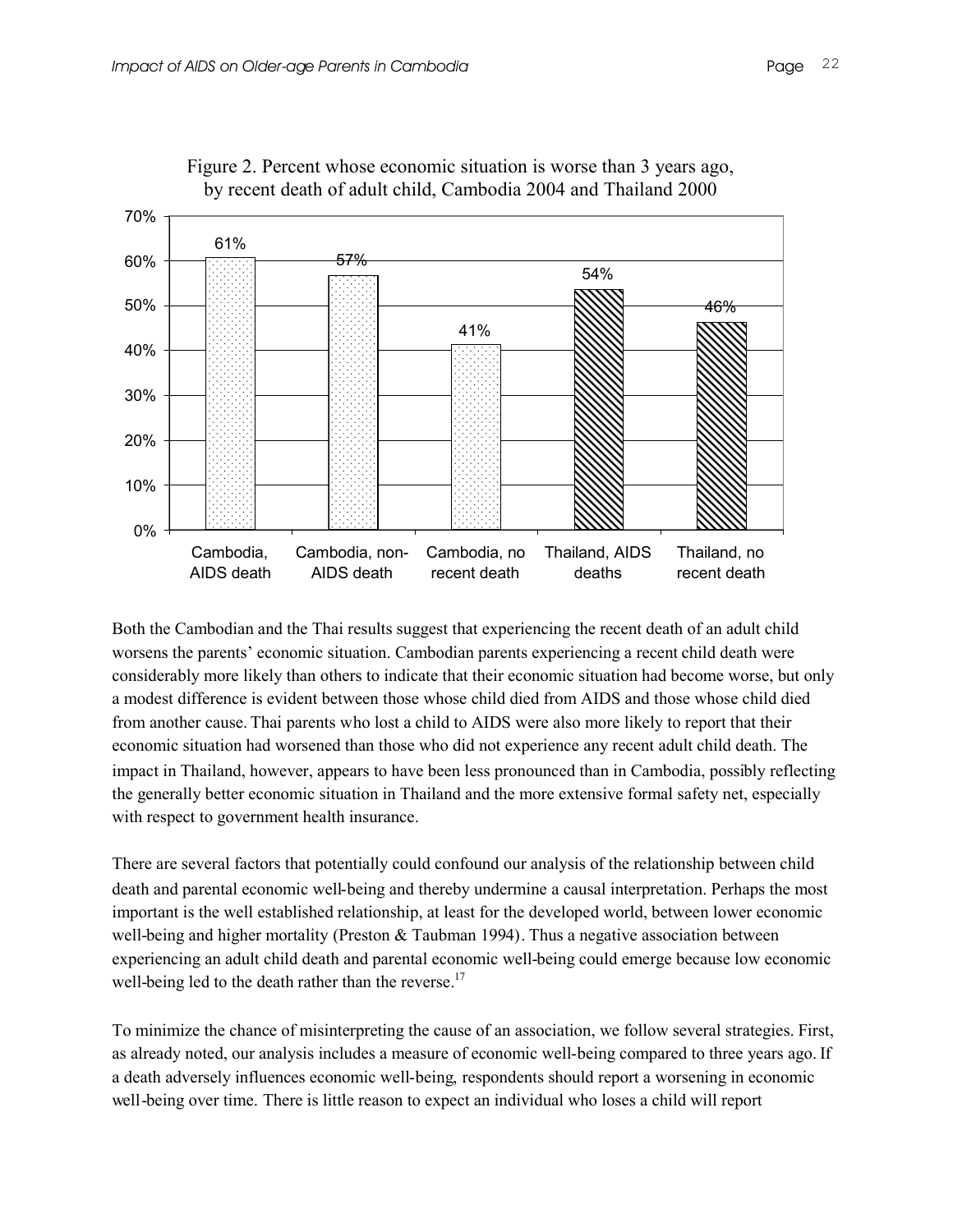deteriorating economic well-being if the association is solely in the opposite direction (i.e. because their low prior economic well being led to the death).

Second, we statistically adjust results for the respondent's economic standing prior to the death event using three measures. The first is education, which is determined early in life, and as our data reveal is strongly associated with economic well-being. The second is place of residence, which is also relatively fixed for this sample for the period between onset of the child's illness and the time of interview.<sup>18</sup> The third measure is the non-liquid assets score described earlier. Results are additionally adjusted for gender and marital status of respondent. Descriptive statistics and the coding scheme for all of the control variables are provided in Appendix B.

|                                                | Unadjusted | Adjusted <sup>a</sup> |
|------------------------------------------------|------------|-----------------------|
| Liquid asset score                             |            |                       |
| Grand mean                                     | 50.3       | 50.3                  |
| Mean if                                        |            |                       |
| No children died                               | 51.0       | 50.9                  |
| Child died due to non-AIDS cause               | 47.4       | 47.0                  |
| Child died due to AIDS                         | 45.4       | 46.6                  |
| F-Value                                        | $2.64*$    | $2.57*$               |
| Subjective economic well-being score           |            |                       |
| Grand mean                                     | 1.97       | 1.97                  |
| Mean if                                        |            |                       |
| No children died                               | 2.00       | 2.00                  |
| Child died due to non-AIDS cause               | 1.89       | 1.89                  |
| Child died due to AIDS                         | 1.79       | 1.80                  |
| F-Value                                        | $4.67**$   | $3.96**$              |
| Economic well-being change score (during prior |            |                       |
| three years)                                   |            |                       |
| Grand mean                                     | 1.71       | 1.71                  |
| Mean if                                        |            |                       |
| No children died                               | 1.75       | 1.75                  |
| Child died due to non-AIDS cause               | 1.56       | 1.55                  |
| Child died due to AIDS                         | 1.53       | 1.48                  |
| F-Value                                        | $4.77**$   | $6.52**$              |

| Table 10: Adjusted and unadjusted economic well-being scores |  |  |  |  |  |  |
|--------------------------------------------------------------|--|--|--|--|--|--|
|--------------------------------------------------------------|--|--|--|--|--|--|

 $p < .05 * p < .01$ , \*\*  $p < .001$ , one-tailed test

a Adjusted scores are calculated using analysis of variance and control for age, fixed asset score, sex, place of residence, education and marital status.

In our multivariate analysis, each of our three measures of economic well being is treated as continuous with higher scores indicating more favorable situations. Table 10 examines mean well-being scores across children's death status. Both unadjusted and statistically adjusted results are included. Adjustment was done using an analysis of variance procedure. Our hypotheses are confirmed for each of the individual scores. Each displays a negative association with child deaths, and each association is statistically significant. Thus, experiencing a death is associated with lower economic well-being. In addition, the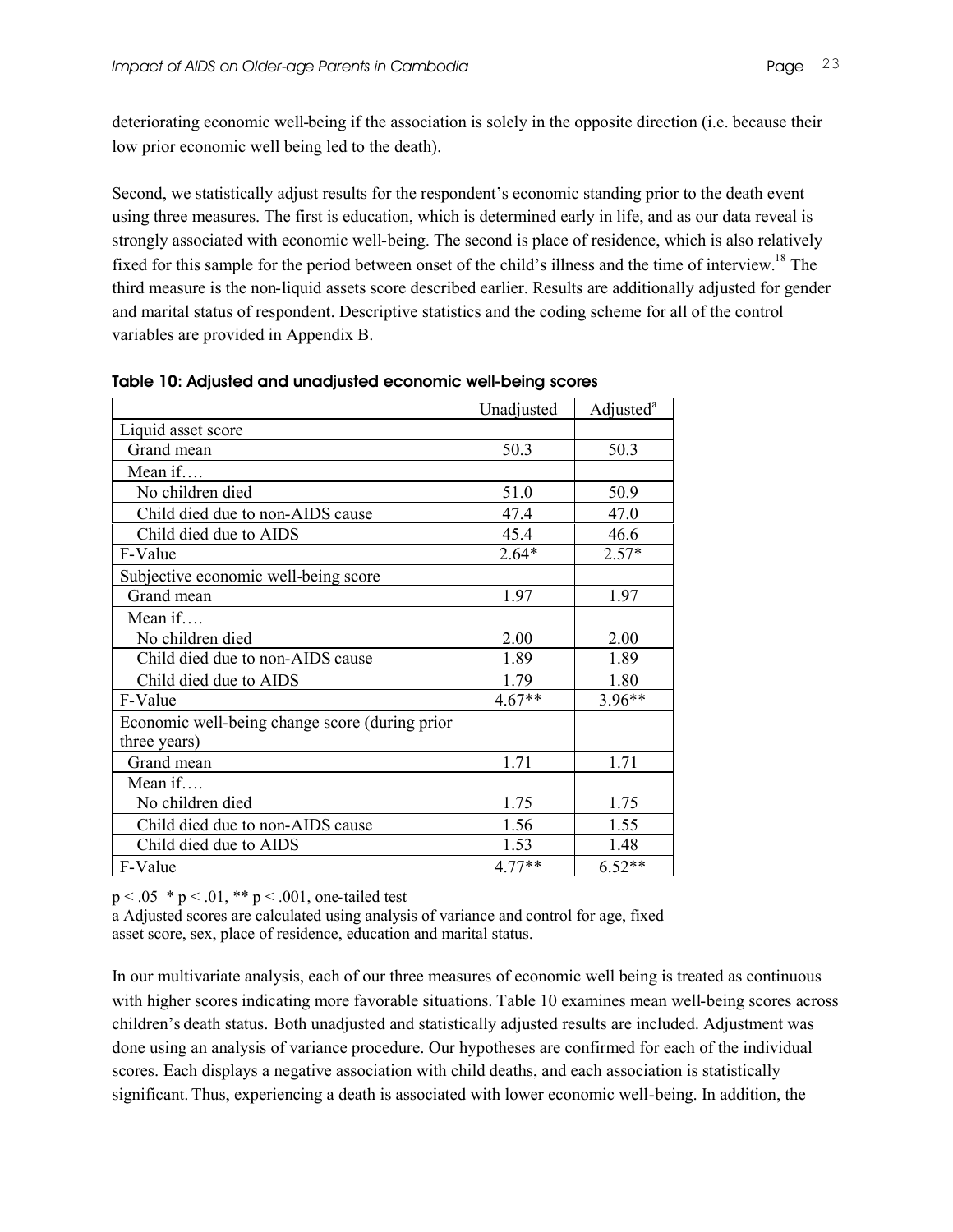relationship is robust whether or not adjustments are made for possible confounding influences, suggesting that the association runs causally from death to economic well-being. The strongest association exists with the measure 'well-being compared to three years ago'. Adjusted results show that the score is highest for those without a child death, much lower for those with a non-AIDS death and lower still for those with an AIDS death.

Table 11 shows standardized beta coefficients that result from ordinary least squares regressions that predict the three well-being scores, unadjusted and then adjusted for other covariates.<sup>19</sup> Since these are standardized results, they can be compared for strength of association across the well-being scores. For the adjusted results, an AIDS death is most strongly associated with the change in well-being measure, although the association with economic satisfaction is nearly as strong. These coefficients confirm that an AIDS related adult death is likely to have adverse economic consequences for the older-aged parents of the person that died. Experiencing an AIDS death is strongly associated with lower economic well-being, when comparing this group to those not experiencing a child death. Non-AIDS deaths also appear to have negative consequences on economic well-being, but overall the impact does not seem to be as quite as strong as for an AIDS death.

|                                                           | Unadjusted | Adjusted <sup>b</sup> |
|-----------------------------------------------------------|------------|-----------------------|
| Liquid asset score <sup>a</sup>                           |            |                       |
| beta for non-AIDS death                                   | $-0.033$   | $-0.034*$             |
| beta for AIDS death                                       | $-0.056*$  | $-0.044*$             |
| Economic satisfaction score <sup>a</sup>                  |            |                       |
| beta for non-AIDS death                                   | $-0.038$   | $-0.036$              |
| beta for AIDS death                                       | $-0.078**$ | $-0.074**$            |
| Well-being compared to three years ago score <sup>a</sup> |            |                       |
| beta for non-AIDS death                                   | $-0.055*$  | $-0.058*$             |
| beta for AIDS death                                       | $-0.069**$ | $-0.087**$            |

**Table 11: Standardized regression coefficients for economic well-being scores**

 $* p < .05 ** p < .01$ , one-tailed test

<sup>a</sup> Comparison category is no death

<sup>b</sup> Adjusted scores control for age, fixed asset score, sex, place of residence, education and marital status

#### **Conclusion**

Several major findings emerge from this first study of the impact of the AIDS epidemic on older persons in Cambodia based on systematically collected quantitative evidence. Undoubtedly the most important is the major role that older aged parents play in providing living quarters, caregiving, and paying expenses for adult sons and daughters who become ill and die of the disease. Based on the unbiased estimates of the original SEC sample, over 60% had their child living with them at the terminal stage of illness, over 90% had provided some personal care, almost four fifths had provided main personal care, and over two thirds had helped pay for medical expenses. These findings are quite consistent with earlier research in Thailand that also revealed high levels of involvement among Thai parents of adult children who die of AIDS. That an even higher percentage of Cambodians than Thai parents provide care and pay expenses may simply underscore the even greater lack of alternatives to parental assistance and the more extensive poverty in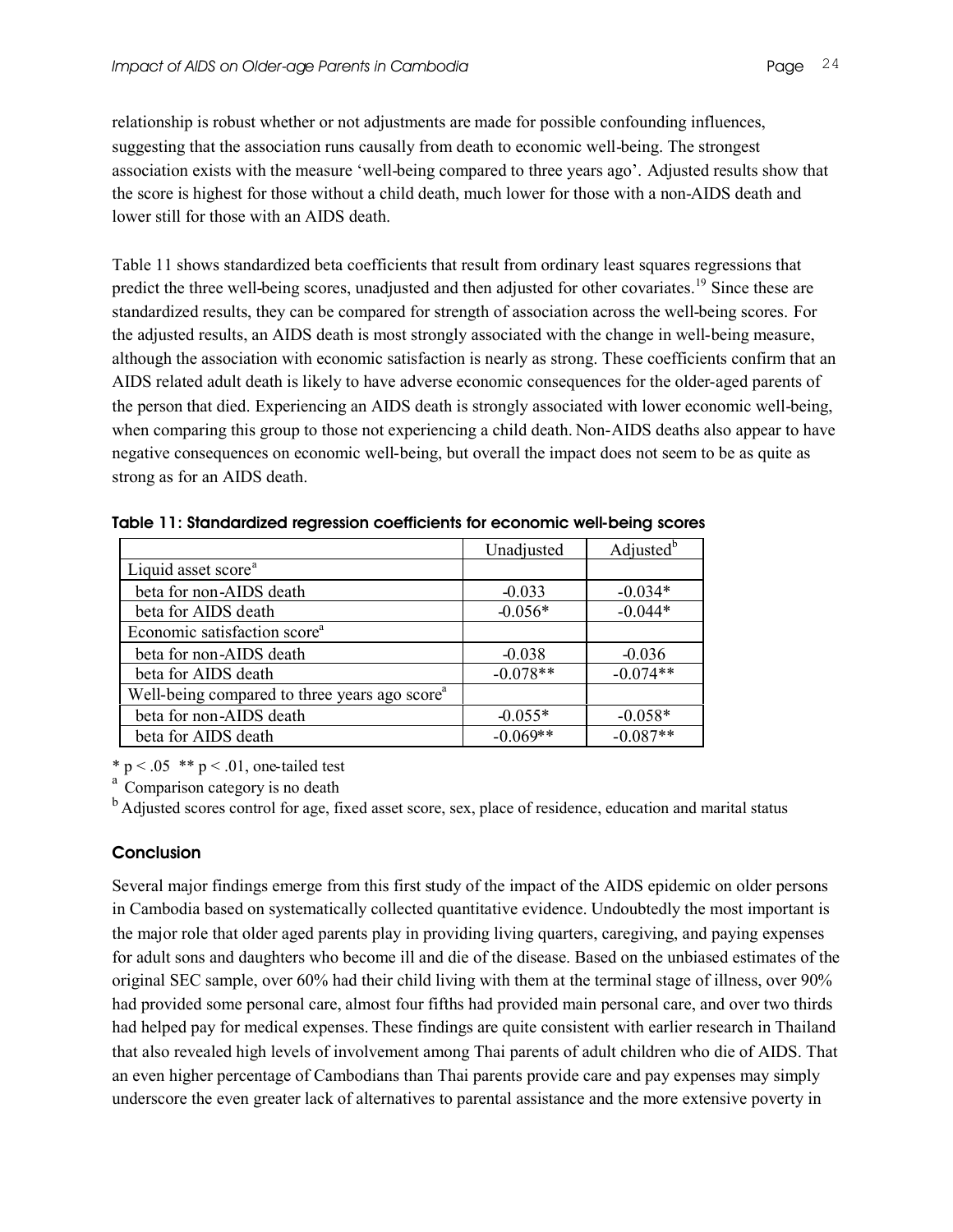Cambodia than in Thailand. Unfortunately this major contribution of older persons to the care and expenses of adults with AIDS in Cambodia, as in much of the rest of the world, is largely unrecognized. As a result, no programs are designed to assist these elders in their home care activities by providing knowledge, financial help, psychological support, or respite care relief. Moreover, only a fourth report that their ill child received any assistance from a formal sources, most of which was provided by NGOs rather than the government or community. This is quite in contrast to the situation in neighboring Thailand, where the government is a main provider of health insurance and to a lesser extent welfare payments to persons with AIDS or their families and where NGOs play a much less significant role (Knodel & Saengtienchai 2005). The weak government role in providing formal support to persons with AIDS or their families reflects the general underdevelopment of public services in Cambodia (Coates 2005). The formal assistance that is provided does not appear well targeted in as much as, regardless of source, the poor are less likely than those better off to receive it.

Older adults receive somewhat broader recognition with respect to care for AIDS orphans. As in Thailand, however, a substantial share of adult Cambodians who die of AIDS do not leave dependent children behind, in part because many who die have not been married. Among those who do leave dependent children behind, grandparents often play an important role in taking care of the orphans. Nevertheless, caring for ill adult children and assisting with their expenses is considerably more widespread among older persons than is fostering grandchildren, despite a far lower recognition of this contribution.

While older persons make important contributions to how Cambodian society is coping with the AIDS epidemic, this comes at considerable cost to them. Besides direct expenses, a substantial share of AIDS parents in Cambodia interrupt their economic activities as a result of caregiving. In addition, many go into debt and in some cases sell assets to help cover the expenses they incur as a result of their child's illness and death. Given the pervasive poverty in Cambodia, it is not surprising that the majority who do pay medical or funeral expenses, and to a lesser extent to those who help support surviving orphans, report that this creates a serious burden for them. Our multivariate analysis comparing measures of economic well-being among older aged parents who lost a child to AIDS or to other sources with those who have not experienced the recent loss of an adult child strongly suggests negative economic consequences result from the child death, especially if due to AIDS.

On a more positive note, while negative community reactions towards parents of adults with AIDS is not absent in Cambodia, it appears that sympathetic and supportive reactions from neighbors are far more common. Again this echoes findings from neighboring Thailand. The predominance of positive community reaction suggests that programs designed to build on community support to assist families affected by AIDS would meet with less resistance than might be assumed otherwise. The apparent relative community tolerance of parental caregiving and assistance to HIV infected adult sons and daughters may also contribute to the high levels of home care provided by parents.

Clearly a society's culture, politics and level of socioeconomic development as well as the epidemiology of the epidemic itself will condition the impact AIDS has on older persons. The many similarities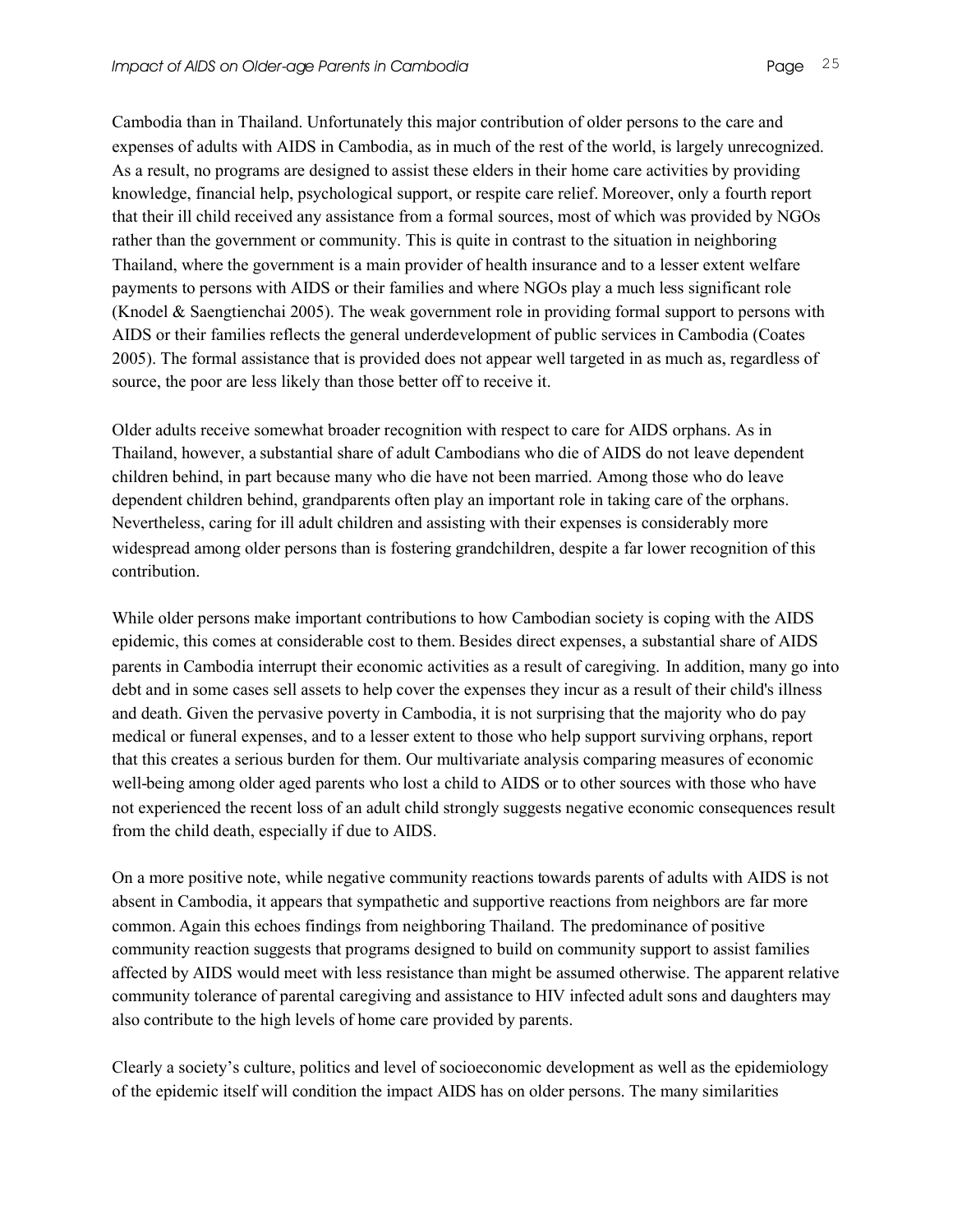between Cambodia and Thailand may reflect their relatively similar cultural backgrounds, rooted in Theravada Buddhism. Nevertheless there is considerable emerging evidence from elsewhere in the world that older aged parents play important roles in caring for their adult children and at the same time are adversely impacted by the illness and death of a son and daughter due to AIDS (Knodel  $\&$ VanLandingham 2002). Moreover situations can change over time. The role of parents as caregivers and providers of support is likely to be very substantially affected by the major changes in care and treatment programs taking pace in Cambodia and elsewhere and particularly by the expanded access to effective anti-retroviral therapy. Clearly additional systematic documentation of the situation of older persons in relation to the epidemic and particularly in their role as parents of those who become infected and die is needed. And even more importantly greater recognition of this role and its consequences by those in charge of programs to deal with the epidemic is long overdue.

## **Endnotes**

 $<sup>1</sup>$  A complete list of reports and publications of the Thai research is available at</sup> http://aidseld.psc.isr.umich.edu/.

<sup>2</sup> Although parents are most likely to suffer adverse consequences, we note that other older generation relatives, such as grandparents or siblings of parents, could experience some of these same consequences.

<sup>3</sup> The age limit of parents who recently lost an adult child was lowered to 50 for the supplemental survey to facilitate finding eligible cases. Although the SEC sample is representative if properly weighted, applying weights is not appropriate once the SEC and supplemental samples are combined as they are for most analyses in the present study. Thus all results are based on unweighted data.

<sup>4</sup> The only difference was that the questionnaire for the supplemental survey omitted a section on residential history and included one additional question about symptoms associated with the deceased child's illness.

<sup>5</sup> Suspected AIDS deaths were determined as follows, with the number of cases in parentheses: died of TB (10), shingles with severe weight loss (1); severe weight loss and at least two of four additional AIDS symptoms (13), moderate weight loss and at least three of four additional AIDS symptoms (4). The four AIDS symptoms were diarrhea, cough, fever, and headache lasting 4 weeks or longer.

<sup>6</sup> For example, while the proportion of parents who helped pay for medical costs is likely overstated in the supplemental sample, there is no obvious reasons why the proportion who found it a burden to pay among those who paid would be biased.

 $<sup>7</sup>$  The interviewer who participated in both the SEC and supplemental data collection tended to rate</sup> respondents' economic status lower and solicit lower self assessments from respondents of some aspects of economic well being than other interviewers in the SEC after controlling for objective measures of economic conditions. Likewise, items referring to the respondents' psychological well being are substantially lower when solicited by this interviewer compared to most other SEC interviewers. When results for the same items are compared between the two interviewers for the supplemental sample, a similar but less pronounced pattern of differences is evident, suggesting that the new interviewer may have been influenced by the tendencies of the one who had participated in the earlier SEC.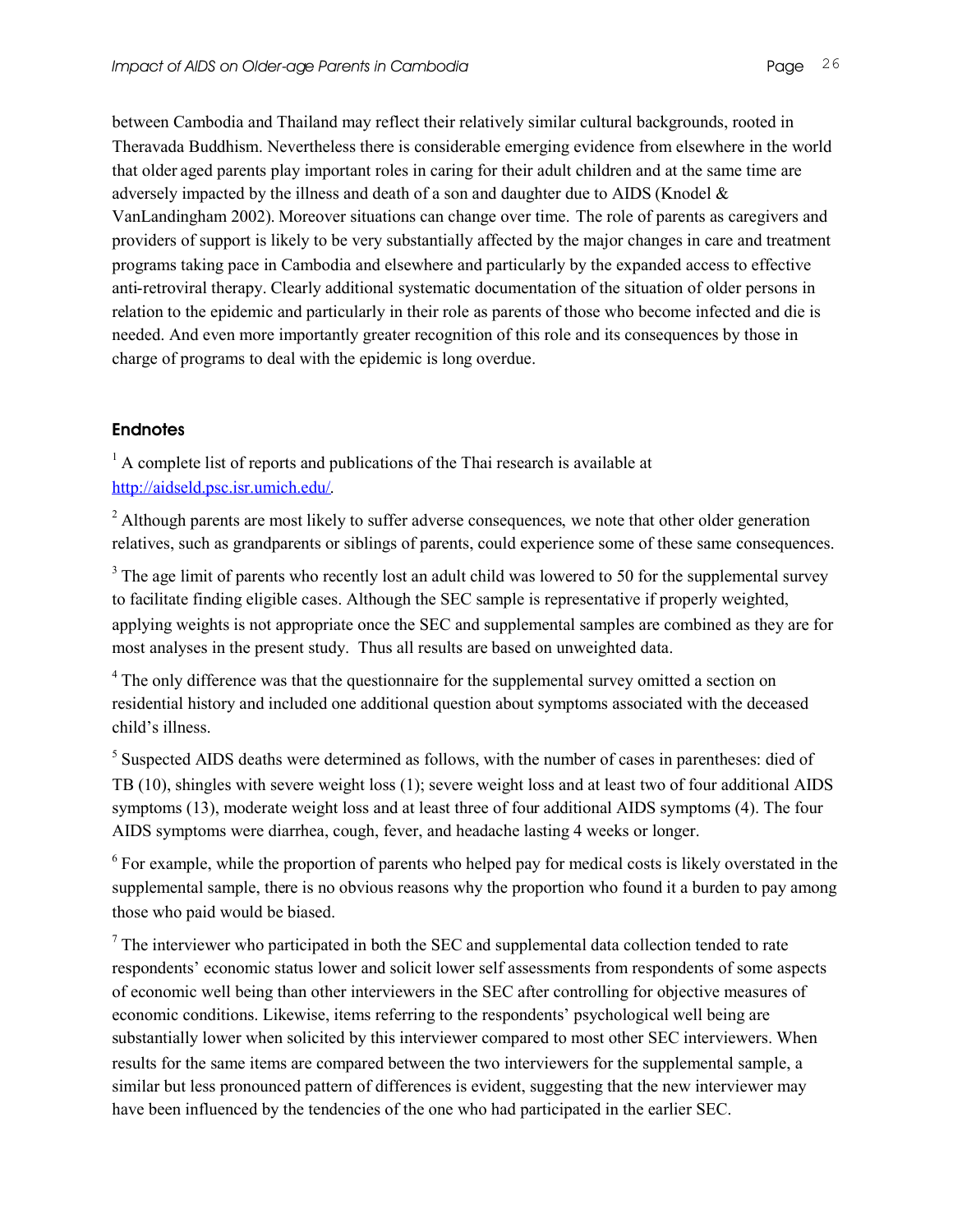<sup>8</sup> The statistically adjusted results represent mean predicted probabilities based on logistic regression controlling for source of data (SEC or supplemental sample). We do not control for source of data when the analysis is limited to AIDS deaths only and comparisons are made by location, marital status or poverty status since the distributions of AIDS death cases by source does not differ significantly for these comparison groups.

<sup>9</sup> Toilet and flooring types are each coded on a five-point scale while type of roof is coded on a threepoint scale. For example, having no toilet facility is given a score of 1 and having a flush toilet connected to a sewer with a septic tank is given a score of 5. A rudimentary floor (e.g. earth) receives a lower score than a more modern floor, and a rudimentary roof (e.g. thatch) receives a lower score than a more modern roof.

 $10$  The percentiles were calculated based on all respondents in the combined SEC and supplemental sample and thus do not necessarily have a mean of 50 for the sub-sample of respondents who experienced a recent adult child death.

 $11$  Both of these items appear to be unaffected by interviewer effects.

 $12$  In subsequent tables, urban refers to respondents living in Phnom Penh province including both central Phnom Penh and the peri-urban periphery. Rural refers to all other respondents since none of the provincial urban sites were officially classified as urban.

<sup>13</sup> In this and subsequent tables, the indicators of statistical significance are provided only as a rough guide to help judge the strength of differences found between categories given the nature of the sampling.

<sup>14</sup> For the large majority of outcomes, this has the effect of reducing the extent of differences compared to unadjusted results (which are not shown).

<sup>15</sup> Original calculation from a 2000 survey of AIDS parents in Thailand (Knodel et al. 2002).

<sup>16</sup> For a description of the survey see Knodel et al. 2002.

<sup>17</sup> Although we are concerned with the economic well being of the parents rather than of the deceased child, the two are likely highly correlated.

<sup>18</sup> For the purpose of this analysis, we distinguish three residential categories (central districts of Phnom Penh province, the remaining peri-urban areas of Phnom Penh province and rural areas outside Phnom Penh). Central Phnom Penh respondents score higher on economic well-being than do those in the periurban areas, who in turn have higher economic standing than those in rural areas of other provinces.

<sup>19</sup> Regression results for the covariates are provided in Appendix C. In general they conform to expectations. Those with higher education, those living in Phnom Penh, and those with greater fixed assets, are more likely to have higher economic well-being than others.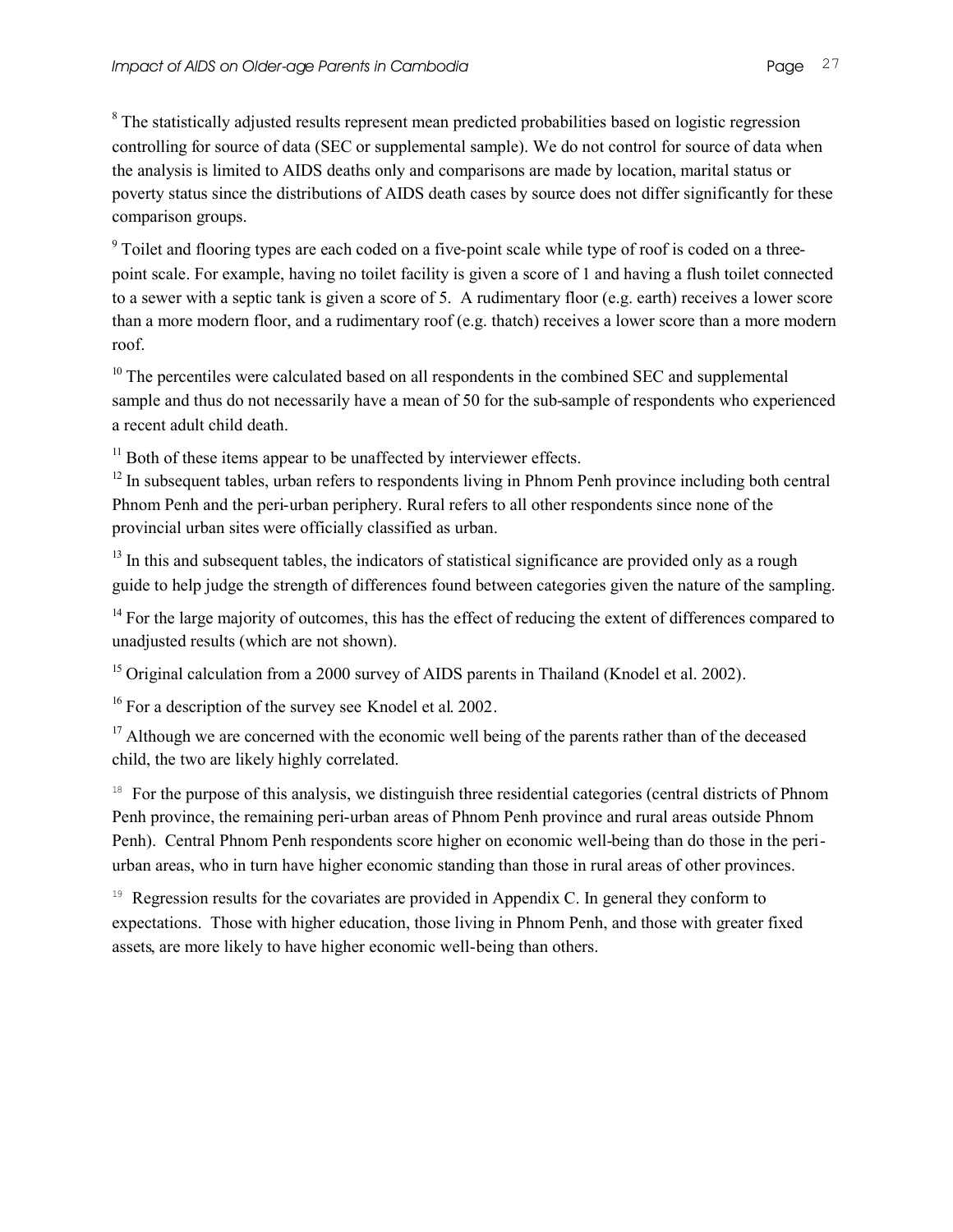- Buehler M, Wilkinson D, Roberts J, Catalla T. 2006. *Turning the Tide: Cambodia's Response to HIV & AIDS 1991-2005*. Phnom Penh: UNAIDS Country Office.
- Cambodia, Ministry of Planning. 2003. Cambodia Millennium Development Goals Report 2003. Phnom Penh, Ministry of Planning.
- Cambodia Working Group on HIV/AIDS Projections. 2002. Projections for HIV/AIDS in Cambodia: 2000- 2010. Phnom Penh, National Center for HIV/AIDS, Dermatology and STD.
- Chan, Sophal and Sophal Ear 2004. Towards Understanding Social Protection in Cambodia. Cambodia Development Review 8(4):9-13.
- Coates, Karen J. 2005. Cambodia Now. Jefferson, N.C.: McFarland.
- Cohen, Jon. 2003. Two hard hit countries offer rare success stories. Science 301:1658-1662.
- Doctor, Henry V. & Alexander A. Weinreb. 2003. Estimation of AIDS adult mortality by verbal autopsy in rural Malawi. AIDS 17:2509-2513.
- Filmer, D. & L. H. Pritchett. 2001. Estimating Wealth Effects Without Expenditure Data or Tears: an Application to Educational Enrollments in States of India. Demography 38(1):115-132.
- HelpAge International (HAI). 2004a. The Cost of Love: Older People in the Fight Against AIDS in Tanzania. London, HelpAge International.
- HelpAge International (HAI). 2004b. The Impact of HIV/AIDS on Older People in Cambodia. London, HelpAge International.
- HelpAge International (HAI). 2005a. Coping with Love: Older people and HIV/AIDS in Thailand. Chiang Mai Thailand, HelpAge International.
- HelpAge International (HAI). 2005b. MDGs must target poorest say older people. Ageing and Development (Supplement)
- Heuveline, P. 1998. 'Between One and Three Million': Towards the Demographic Reconstruction of a Decade of Cambodian History (1970-79). Population Studies-a Journal of Demography 52(1):49-65.
- Kato, E. U. 2000. Ageing in Cambodia: Tradition, change and challenges. *In* Ageing in the Asia-Pacific Region. D. R. Phillips, ed. Pp. 363-374 . New York, NY : Routledge.
- Kiernan, B. 2003. The Demography of Genocide in Southeast Asia the Death Tolls in Cambodia, 1975-79, and East Timor, 1975-80. Critical Asian Studies 35(4):585-597.
- Knodel, J. & W. Im-Em. 2004. The Economic Consequences for Parents of Losing an Adult Child to Aids: Evidence From Thailand. Social Science & Medicine 59(5):987-1001.
- Knodel, John. 2005. Researching the Impact of the AIDS epidemic on Older-age Parents in Africa: Lessons from Studies in Thailand. Generations Review 15(2):16-22.
- Knodel, John, Im-em, Wassana, Saengtienchai, Chanpen, VanLandingham, Mark, & Kespichayawattana, Jiraporn. 2002. The Impact of an Adult Child's Death due to AIDS on Older-aged Parents: Results from a Direct Interview Survey. Bangkok, Mahidol University, Institute for Population and Social Research.
- Knodel, John, Kim, Souvan Kiry, Zimmer, Zachary, & Puch, Sina. 2005. Older persons in Cambodia: A profile from the 2004 Survey of Elderly. Ann Arbor, MI, Population Studies Center. Research Report.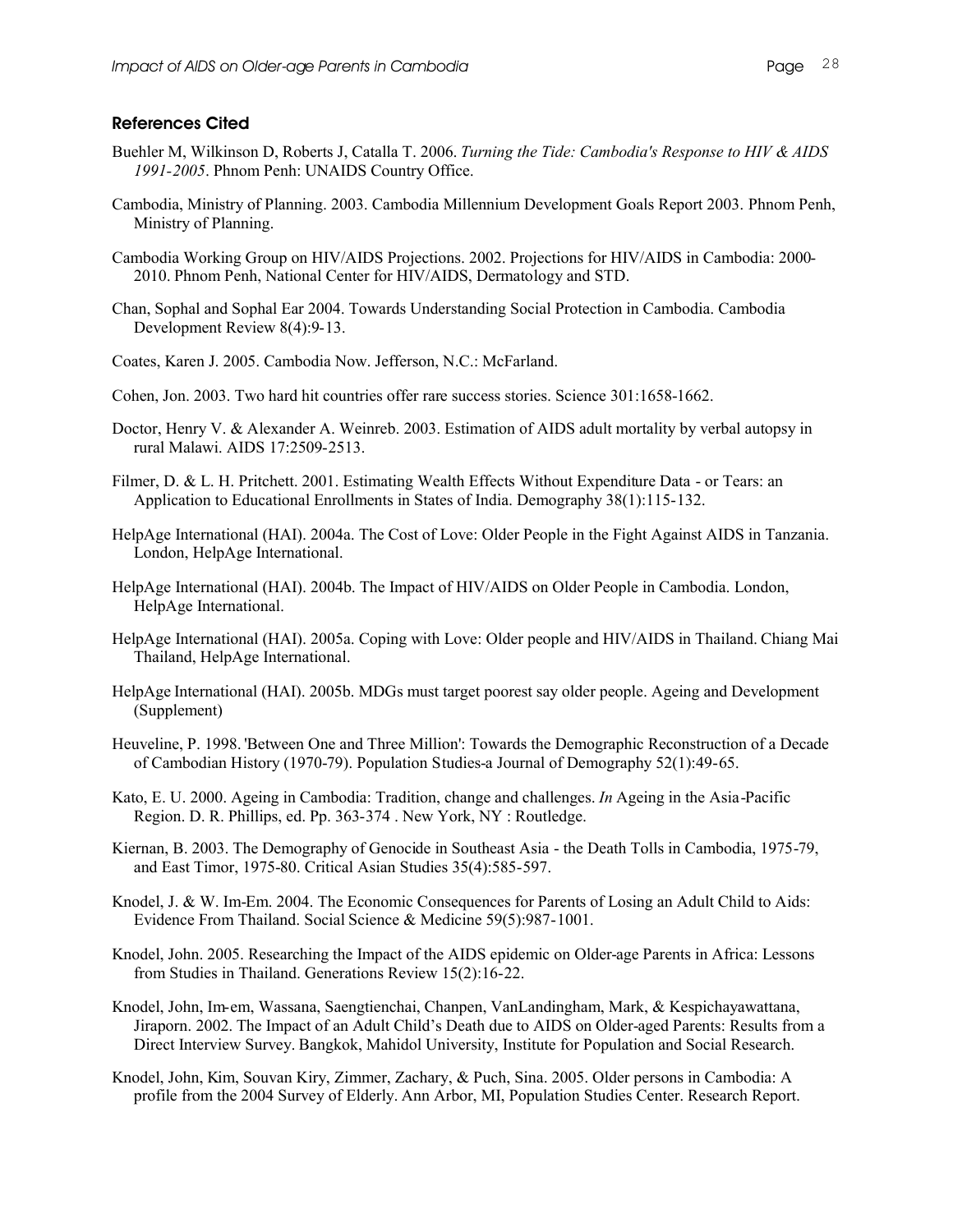- Knodel, John & Chanpen Saengtienchai. 2004. AIDS and Older Persons: The View from Thailand. *In* Living longer. Ageing, development and social protection. Peter Lloyd-Sherlock, ed. Pp. 249-274. London: Zed.
- Knodel, John & Chanpen Saengtienchai. 2005. Older Aged Parents: The Final Safety Net for Adults Sons and Daughters with AIDS in Thailand. Journal of Family Issues 26665-698.
- Knodel, John & Mark VanLandingham. 2002. The impact of the AIDS epidemic on older persons*. AIDS 2002* 16 (suppl. 4)S77-S83.
- Knodel, John & Mark VanLandingham. 2003. Social Science & Medicine 57(2):27-342.
- Knodel, John, Mark VanLandingham, Chanpen Saengtienchai, & Wassana Im-Em. 2001. Older People and AIDS: Quantitative Evidence of the Impact in Thailand. Social Science & Medicine 52(9):1313-1327.
- Knodel, John, VanLandingham, Mark, Saengtienchai, Chanpen, Im-em Wassana, & Kespichayawattana, Jiraporn. 2003. Data Collection Strategies for Studying the Impacts of AIDS on Older Parents: Lessons from Research in Thailand. Ann Arbor, MI, Population Studies Center, University of Michigan.
- Knodel, John, Susan Watkins, & Mark VanLandingham. 2003. AIDS and Older Persons: An International Perspective. Journal of Acquired Immunodeficiency 33, Supplement 233:S153-S165.
- Linnemayr, Sebastian. 2005. Awareness, morbidity, mortality: when does the economic impact of HIV/AIDS at the household level commence? IUSSP Seminar on "Interactions between Poverty and HIV/AIDS, Capetown, South Africa, 12-14 December 2005.
- Population Reference Bureau (PRB). 2005. 2005 World Population Data Sheet Washington, DC, Population Reference Bureau.
- Preston, Samuel H. & Paul Taubman. 1994. Socioeconomic differences in adult mortality and health status. *In* Demography of Aging. Linda Martin & Samuel Preston, eds. Washington: National Academic Press.
- Saengtienchai, Chanpen & Knodel, John. 2001. Parents providing care to adult sons and daughters with HIV/AIDS in Thailand. Geneva, UNAIDS.
- UNAIDS. 2004. 2004 Report on the Global HIV/AIDS Epidemic. Geneva, UNAIDS.
- UNAIDS. 2006. 2006 Report on the Global AIDS Epidemic. Geneva, UNAIDS.
- UNAIDS, UNICEF, & USAID. 2002. Children on the brink, A joint report on orphan estimates and program strategies. New York, UNAIDS, UNICEF and USAID.
- United Nations. 2002. Report of the Second World Assembly on Ageing. Madrid, 8-12 April 2002 . New York, United Nations.
- United Nations Population Division. 2003. The Impact of AIDS. New York, United Nations.
- United Nations Population Division. 2005. Population, Development & HIV/AIDS with Particular Emphasis on Poverty: the Concise Report. New York, United Nations.
- United Nations Development program (UNDP). 2006. YOUANDAIDS: The HIV/AIDS Portal for Asia and Pacific. Cambodia at a Glance. <http://www.youandaids.org/Asia%20Pacific%20at%20a%20Glance/ Cambodia/index.asp> Accessed April 7, 2006.
- United States Agency for International Development (USAID). 2003. Success Stories: Home Care Program Brings Care to AIDS Patients. <http://www.usaid.gov/our\_work/global\_health/aids/News/ successpdfs/cambodiastory.pdf> Accessed April 7, 2006.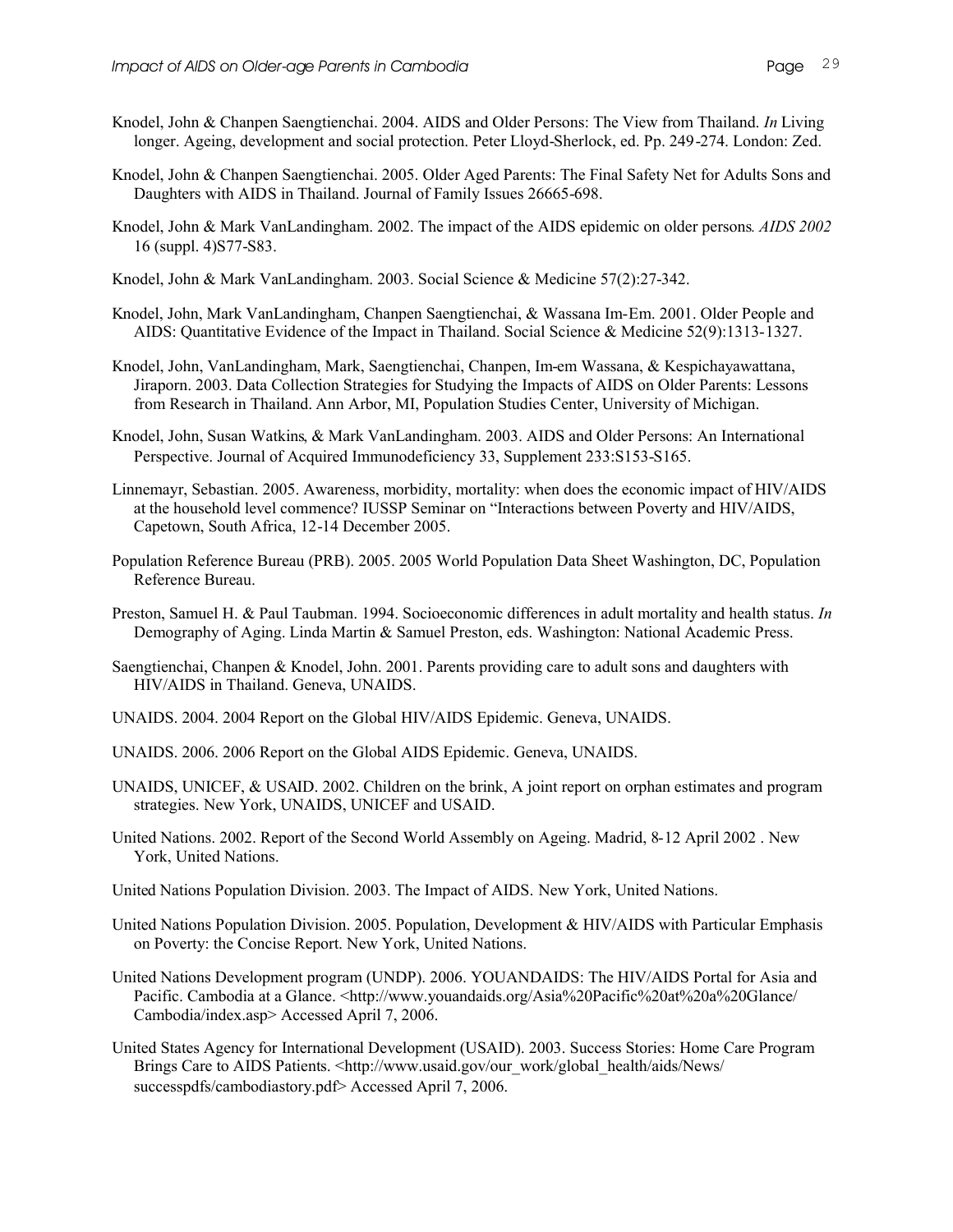- VanLandingham, Mark, Wassana Im-em, & Chanpen Saengtienchai. 2005. Community reaction to persons with HIV/AIDS and their parents in Thailand. Journal of Health and Social Behavior 46 (4):392-410.
- Vun Mean Chhi. 2006. Update on Continuum of Care for PHLA and AIDS Patient as of June 2006. Technical Working Group Meeting, August 10, 2006, Phnom Penh,
- World Health Organization Representative Office Cambodia (WHO) . 2006. The Continuum of Care for People Living with HIV/AIDS in Cambodia: Linkages and Strengthening in the Public Health System. Manila, World Health Organization Western Pacific Region .
- WHO Regional Office for Europe's Health Evidence Network. 2005. What is the Impact of HIV on Families? Geneva, WHO.
- Zimmer, Zachary, John Knodel, Kiry S. Kim, & Sina Puch. 2006. The Impact of Past Conflicts and Social Disruption in Cambodia on the Current Generation of Older Adults. Population and Development Review 32(2):333-360.
- Zimmer, Zachary & Sovan Kiry Kim. 2001. Living Arrangements and Socio-Demographic Conditions of Older Adults in Cambodia. *Journal of Cross-Cultural Gerontology* 14(4):353-381.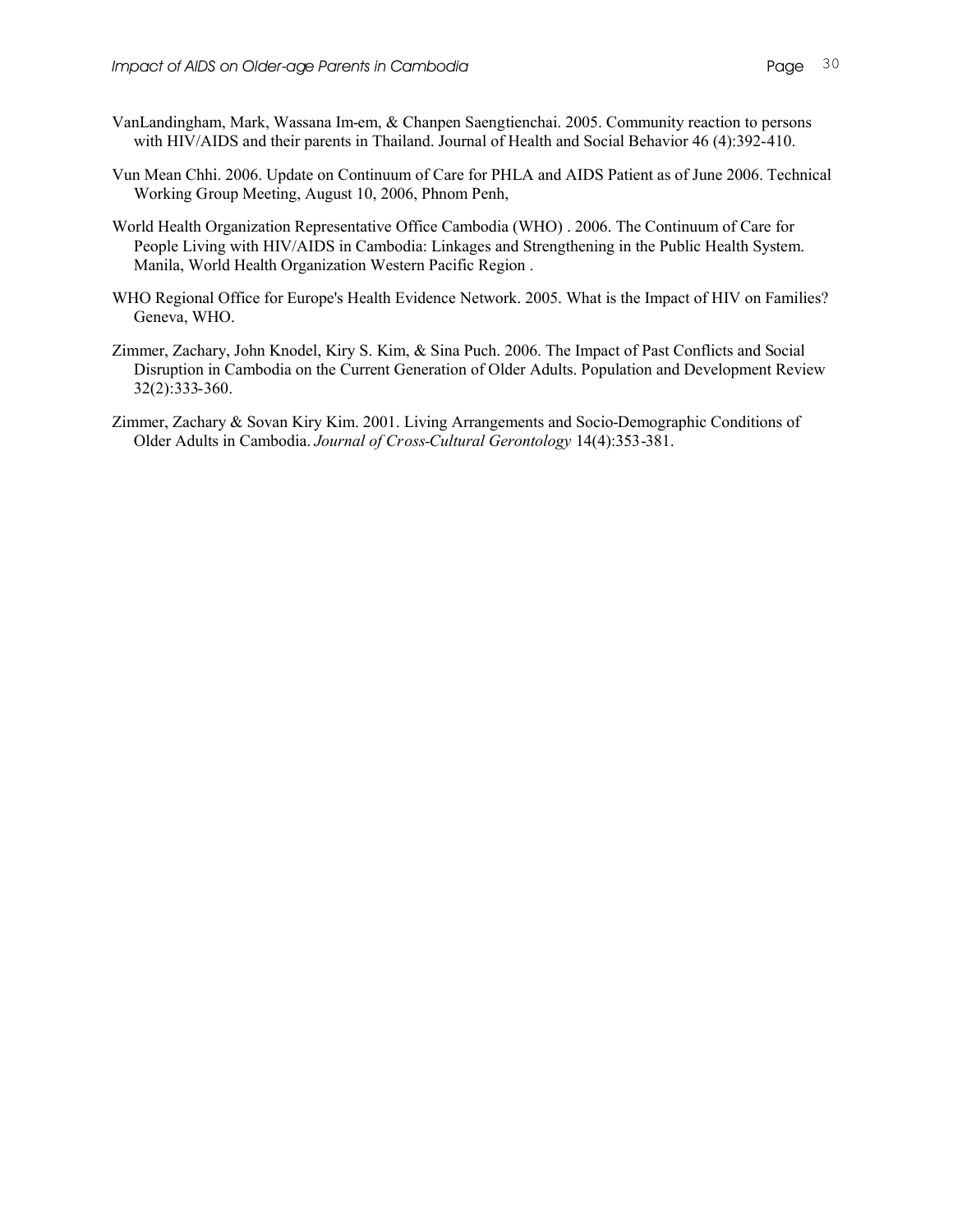|                          | No deaths | Non-AIDS | <b>AIDS</b> | $P-Value^a$ |
|--------------------------|-----------|----------|-------------|-------------|
|                          |           | death    | death       |             |
| Individual liquid assets |           |          |             |             |
| Radio                    | .742      | .684     | .669        | .07         |
| Television               | .698      | .673     | .686        | .43         |
| Motorcycle               | .383      | .347     | .322        | .18         |
| Jewelry                  | .328      | .276     | .195        | .00         |
| Automobile               | .068      | .041     | .034        | .11         |
| Individual fixed assets  |           |          |             |             |
| Toilet                   | 2.59      | 2.70     | 2.60        | .33         |
| Roof                     | 2.30      | 2.24     | 2.25        | .29         |
| Floor                    | 2.30      | 2.24     | 2.18        | .41         |

#### **Appendix A. Relation of asset indices to adult death event**

Table A-1: Mean scores for individual liquid and fixed assets by death of children status

a One-tailed, determined by F-Ratio test

Table A-1 displays means scores by death of children for the five liquid assets and three fixed assets discussed in the main text. Since the liquid assets are coded 0 and 1, the mean simply represents the proportion owning the amenity. It is clear that each of the liquid assets are more likely to be present in households where there has been no death, and least likely to be present in households where there has been an AIDS death. Jewelry is most strongly related to a death and radio moderately related. Other items do not show strong associations but run in the expected direction. Fixed asset scores vary little by death and there is no consistency in the direction of association. While a composite measure of liquid assets is highly related to child deaths, a composite of fixed assets displays virtually no correlation.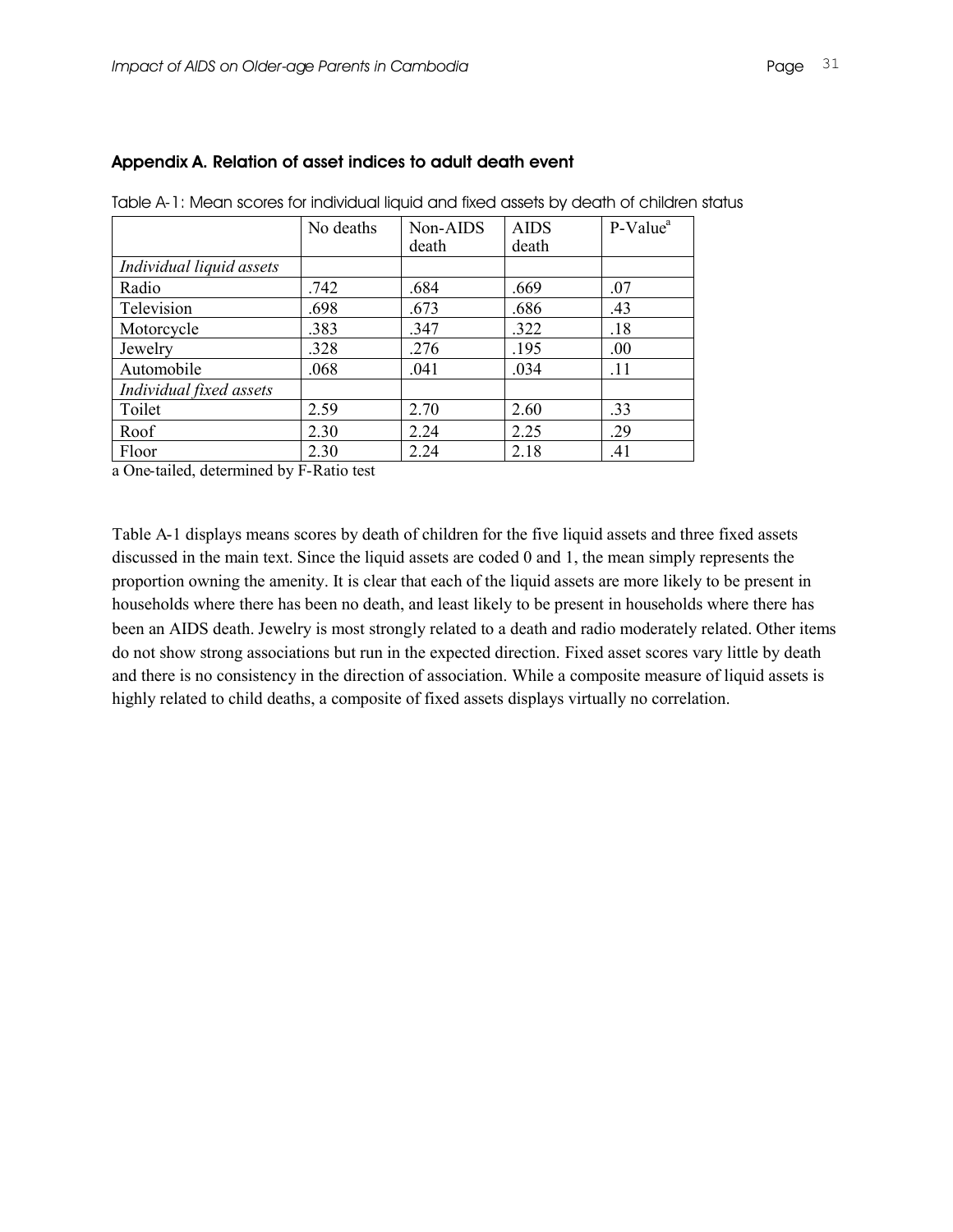#### **Appendix B. Descriptive statistics for control variables Introduced in the Analysis of Impact of an Adult Child Death on Material Well-being**

|                                 | Total | No     | Non-AIDS | <b>AIDS</b> | $P-Valuea$       |
|---------------------------------|-------|--------|----------|-------------|------------------|
|                                 |       | deaths | death    | death       |                  |
| N of cases                      | 1376  | 1160   | 98       | 118         | --               |
| Mean age                        | 67.9  | 68.3   | 68.2     | 63.0        | .00 <sup>a</sup> |
| Mean fixed asset score          | 50.0  | 50.1   | 50.3     | 49.0        | .46 <sup>a</sup> |
| Gender (% distribution)         |       |        |          |             |                  |
| Female                          | 64.2  | 62.8   | 68.4     | 73.7        |                  |
| Male                            | 35.8  | 37.2   | 31.6     | 26.3        | .04 <sup>b</sup> |
| Residence (% distribution)      |       |        |          |             |                  |
| Urban Phnom Penh                | 21.2  | 20.8   | 22.4     | 24.6        |                  |
| Phnom Penh periphery            | 16.9  | 17.1   | 17.3     | 14.4        |                  |
| Rural                           | 61.9  | 62.2   | 60.2     | 61.0        | $.85^{\rm b}$    |
| Education (% distribution)      |       |        |          |             |                  |
| No education                    | 55.8  | 55.7   | 62.2     | 51.7        |                  |
| Incomplete primary or pagoda    | 27.5  | 27.4   | 20.4     | 33.9        |                  |
| Complete primary                | 6.2   | 5.8    | 6.1      | 10.2        |                  |
| Secondary and beyond            | 10.5  | 11.1   | 11.2     | 4.2         | .05 <sup>b</sup> |
| Marital status (% distribution) |       |        |          |             |                  |
| Married                         | 59.5  | 59.7   | 63.3     | 55.1        |                  |
| Not married                     | 40.5  | 40.3   | 36.7     | 44.9        | .46 <sup>b</sup> |

| Table B-1: Descriptive statistics for control variables by death of children status |
|-------------------------------------------------------------------------------------|
|-------------------------------------------------------------------------------------|

a Determined by F-Ratio test

b Determined by  $\chi^2$  test

Table B-1 summarizes descriptive statistics for the variables introduced as control in the analysis of impact of a adult child death on material well-being. Note these refer to the combined original SEC and the supplemental samples. The overall mean age of the sample is about 68 years. About 2/3 of the sample are female, and a little less than 2/3 live in rural areas. About half of the sample has no education and about 10% have secondary and beyond. About 60% of the sample is married. Age, sex and education show significant associations with death of children status, while fixed asset score, place of residence and marital status is unrelated.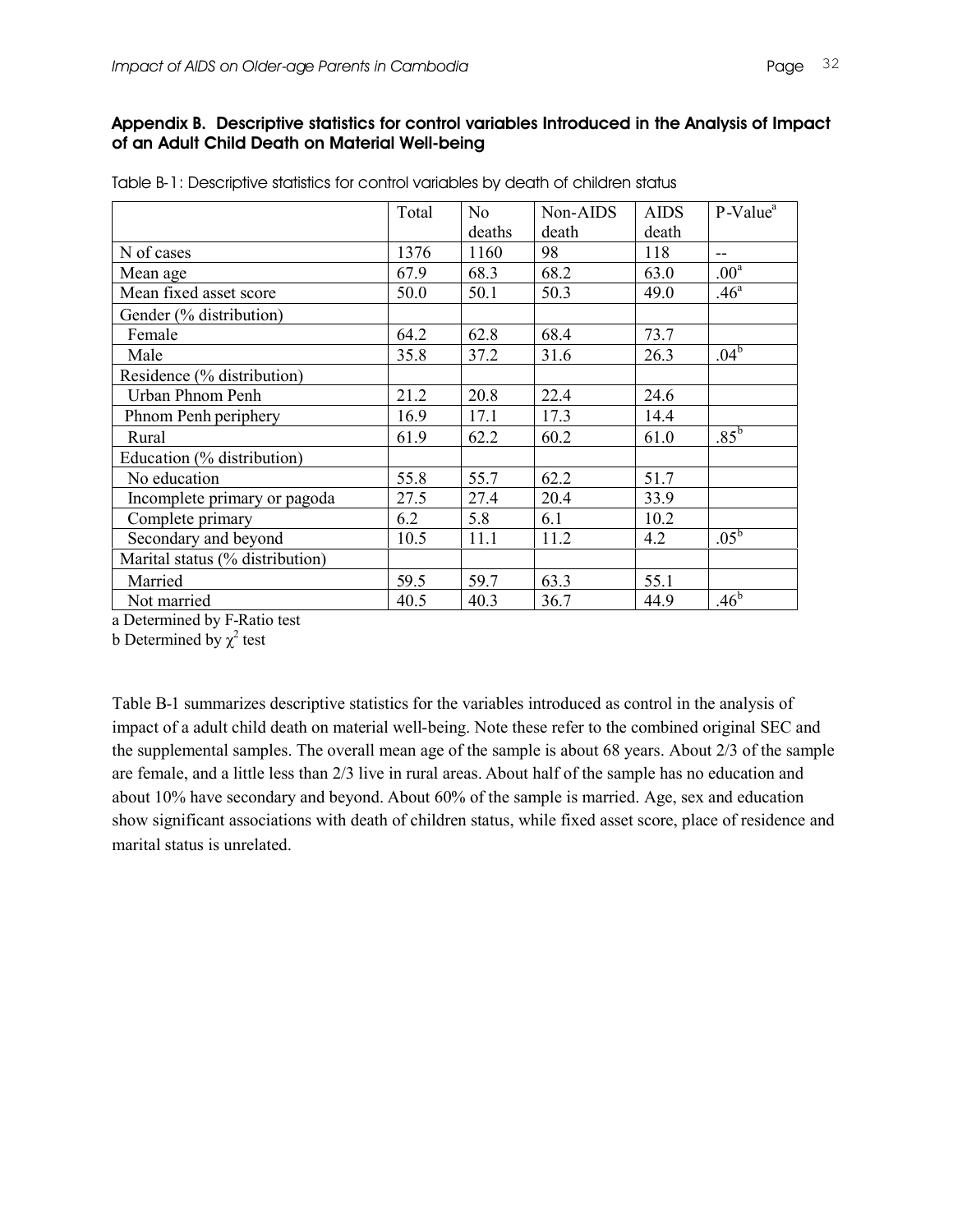#### **Appendix C: Complete regression results predicting economic well-being scores**

|                              | Liquid asset score |          | Subjective well-being<br>score |           | Well-being compared<br>to three years ago<br>score |           |
|------------------------------|--------------------|----------|--------------------------------|-----------|----------------------------------------------------|-----------|
|                              | Adj.               | Unadj.   | Adj.                           | Unadj.    | Adj.                                               | Unadj.    |
| No deaths                    | comp               | comp     | comp                           | comp      | comp                                               | comp      |
| Non-AIDS                     | $-3.45**$          | $-3.36$  | $-0.11$                        | $-0.11$   | $-0.20*$                                           | $-0.19*$  |
| <b>AIDS</b>                  | $-4.32**$          | $-5.39*$ | $-0.20**$                      | $-0.21**$ | $-0.27**$                                          | $-0.22**$ |
|                              |                    |          |                                |           |                                                    |           |
| Age                          | $-0.02$            |          | $+0.00$                        |           | $-0.01*$                                           |           |
| Male, married                | comp               |          | comp                           |           | comp                                               |           |
| Male, not married            | $-3.17$            |          | $+0.06$                        |           | $+0.00$                                            |           |
| Female, married              | $-2.35$            |          | $+0.18*$                       |           | $+0.06$                                            |           |
| Female, not married          | $-2.62$            |          | $+0.14*$                       |           | $+0.24**$                                          |           |
| No education                 | comp               |          | comp                           |           | comp                                               |           |
| Incomplete<br>primary/pagoda | $+1.30$            |          | $+0.11$                        |           | $+0.09$                                            |           |
| Complete primary             | $+5.03*$           |          | $+0.20$                        |           | $+0.13$                                            |           |
| Secondary $+$                | $+11.42**$         |          | $+0.16$                        |           | $+0.01$                                            |           |
| Rural                        | comp               |          | comp                           |           | comp                                               |           |
| Urban Phnom Penh             | $+6.60**$          |          | $-0.29**$                      |           | $-0.02$                                            |           |
| Phnom Penh periphery         | $+5.88**$          |          | $-0.71*$                       |           | $-0.012$                                           |           |
| Fixed asset score            | $+0.595**$         |          | $+0.005**$                     |           | $+0.006**$                                         |           |
|                              |                    |          |                                |           |                                                    |           |
| Constant                     | 19.82              | 50.74    | 1.40                           | 2.00      | 1.84                                               | 1.75      |
| $R-Sq.$                      | .51                | .00      | .04                            | .01       | .05                                                | .01       |
| $\overline{F}$               | $117.5**$          | 2.3      | $4.8**$                        | $4.6**$   | $6.3**$                                            | $4.8**$   |

| Table C-1. Complete regression results predicting economic well-being scores |  |  |  |
|------------------------------------------------------------------------------|--|--|--|
|                                                                              |  |  |  |

\*  $p < .05$  \*\*  $p < .01$ , one-tailed test for children death status, two-tailed test for other covariate

 $<sup>1</sup>$  A complete list of reports and publications of the Thai research is available at</sup> http://aidseld.psc.isr.umich.edu/.

<sup>2</sup> Although parents are most likely to suffer adverse consequences, we note that other older generation relatives, such as grandparents or siblings of parents, could experience some of these same consequences.

 $3$  The age limit of parents who recently lost an adult child was lowered to 50 for the supplemental survey to facilitate finding eligible cases. Although the SEC sample is representative if properly weighted, applying weights is not appropriate once the SEC and supplemental samples are combined as they are for most analyses in the present study. Thus all results are based on unweighted data.

<sup>4</sup> The only difference was that the questionnaire for the supplemental survey omitted a section on residential history and included one additional question about symptoms associated with the deceased child's illness.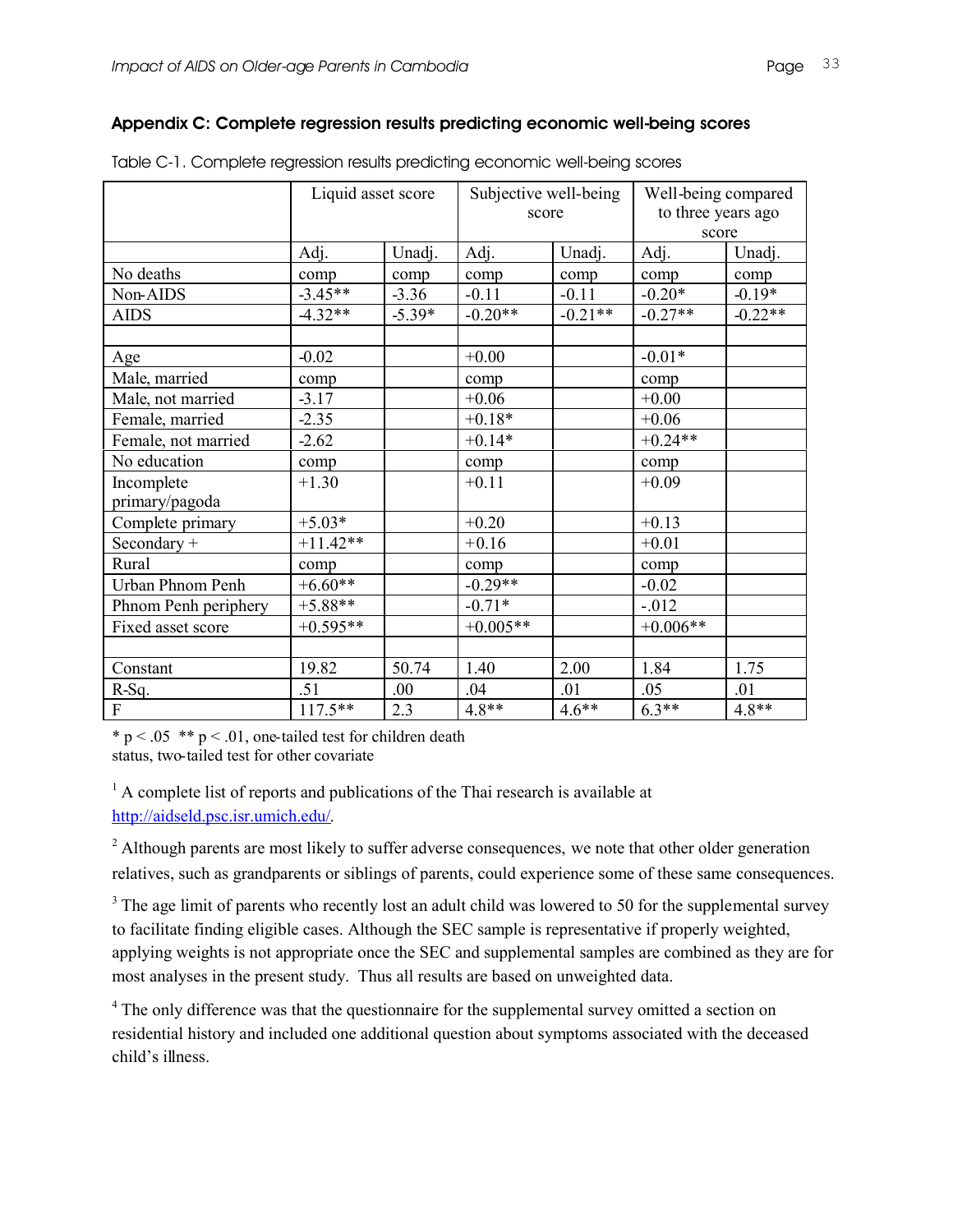<sup>5</sup> Suspected AIDS deaths were determined as follows, with the number of cases in parentheses: died of TB (10), shingles with severe weight loss (1); severe weight loss and at least two of four additional AIDS symptoms (13), moderate weight loss and at least three of four additional AIDS symptoms (4). The four AIDS symptoms were diarrhea, cough, fever, and headache lasting 4 weeks or longer.

<sup>6</sup> For example, while the proportion of parents who helped pay for medical costs is likely overstated in the supplemental sample, there is no obvious reasons why the proportion who found it a burden to pay among those who paid would be biased.

 $<sup>7</sup>$  The interviewer who participated in both the SEC and supplemental data collection tended to rate</sup> respondents' economic status lower and solicit lower self assessments from respondents of some aspects of economic well being than other interviewers in the SEC after controlling for objective measures of economic conditions. Likewise, items referring to the respondents' psychological well being are substantially lower when solicited by this interviewer compared to most other SEC interviewers. When results for the same items are compared between the two interviewers for the supplemental sample, a similar but less pronounced pattern of differences is evident, suggesting that the new interviewer may have been influenced by the tendencies of the one who had participated in the earlier SEC.

<sup>8</sup> The statistically adjusted results represent mean predicted probabilities based on logistic regression controlling for source of data (SEC or supplemental sample). We do not control for source of data when the analysis is limited to AIDS deaths only and comparisons are made by location, marital status or poverty status since the distributions of AIDS death cases by source does not differ significantly for these comparison groups.

<sup>9</sup> Toilet and flooring types are each coded on a five-point scale while type of roof is coded on a threepoint scale. For example, having no toilet facility is given a score of 1 and having a flush toilet connected to a sewer with a septic tank is given a score of 5. A rudimentary floor (e.g. earth) receives a lower score than a more modern floor, and a rudimentary roof (e.g. thatch) receives a lower score than a more modern roof.

 $10$  The percentiles were calculated based on all respondents in the combined SEC and supplemental sample and thus do not necessarily have a mean of 50 for the sub-sample of respondents who experienced a recent adult child death.

 $11$  Both of these items appear to be unaffected by interviewer effects.

 $12$  In subsequent tables, urban refers to respondents living in Phnom Penh province including both central Phnom Penh and the peri-urban periphery. Rural refers to all other respondents since none of the provincial urban sites were officially classified as urban.

<sup>13</sup> In this and subsequent tables, the indicators of statistical significance are provided only as a rough guide to help judge the strength of differences found between categories given the nature of the sampling.

 $14$  For the large majority of outcomes, this has the effect of reducing the extent of differences compared to unadjusted results (which are not shown).

<sup>15</sup> Original calculation from a 2000 survey of AIDS parents in Thailand (Knodel et al. 2002).

<sup>16</sup> For a description of the survey see Knodel et al. 2002.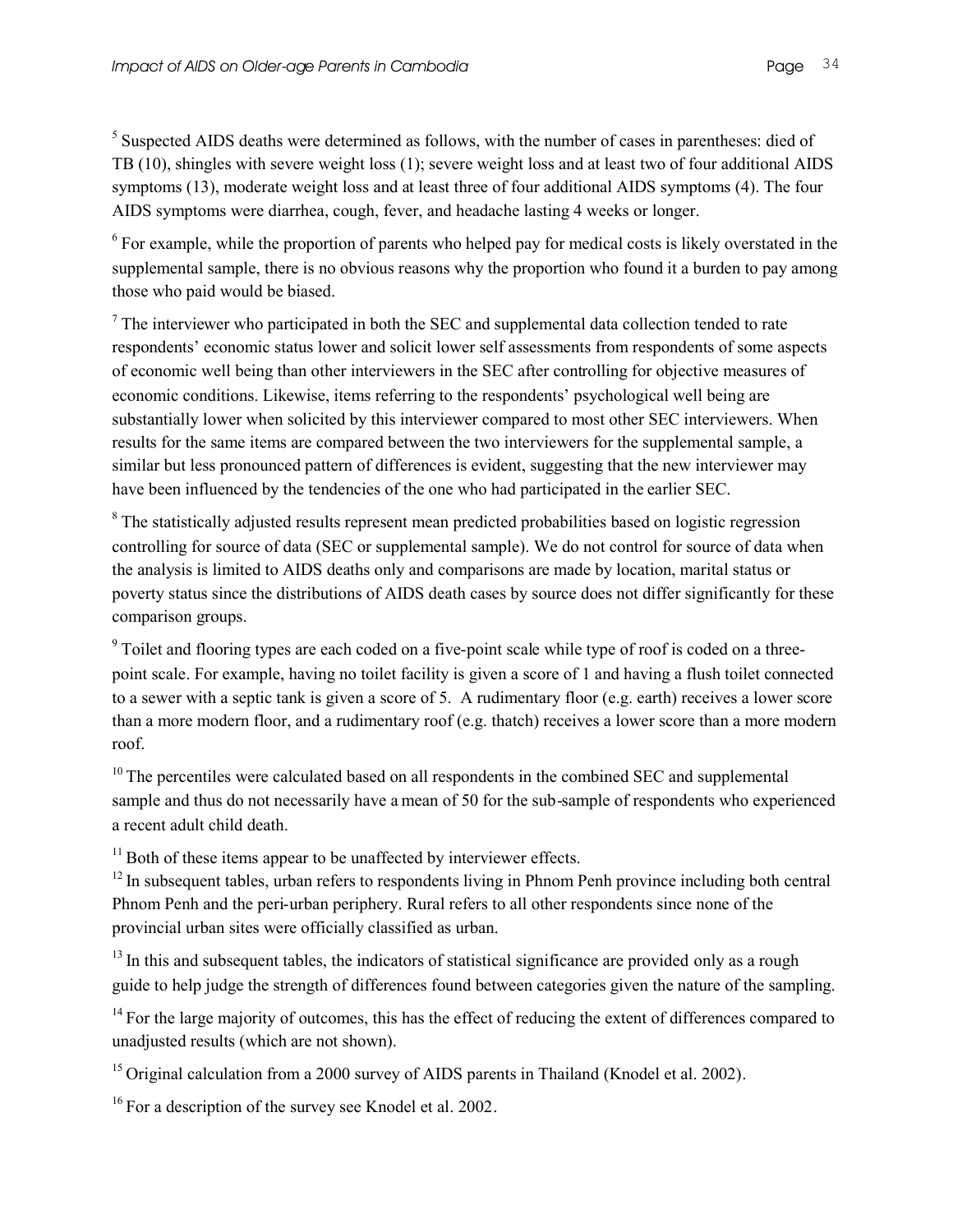<sup>17</sup> Although we are concerned with the economic well being of the parents rather than of the deceased child, the two are likely highly correlated.

<sup>18</sup> For the purpose of this analysis, we distinguish three residential categories (central districts of Phnom Penh province, the remaining peri-urban areas of Phnom Penh province and rural areas outside Phnom Penh). Central Phnom Penh respondents score higher on economic well-being than do those in the periurban areas, who in turn have higher economic standing than those in rural areas of other provinces.

<sup>19</sup> Regression results for the covariates are provided in Appendix C. In general they conform to expectations. Those with higher education, those living in Phnom Penh, and those with greater fixed assets, are more likely to have higher economic well-being than others.